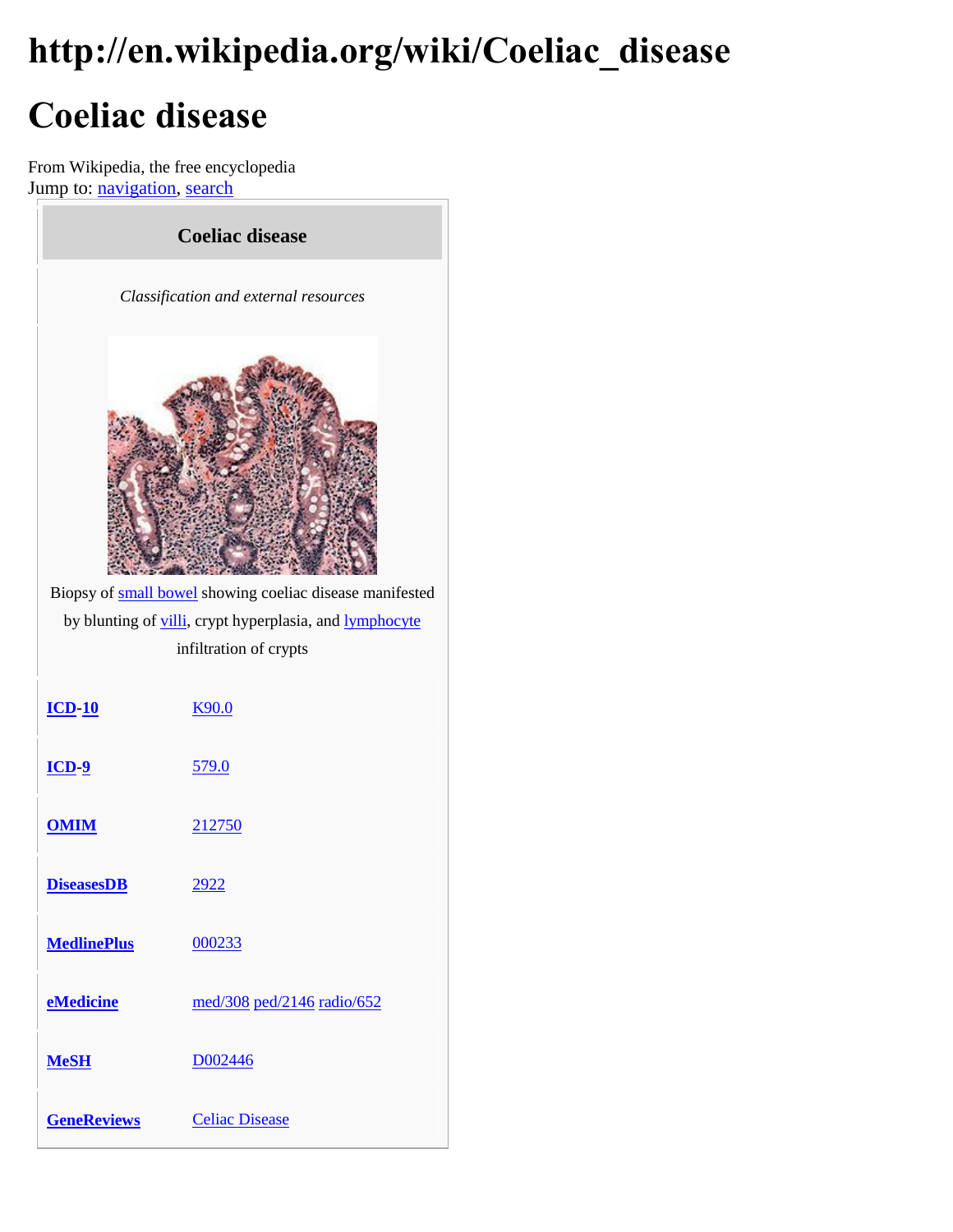**Coeliac disease** ( $\triangle$  /'si:li.æk/; spelled **celiac disease** in North America<sup>[\[1\]](http://en.wikipedia.org/wiki/Coeliac_disease#cite_note-0)</sup> and often **celiac sprue**) is an [autoimmune](http://en.wikipedia.org/wiki/Autoimmunity) disorder of the [small intestine](http://en.wikipedia.org/wiki/Small_intestine) that occurs in [genetically predisposed](http://en.wikipedia.org/wiki/Genetic_predisposition) people of all ages from middle infancy onward. Symptoms include chronic [diarrhoea,](http://en.wikipedia.org/wiki/Diarrhea) [failure to thrive](http://en.wikipedia.org/wiki/Failure_to_thrive) (in children), and [fatigue,](http://en.wikipedia.org/wiki/Fatigue_(physical)) but these may be absent, and symptoms in other [organ systems](http://en.wikipedia.org/wiki/Organ_(anatomy)) have been described.

Increasingly, diagnoses are being made in [asymptomatic](http://en.wikipedia.org/wiki/Asymptomatic) persons as a result of increased [screening;](http://en.wikipedia.org/wiki/Screening_(medicine))<sup>[\[2\]](http://en.wikipedia.org/wiki/Coeliac_disease#cite_note-VanHeelWest-1)</sup> the condition is thought to affect between 1 in 1,750 and 1 in 105 people in the United States.<sup>[\[3\]](http://en.wikipedia.org/wiki/Coeliac_disease#cite_note-nih_epi-2)</sup> Coeliac disease is caused by a reaction to [gliadin,](http://en.wikipedia.org/wiki/Gliadin) a [prolamin](http://en.wikipedia.org/wiki/Prolamin) [\(gluten](http://en.wikipedia.org/wiki/Gluten) protein) found in wheat, and similar proteins found in the crops of the [tribe](http://en.wikipedia.org/wiki/Tribe_(biology)) [Triticeae](http://en.wikipedia.org/wiki/Triticeae) (which includes other common grains such as  $barley$  and rye).<sup>[\[4\]](http://en.wikipedia.org/wiki/Coeliac_disease#cite_note-Lancet-3)</sup>

Upon exposure to gliadin, and specifically to three peptides found in prolamins, the enzyme [tissue transglutaminase](http://en.wikipedia.org/wiki/Tissue_transglutaminase) modifies the protein, and the [immune system](http://en.wikipedia.org/wiki/Immune_system) cross-reacts with the small-bowel tissue, causing an inflammatory [reaction.](http://en.wikipedia.org/wiki/Inflammation) That leads to a truncating of the villi lining the small intestine (called villous atrophy). This interferes with the [absorption](http://en.wikipedia.org/wiki/Malabsorption) of nutrients, because the [intestinal villi](http://en.wikipedia.org/wiki/Intestinal_villus) are responsible for absorption. The only known effective treatment is a lifelong [gluten-free diet.](http://en.wikipedia.org/wiki/Gluten-free_diet)<sup>[\[4\]](http://en.wikipedia.org/wiki/Coeliac_disease#cite_note-Lancet-3)</sup> While the disease is caused by a reaction to [wheat](http://en.wikipedia.org/wiki/Wheat_allergy) proteins, it is not the same as wheat [allergy.](http://en.wikipedia.org/wiki/Wheat_allergy)

 This condition has several other names, including: cœliac disease (with *œ* [ligature\)](http://en.wikipedia.org/wiki/%C5%92), c(o)eliac sprue, non-tropical sprue, endemic sprue, gluten enteropathy or gluten-sensitive enteropathy, and gluten intolerance. The term *coeliac* derived from the Greek κοιλιακός (*koiliakós*, "abdominal"), and was introduced in the 19th century in a translation of what is generally regarded as an ancient Greek description of the disease by [Aretaeus](http://en.wikipedia.org/wiki/Aretaeus_of_Cappadocia) of [Cappadocia.](http://en.wikipedia.org/wiki/Aretaeus_of_Cappadocia)<sup>[\[5\]\[6\]](http://en.wikipedia.org/wiki/Coeliac_disease#cite_note-Aretaeus-4)</sup>

## **[edit\]](http://en.wikipedia.org/w/index.php?title=Coeliac_disease&action=edit§ion=1) Signs and symptoms**

Severe coeliac disease leads to the characteristic symptoms of pale, loose and greasy stool [\(steatorrhoea\)](http://en.wikipedia.org/wiki/Steatorrhoea), and weight loss or failure to gain weight (in young children). People with milder coeliac disease may have symptoms that are much more subtle and occur in other organs rather than the bowel itself. It is also possible to have coeliac disease without any symptoms whatsoever.<sup>[\[4\]](http://en.wikipedia.org/wiki/Coeliac_disease#cite_note-Lancet-3)</sup> Many adults with subtle disease only have fatigue or **anaemia**.<sup>[\[2\]](http://en.wikipedia.org/wiki/Coeliac_disease#cite_note-VanHeelWest-1)</sup>

## **[\[edit\]](http://en.wikipedia.org/w/index.php?title=Coeliac_disease&action=edit§ion=2) Gastrointestinal**

The diarrhoea that is characteristic of coeliac disease is (chronic) [pale,](http://en.wikipedia.org/wiki/Steatorrhoea) voluminous and malodorous. [Abdominal pain](http://en.wikipedia.org/wiki/Abdominal_pain) and cramping, bloatedness with [abdominal distension](http://en.wikipedia.org/wiki/Abdominal_distension) (thought to be due to fermentative production of bowel gas) and [mouth ulcers](http://en.wikipedia.org/wiki/Mouth_ulcer)<sup>[\[7\]](http://en.wikipedia.org/wiki/Mouth_ulcer)</sup> may be present. As the bowel becomes more damaged, a degree of [lactose intolerance](http://en.wikipedia.org/wiki/Lactose_intolerance) may develop.<sup>[\[4\]](http://en.wikipedia.org/wiki/Coeliac_disease#cite_note-Lancet-3)</sup> Frequently, the symptoms are ascribed to *irritable bowel syndrome* (IBS), only later to be recognised as coeliac disease; a small proportion of patients with symptoms of IBS have underlying coeliac disease, and screening for coeliac disease is recommended for those with IBS symptoms. $\frac{8}{8}$ 

Coeliac disease leads to an increased risk of both [adenocarcinoma](http://en.wikipedia.org/wiki/Adenocarcinoma) [\(small intestine cancer\)](http://en.wikipedia.org/wiki/Small_intestine_cancer) and [lymphoma](http://en.wikipedia.org/wiki/Lymphoma) of the small bowel [\(enteropathy-associated T-cell lymphoma](http://en.wikipedia.org/wiki/Enteropathy-associated_T-cell_lymphoma) or EATL). This risk returns to baseline with diet. Longstanding and untreated disease may lead to other complications, such as ulcerative jejunitis (ulcer formation of the small bowel) and stricturing (narrowing as a result of scarring with obstruction of the bowel).  $[9]$ 

### **[\[edit\]](http://en.wikipedia.org/w/index.php?title=Coeliac_disease&action=edit§ion=3) Malabsorption-related**

The changes in the bowel make it less able to absorb nutrients, minerals and the [fat-soluble](http://en.wikipedia.org/wiki/Fat-soluble) vitamins A, D, E, and  $K$ <sup>[\[4\]\[10\]](http://en.wikipedia.org/wiki/Coeliac_disease#cite_note-Lancet-3)</sup>

• The inability to absorb carbohydrates and fats may cause [weight loss](http://en.wikipedia.org/wiki/Weight_loss) (or [failure to thrive/](http://en.wikipedia.org/wiki/Failure_to_thrive)stunted growth in children) and [fatigue](http://en.wikipedia.org/wiki/Fatigue_(physical)) or lack of energy.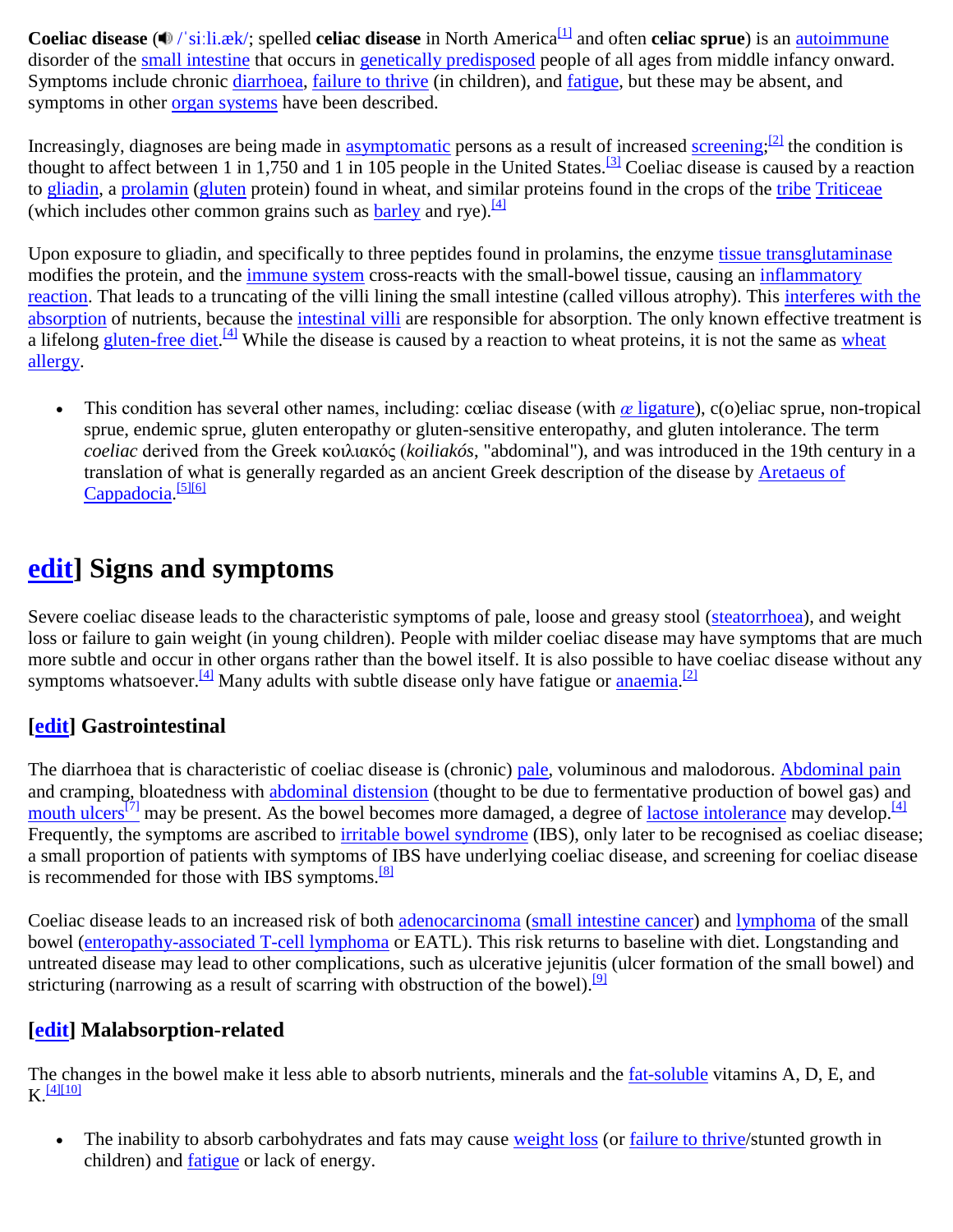- [Anaemia](http://en.wikipedia.org/wiki/Anaemia) may develop in several ways: iron malabsorption may cause [iron deficiency anaemia,](http://en.wikipedia.org/wiki/Iron_deficiency_anaemia) and [folic acid](http://en.wikipedia.org/wiki/Folic_acid) and vitamin  $B_{12}$  malabsorption may give rise to [megaloblastic anaemia.](http://en.wikipedia.org/wiki/Megaloblastic_anemia)
- [Calcium](http://en.wikipedia.org/wiki/Calcium_in_biology) and [vitamin D](http://en.wikipedia.org/wiki/Vitamin_D) malabsorption (and compensatory secondary [hyperparathyroidism\)](http://en.wikipedia.org/wiki/Hyperparathyroidism) may cause [osteopenia](http://en.wikipedia.org/wiki/Osteopenia) (decreased mineral content of the bone) or [osteoporosis](http://en.wikipedia.org/wiki/Osteoporosis) (bone weakening and risk of fragility fractures).
- A small proportion have abnormal [coagulation](http://en.wikipedia.org/wiki/Coagulation) due to [vitamin K deficiency](http://en.wikipedia.org/wiki/Vitamin_K_deficiency) and are slightly at risk for abnormal bleeding.
- Coeliac disease is also associated with [bacterial overgrowth](http://en.wikipedia.org/wiki/Small_bowel_bacterial_overgrowth_syndrome) of the [small intestine,](http://en.wikipedia.org/wiki/Small_intestine) which can worsen malabsorption or cause malabsorption despite adherence to treatment.<sup>[\[11\]](http://en.wikipedia.org/wiki/Coeliac_disease#cite_note-Tursi-10)</sup>

## **[\[edit\]](http://en.wikipedia.org/w/index.php?title=Coeliac_disease&action=edit§ion=4) Miscellaneous**

Coeliac disease has been linked with a number of conditions. In many cases, it is unclear whether the gluten-induced bowel disease is a causative factor or whether these conditions share a common predisposition.

- $\bullet$  [IgA deficiency](http://en.wikipedia.org/wiki/IgA_deficiency) is present in 2.3% of patients with coeliac disease, and in turn, this condition features a tenfold increased risk of coeliac disease. Other features of this condition are an increased risk of infections and [autoimmune disease.](http://en.wikipedia.org/wiki/Autoimmune_disease)<sup>[\[12\]](http://en.wikipedia.org/wiki/Coeliac_disease#cite_note-11)</sup>
- [Dermatitis herpetiformis;](http://en.wikipedia.org/wiki/Dermatitis_herpetiformis) this itchy cutaneous condition has been linked to a transglutaminase enzyme in the skin, features small-bowel changes identical to those in coeliac disease, and may respond to gluten withdrawal even if there are no gastrointestinal symptoms.<sup>[\[13\]\[14\]](http://en.wikipedia.org/wiki/Coeliac_disease#cite_note-Marks-12)</sup>
- [Growth failure](http://en.wikipedia.org/wiki/Growth_failure) and/or [pubertal delay](http://en.wikipedia.org/wiki/Delayed_puberty) in later childhood can occur even without obvious bowel symptoms or severe [malnutrition.](http://en.wikipedia.org/wiki/Malnutrition) Evaluation of growth failure often includes coeliac screening.<sup>[\[4\]](http://en.wikipedia.org/wiki/Coeliac_disease#cite_note-Lancet-3)</sup>
- [Recurrent miscarriage](http://en.wikipedia.org/wiki/Habitual_abortion) and <u>unexplained infertility.</u><sup>[\[4\]](http://en.wikipedia.org/wiki/Coeliac_disease#cite_note-Lancet-3)</sup>
- $\overline{Hypophenism}$  (a small and underactive [spleen\)](http://en.wikipedia.org/wiki/Spleen); $\overline{15}$  this occurs in about a third of cases and may predispose to infection given the role of the spleen in protecting against bacteria.  $[4]$
- Abnormal <u>liver function tests</u> (randomly detected on blood tests).<sup>[\[4\]](http://en.wikipedia.org/wiki/Coeliac_disease#cite_note-Lancet-3)</sup>

Coeliac disease is associated with a number of other medical conditions, many of which are [autoimmune disorders:](http://en.wikipedia.org/wiki/Autoimmune_disorder) [diabetes mellitus type 1,](http://en.wikipedia.org/wiki/Diabetes_mellitus_type_1) [autoimmune thyroiditis,](http://en.wikipedia.org/wiki/Thyroiditis) <sup>[\[16\]](http://en.wikipedia.org/wiki/Coeliac_disease#cite_note-15)</sup> [primary biliary cirrhosis,](http://en.wikipedia.org/wiki/Primary_biliary_cirrhosis) and [microscopic colitis.](http://en.wikipedia.org/wiki/Microscopic_colitis)<sup>[\[17\]](http://en.wikipedia.org/wiki/Coeliac_disease#cite_note-NICEcoeliac-16)</sup>

A more controversial area is a group of diseases in which anti-gliadin antibodies (an older and non-specific test for coeliac disease) are sometimes detected, but no small bowel disease can be demonstrated. Sometimes, these conditions improve by removing gluten from the diet. This includes [cerebellar ataxia,](http://en.wikipedia.org/wiki/Cerebellar_ataxia) [peripheral neuropathy,](http://en.wikipedia.org/wiki/Peripheral_neuropathy) [schizophrenia](http://en.wikipedia.org/wiki/Schizophrenia) and [autism.](http://en.wikipedia.org/wiki/Autism_spectrum)<sup>[\[18\]](http://en.wikipedia.org/wiki/Coeliac_disease#cite_note-Schuppan-17)</sup>

## **[\[edit\]](http://en.wikipedia.org/w/index.php?title=Coeliac_disease&action=edit§ion=5) Other grains**

Wheat subspecies (such as [spelt,](http://en.wikipedia.org/wiki/Spelt) [semolina](http://en.wikipedia.org/wiki/Semolina) and [durum\)](http://en.wikipedia.org/wiki/Durum) and related species such as [barley,](http://en.wikipedia.org/wiki/Barley) [rye,](http://en.wikipedia.org/wiki/Rye) [triticale](http://en.wikipedia.org/wiki/Triticale) and [Kamut](http://en.wikipedia.org/wiki/Kamut) also induce symptoms of coeliac disease.  $\frac{191}{9}$  A small minority of coeliac patients also react to <u>oats</u>.  $\frac{41}{11}$  It is most probable that oats produce symptoms due to cross contamination with other grains in the fields or in the distribution channels. Generally, oats are therefore not recommended. However, many companies assure the 'purity' of oats, and are therefore still able to be consumed through these sources.<sup>[\[19\]](http://en.wikipedia.org/wiki/Coeliac_disease#cite_note-Kupper-18)</sup>

Other cereals such as maize (corn), [millet,](http://en.wikipedia.org/wiki/Millet) [sorghum,](http://en.wikipedia.org/wiki/Sorghum) [teff,](http://en.wikipedia.org/wiki/Teff) rice, and [wild rice](http://en.wikipedia.org/wiki/Wild_rice) are safe for patients to consume, as well as non cereals such as <u>amaranth, [quinoa](http://en.wikipedia.org/wiki/Quinoa)</u> or **buckwheat**. [\[19\]\[20\]](http://en.wikipedia.org/wiki/Coeliac_disease#cite_note-Kupper-18) Non-cereal carbohydrate-rich foods such as potatoes and bananas do not contain gluten and do not trigger symptoms.<sup>[\[19\]](http://en.wikipedia.org/wiki/Coeliac_disease#cite_note-Kupper-18)</sup>

## **[\[edit\]](http://en.wikipedia.org/w/index.php?title=Coeliac_disease&action=edit§ion=6) Pathophysiology**

Coeliac disease appears to be polyfactorial, both in that more than one genetic factor can cause the disease and that more than one factor is necessary for the disease to manifest in a patient.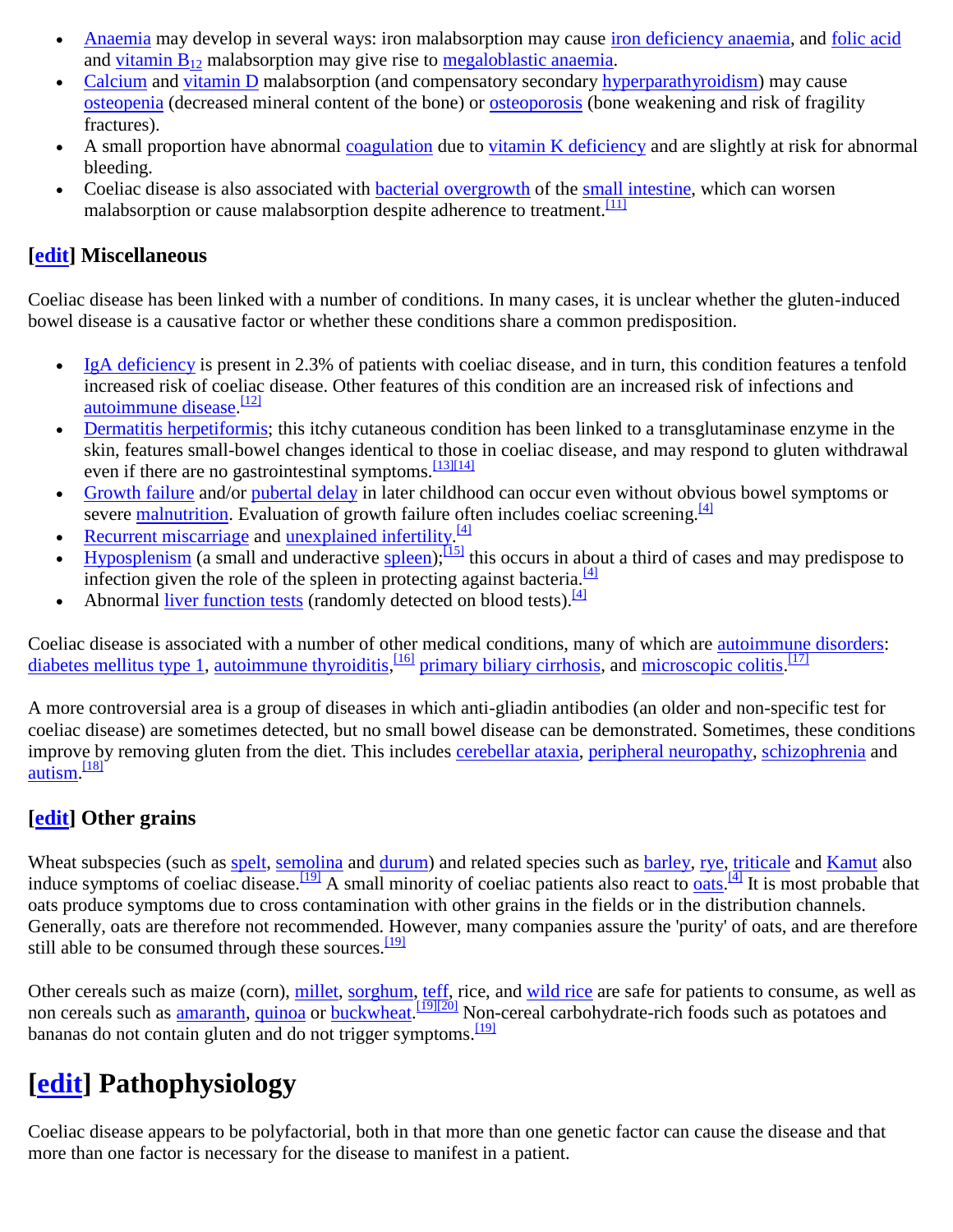Almost all people with coeliac disease have either the variant [HLA-DQ2](http://en.wikipedia.org/wiki/HLA-DQ2) [allele](http://en.wikipedia.org/wiki/Allele) or (less commonly) the [HLA-DQ8](http://en.wikipedia.org/wiki/HLA-DQ8) [allele.](http://en.wikipedia.org/wiki/Allele)<sup>[\[2\]](http://en.wikipedia.org/wiki/Coeliac_disease#cite_note-VanHeelWest-1)</sup> However, about 20–30% of people without coeliac disease have also inherited either of these alleles.<sup>[\[21\]](http://en.wikipedia.org/wiki/Coeliac_disease#cite_note-pmid17785484-20)</sup> This suggests additional factors are needed for coeliac disease to develop – that is, the predisposing HLA risk allele is necessary but not sufficient to develop coeliac disease. Furthermore, around 5% of those people who do develop coeliac disease do not have typical HLA-DQ2 or HLA-DQ8 alleles (see below).<sup>[\[2\]](http://en.wikipedia.org/wiki/Coeliac_disease#cite_note-VanHeelWest-1)</sup>

## **[\[edit\]](http://en.wikipedia.org/w/index.php?title=Coeliac_disease&action=edit§ion=7) Genetics**



DQ  $\alpha^5$ - $\beta^2$  -binding cleft with a deamidated gliadin peptide (yellow), modified from [PDB](http://en.wikipedia.org/wiki/Protein_Data_Bank) [1S9V](http://www.rcsb.org/pdb/explore/explore.do?structureId=1S9V)<sup>[\[22\]](http://www.rcsb.org/pdb/explore/explore.do?structureId=1S9V)</sup>

The vast majority of coeliac patients have one of two types of the [HLA-DQ](http://en.wikipedia.org/wiki/HLA-DQ) protein.<sup>[\[21\]](http://en.wikipedia.org/wiki/Coeliac_disease#cite_note-pmid17785484-20)</sup> HLA-DQ is part of the MHC [class II antigen-presenting receptor](http://en.wikipedia.org/wiki/Major_histocompatibility_complex) (also called the [human leukocyte antigen\)](http://en.wikipedia.org/wiki/Human_leukocyte_antigen) system and distinguishes cells between self and non-self for the purposes of the [immune system.](http://en.wikipedia.org/wiki/Immune_system) The two subunits of the HLA-DQ protein are encoded by the HLA-DQA1 and HLA-DQB1 genes, located on the short arm of the [sixth chromosome.](http://en.wikipedia.org/wiki/Chromosome_6_(human))

There are seven [HLA-DQ](http://en.wikipedia.org/wiki/HLA-DQ) variants (DQ2 and DQ4–DQ9). Over 95% of coeliac patients have the isoform of DQ2 or DQ8, which is inherited in families. The reason these genes produce an increase in risk of coeliac disease is that the receptors formed by these genes bind to [gliadin](http://en.wikipedia.org/wiki/Gliadin) peptides more tightly than other forms of the antigen-presenting receptor. Therefore, these forms of the receptor are more likely to activate [T lymphocytes](http://en.wikipedia.org/wiki/T_cell) and initiate the autoimmune process. $\frac{[2]}{[2]}$  $\frac{[2]}{[2]}$  $\frac{[2]}{[2]}$ 

Most coeliac patients bear a two-gene HLA-DQ2 [haplotype](http://en.wikipedia.org/wiki/Haplotype) referred to as [DQ2.5 haplotype.](http://en.wikipedia.org/wiki/HLA-DQ2#DQ2.5) This haplotype is composed of two adjacent gene [alleles,](http://en.wikipedia.org/wiki/Allele) DQA1\*0501 and  $\overline{DQB1*0201}$ , which encode the two subunits, DQ  $\alpha^5$  and DQ  $β<sup>2</sup>$ . In most individuals, this DQ2.5 isoform is encoded by one of two [chromosomes 6](http://en.wikipedia.org/wiki/Chromosome_6_(human)) inherited from parents (DQ2.5cis). Most coeliacs inherit only one copy of this DQ2.5 haplotype, while some inherit it from *both* parents; the latter are especially at risk for coeliac disease, as well as being more susceptible to severe complications.  $\frac{[23]}{[23]}$  $\frac{[23]}{[23]}$  $\frac{[23]}{[23]}$ 

Some individuals inherit DQ2.5 from one parent and an additional portion of the haplotype (either DQB1\*02 or DQA1\*05) from the other parent, increasing risk. Less commonly, some individuals inherit the DQA1\*05 allele from one parent and the DQB1\*02 from the other parent (DQ2.5trans), called a trans-haplotype association, and these individuals are at similar risk for coeliac disease as those with a single DQ2.5-bearing chromosome 6, but in this instance, disease tends not to be familial. Among the 6% of European coeliacs that do not have DQ2.5 (cis or trans) or DQ8 (encoded by the [haplotype](http://en.wikipedia.org/wiki/Haplotype) DQA1\*03:DQB1\*0302), 4% have the [DQ2.2](http://en.wikipedia.org/wiki/HLA-DQ2#DQ2.2_and_gluten) isoform, and the remaining 2% lack DO2 or DO8. $\frac{[24]}{[24]}$  $\frac{[24]}{[24]}$  $\frac{[24]}{[24]}$ 

The frequency of these genes varies geographically. DQ2.5 has high frequency in peoples of North and Western Europe [\(Basque Country](http://en.wikipedia.org/wiki/Basque_Country_(historical_territory)) and Ireland<sup>[\[25\]](http://en.wikipedia.org/wiki/Coeliac_disease#cite_note-24)</sup> with highest frequencies) and portions of Africa and is associated with disease in India, <sup>[\[26\]](http://en.wikipedia.org/wiki/Coeliac_disease#cite_note-25)</sup> but is not found along portions of the West Pacific rim. DO8 has a wider global distribution than DO2.5, and is particularly common in South and Central America; up to 90% of individuals in certain Amerindian populations carry DQ8 and thus may display the coeliac [phenotype.](http://en.wikipedia.org/wiki/Phenotype)  $[27]$ 

Other genetic factors have been repeatedly reported in CD, however, involvement in disease has variable geographic recognition. Only the HLA-DQ loci show a consistent involvement over the global population.<sup>[\[28\]](http://en.wikipedia.org/wiki/Coeliac_disease#cite_note-Dubois2010-27)</sup> Many of the loci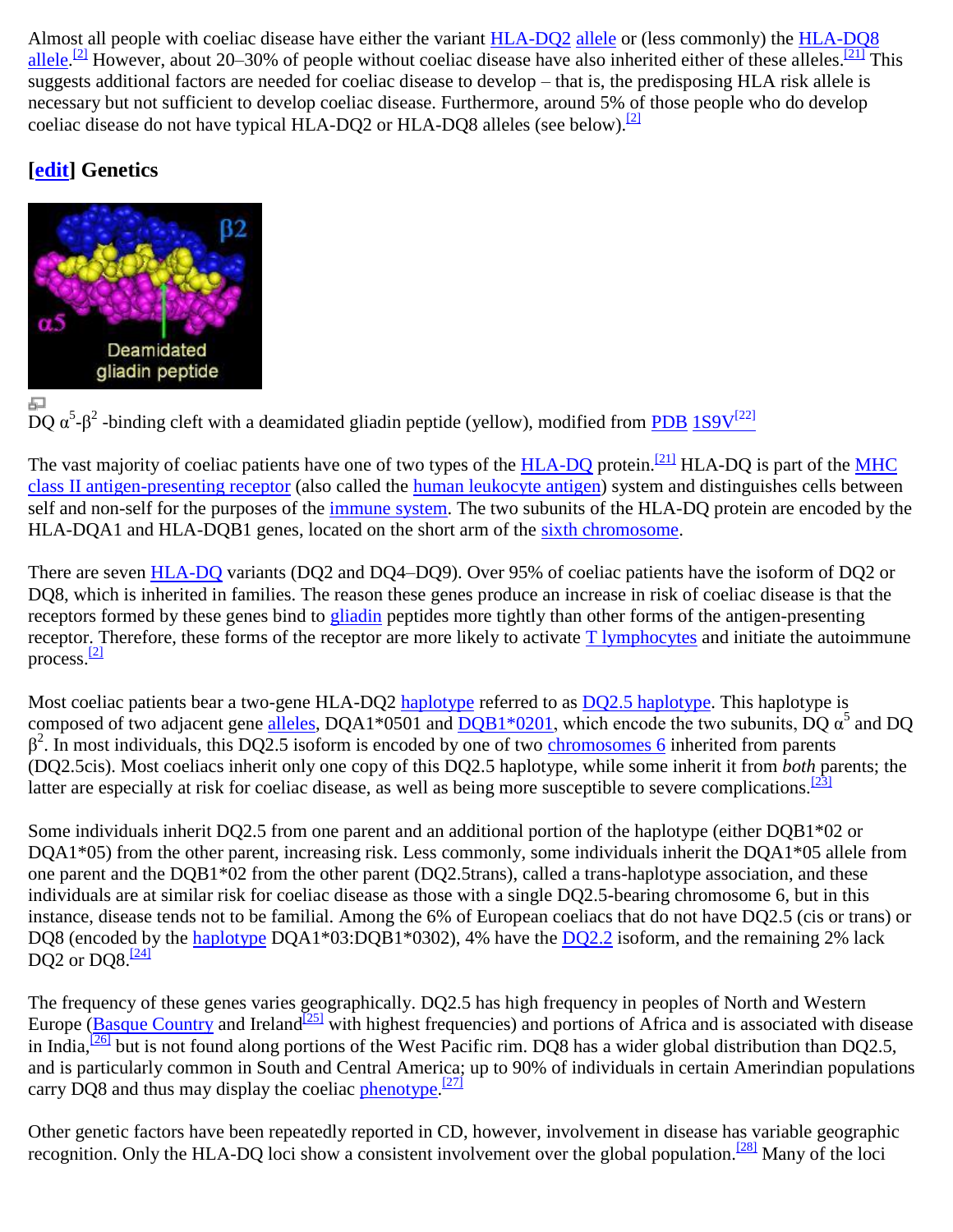detected have been found in association with other autoimmune diseases. One locus, the [LPP](http://en.wikipedia.org/wiki/LPP_(gene)) or lipoma-preferred partner gene is involved in the adhesion of extracellular matrix to the cell surface and a minor variant  $(SNP =$  $(SNP =$ rs1464510) increases the risk of disease by approximately 30%. This gene strongly associates with coeliac disease( $p <$  $10^{-39}$ ) in samples taken from a broad area of Europe and the US.<sup>[\[28\]](http://en.wikipedia.org/wiki/Coeliac_disease#cite_note-Dubois2010-27)</sup>

The prevalence of CD genotypes in the modern population is not completely understood. Given the characteristics of the disease and its apparent strong heritability, it would normally be expected that the genotypes would undergo negative selection and to be absent in societies where agriculture has been practised the longest (compare with a similar condition, [Lactose intolerance,](http://en.wikipedia.org/wiki/Lactose_intolerance) which has been negatively selected so strongly that its prevalence went from ~100% in ancestral populations to less than 5% in some European countries.) This expectation was first proposed by Simoons (1981).[\[29\]](http://en.wikipedia.org/wiki/Coeliac_disease#cite_note-28) By now, however, it is apparent that is not the case; on the contrary, there is evidence of *positive* selection in CD genotypes. It is suspected that some of them may have been beneficial by providing protection against bacterial infections. $\frac{30[31]}{30}$ 

## **[\[edit\]](http://en.wikipedia.org/w/index.php?title=Coeliac_disease&action=edit§ion=8) Prolamins**

The majority of the proteins in food responsible for the immune reaction in coeliac disease are the [prolamins.](http://en.wikipedia.org/wiki/Prolamin) These are storage proteins rich in [proline](http://en.wikipedia.org/wiki/Proline) (*prol-*) and [glutamine](http://en.wikipedia.org/wiki/Glutamine) (*-amin*) that dissolve in alcohols and are resistant to [proteases](http://en.wikipedia.org/wiki/Protease) and [peptidases](http://en.wikipedia.org/wiki/Peptidase) of the gut.  $\frac{[2][32]}{]}$  $\frac{[2][32]}{]}$  $\frac{[2][32]}{]}$  Prolamins are found in cereal grains with different grains having different but related prolamins: wheat [\(gliadin\)](http://en.wikipedia.org/wiki/Gliadin), [barley](http://en.wikipedia.org/wiki/Barley) [\(hordein\)](http://en.wikipedia.org/wiki/Hordein), rye [\(secalin\)](http://en.wikipedia.org/wiki/Secalin), [corn](http://en.wikipedia.org/wiki/Maize) [\(zein\)](http://en.wikipedia.org/wiki/Zein) and as a minor protein, [avenin](http://en.wikipedia.org/wiki/Avenin) in oats. One region of  $\alpha$ -gliadin stimulates membrane cells, [enterocytes,](http://en.wikipedia.org/wiki/Enterocyte) of the intestine to allow larger molecules around the sealant between cells. Disruption of [tight junctions](http://en.wikipedia.org/wiki/Tight_junctions) allow peptides larger than three *amino acids* to enter circulation.<sup>[\[33\]](http://en.wikipedia.org/wiki/Coeliac_disease#cite_note-pmid18485912-32)</sup>



#### 문

Illustration of deamidated α-2 gliadin's 33mer, amino acids 56–88, showing the overlapping of three varieties of T-cell epitope<sup>[\[34\]](http://en.wikipedia.org/wiki/Coeliac_disease#cite_note-pmid15265905-33)</sup>

Membrane leaking permits peptides of gliadin that stimulate two levels of immune response, the innate response and the adaptive (T-helper cell mediated) response. One protease-resistant peptide from  $\alpha$ -gliadin contains a region that stimulates lymphocytes and results in the release of [interleukin-15.](http://en.wikipedia.org/wiki/Interleukin-15) This [innate response to gliadin](http://en.wikipedia.org/wiki/Gluten_immunochemistry#Innate_immunity) results in immune-system signalling that attracts inflammatory cells and increases the release of inflammatory chemicals.<sup>[\[2\]](http://en.wikipedia.org/wiki/Coeliac_disease#cite_note-VanHeelWest-1)</sup> The strongest and most common adaptive response to gliadin is directed toward an  $a2$ -gliadin fragment of 33 amino acids in length.<sup>[\[2\]](http://en.wikipedia.org/wiki/Coeliac_disease#cite_note-VanHeelWest-1)</sup>

The response to the 33mer occurs in most coeliacs who have [a DQ2](http://en.wikipedia.org/wiki/HLA-DQ2#DQ2.5_and_gluten) [isoform.](http://en.wiktionary.org/wiki/isoform) This peptide, when altered by intestinal transglutaminase, has a high density of overlapping T-cell epitopes. This increases the likelihood that the DQ2 isoform will bind and stay bound to peptide when recognised by T-cells.<sup>[\[34\]](http://en.wikipedia.org/wiki/Coeliac_disease#cite_note-pmid15265905-33)</sup> Gliadin in wheat is the best-understood member of this family, but other prolamins exist, and [hordein](http://en.wikipedia.org/wiki/Hordein) (from barley) and [secalin](http://en.wikipedia.org/wiki/Secalin) (from rye) may contribute to coeliac disease.<sup>[\[2\]\[35\]](http://en.wikipedia.org/wiki/Coeliac_disease#cite_note-VanHeelWest-1)</sup> However, not all prolamins will cause this immune reaction, and there is [ongoing controversy](http://en.wikipedia.org/wiki/Gluten_sensitivity#The_oat_controversy) on the ability of [avenin](http://en.wikipedia.org/wiki/Avenin) (the prolamin found in oats) to induce this response in coeliac disease.

### **[\[edit\]](http://en.wikipedia.org/w/index.php?title=Coeliac_disease&action=edit§ion=9) Tissue transglutaminase**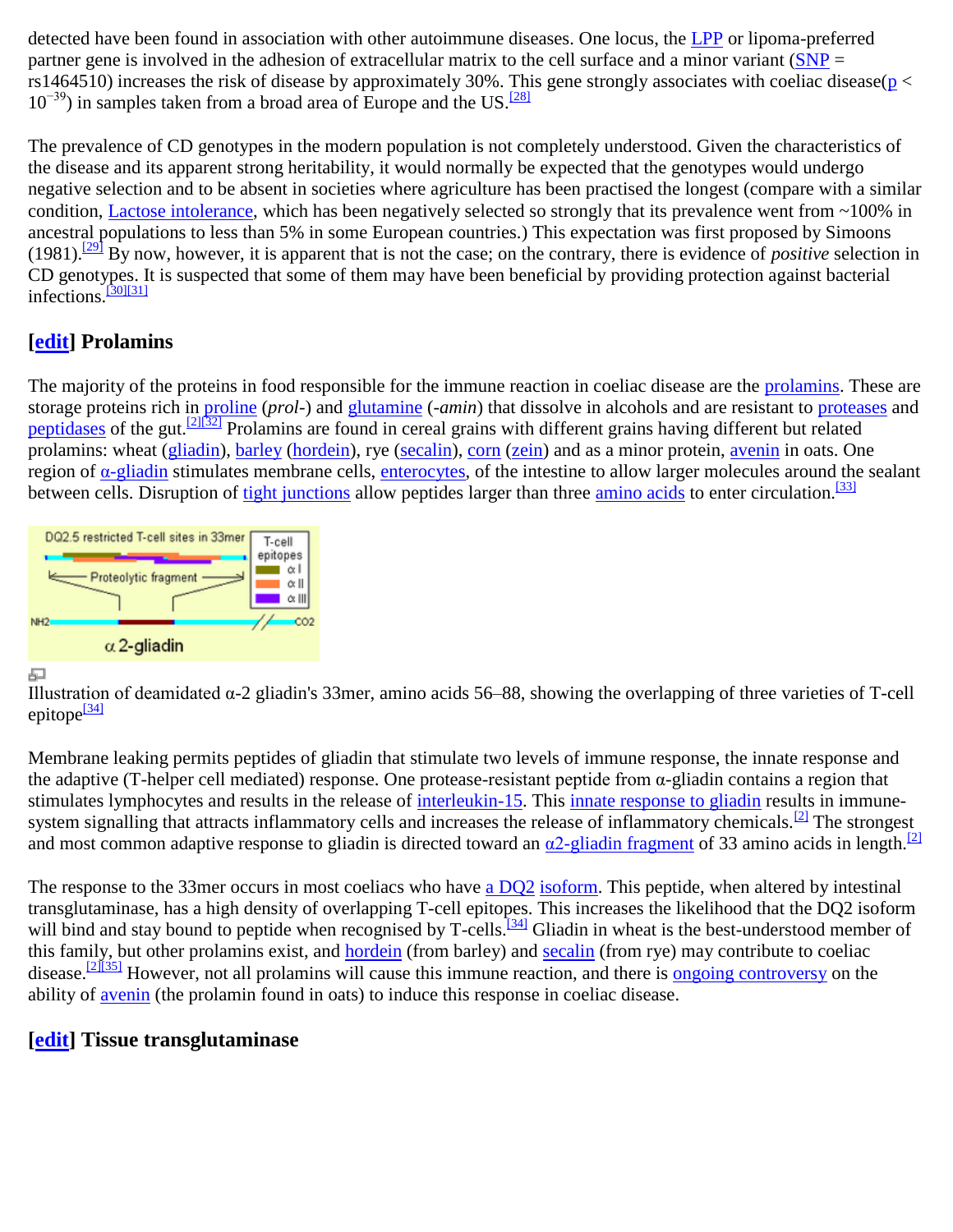

#### 모 [Tissue transglutaminase,](http://en.wikipedia.org/wiki/Tissue_transglutaminase) drawn from [PDB](http://en.wikipedia.org/wiki/Protein_Data_Bank) [1FAU](http://www.rcsb.org/pdb/explore/explore.do?structureId=1FAU)

[Anti-transglutaminase antibodies](http://en.wikipedia.org/wiki/Anti-transglutaminase_antibodies) to the enzyme [tissue transglutaminase](http://en.wikipedia.org/wiki/Tissue_transglutaminase) (tTG) are found in an overwhelming majority of cases.<sup>[\[36\]](http://en.wikipedia.org/wiki/Coeliac_disease#cite_note-Dieterich-35)</sup> Tissue transglutaminase modifies gluten [peptides](http://en.wikipedia.org/wiki/Peptide) into a form that may stimulate the immune system more effectively.<sup>[\[2\]](http://en.wikipedia.org/wiki/Coeliac_disease#cite_note-VanHeelWest-1)</sup> These peptides are modified by tTG in two ways, deamidation or transamidation.<sup>[\[37\]](http://en.wikipedia.org/wiki/Coeliac_disease#cite_note-Skovbjerg-36)</sup>

Deamidation is the reaction by which a glutamate residue is formed by cleavage of the epsilon-amino group of a glutamine side chain. Transamidation, which occurs three times more often than deamidation, is the cross-linking of a glutamine residue from the gliadin peptide to a lysine residue of tTg in a reaction which is catalysed by the transglutaminase. Crosslinking may occur either within or outside the active site of the enzyme. The latter case yields a permanently, covalently linked complex between the gliadin and the t $Tg$ .<sup>[\[38\]](http://en.wikipedia.org/wiki/Coeliac_disease#cite_note-Fleckenstein-37)</sup> This results in the formation of new epitopes which are believed to trigger the primary immune response by which the autoantibodies against tTg  $develop. \frac{[39][40][41]}{[39][40][41]}$  $develop. \frac{[39][40][41]}{[39][40][41]}$  $develop. \frac{[39][40][41]}{[39][40][41]}$  $develop. \frac{[39][40][41]}{[39][40][41]}$ 

Stored biopsies from suspected coeliac patients have revealed that [autoantibody](http://en.wikipedia.org/wiki/Autoantibody) deposits in the [subclinical](http://en.wiktionary.org/wiki/subclinical) coeliacs are detected prior to clinical disease. These deposits are also found in patients who present with other autoimmune diseases, anaemia or malabsorption phenomena at a much-increased rate over the normal population.  $\frac{421}{12}$  Endomysial components of antibodies (EMA) to tTG are believed to be directed toward cell-surface transglutaminase, and these antibodies are still used in confirming a coeliac disease diagnosis. However, a 2006 study showed that EMA-negative coeliac patients tend to be older males with more severe abdominal symptoms and a lower frequency of "atypical" symptoms including autoimmune disease.<sup>[\[43\]](http://en.wikipedia.org/wiki/Coeliac_disease#cite_note-EMAnegCD-42)</sup> In this study, the anti-tTG antibody deposits did not correlate with the severity of villous destruction. These findings, coupled with recent work showing that gliadin has an innate response component,<sup>[\[44\]](http://en.wikipedia.org/wiki/Coeliac_disease#cite_note-InnateReview-43)</sup> suggests that gliadin may be more responsible for the primary manifestations of coeliac disease, whereas tTG is a bigger factor in secondary effects such as allergic responses and secondary autoimmune diseases. In a large percentage of coeliac patients, the anti-tTG antibodies also recognise a [rotavirus](http://en.wikipedia.org/wiki/Rotavirus) protein called VP7. These antibodies stimulate [monocyte](http://en.wikipedia.org/wiki/Monocyte) proliferation, and rotavirus infection might explain some early steps in the cascade of [immune cell](http://en.wikipedia.org/wiki/White_blood_cell) proliferation. $\frac{45}{1}$ 

Indeed, earlier studies of rotavirus damage in the gut showed this causes a villous atrophy.<sup>[\[46\]](http://en.wikipedia.org/wiki/Coeliac_disease#cite_note-45)</sup> This suggests that viral proteins may take part in the initial flattening and stimulate self-crossreactive anti-VP7 production. Antibodies to VP7 may also slow healing until the gliadin-mediated tTG presentation provides a second source of crossreactive antibodies.

## **[\[edit\]](http://en.wikipedia.org/w/index.php?title=Coeliac_disease&action=edit§ion=10) Villous atrophy and malabsorption**

The inflammatory process, mediated by [T cells,](http://en.wikipedia.org/wiki/T_cell) leads to disruption of the structure and function of the small bowel's mucosal lining and causes [malabsorption](http://en.wikipedia.org/wiki/Malabsorption) as it impairs the body's ability to absorb [nutrients,](http://en.wikipedia.org/wiki/Nutrient) minerals and fat-soluble [vitamins](http://en.wikipedia.org/wiki/Vitamin) A, D, E and K from food. [Lactose intolerance](http://en.wikipedia.org/wiki/Lactose_intolerance) may be present due to the decreased bowel surface and reduced production of *lactase* but typically resolves once the condition is treated.

Alternative causes of this tissue damage have been proposed and involve release of [interleukin 15](http://en.wikipedia.org/wiki/Interleukin_15) and activation of the innate immune system by a shorter gluten peptide (p31–43/49). This would trigger killing of [enterocytes](http://en.wikipedia.org/wiki/Enterocyte) by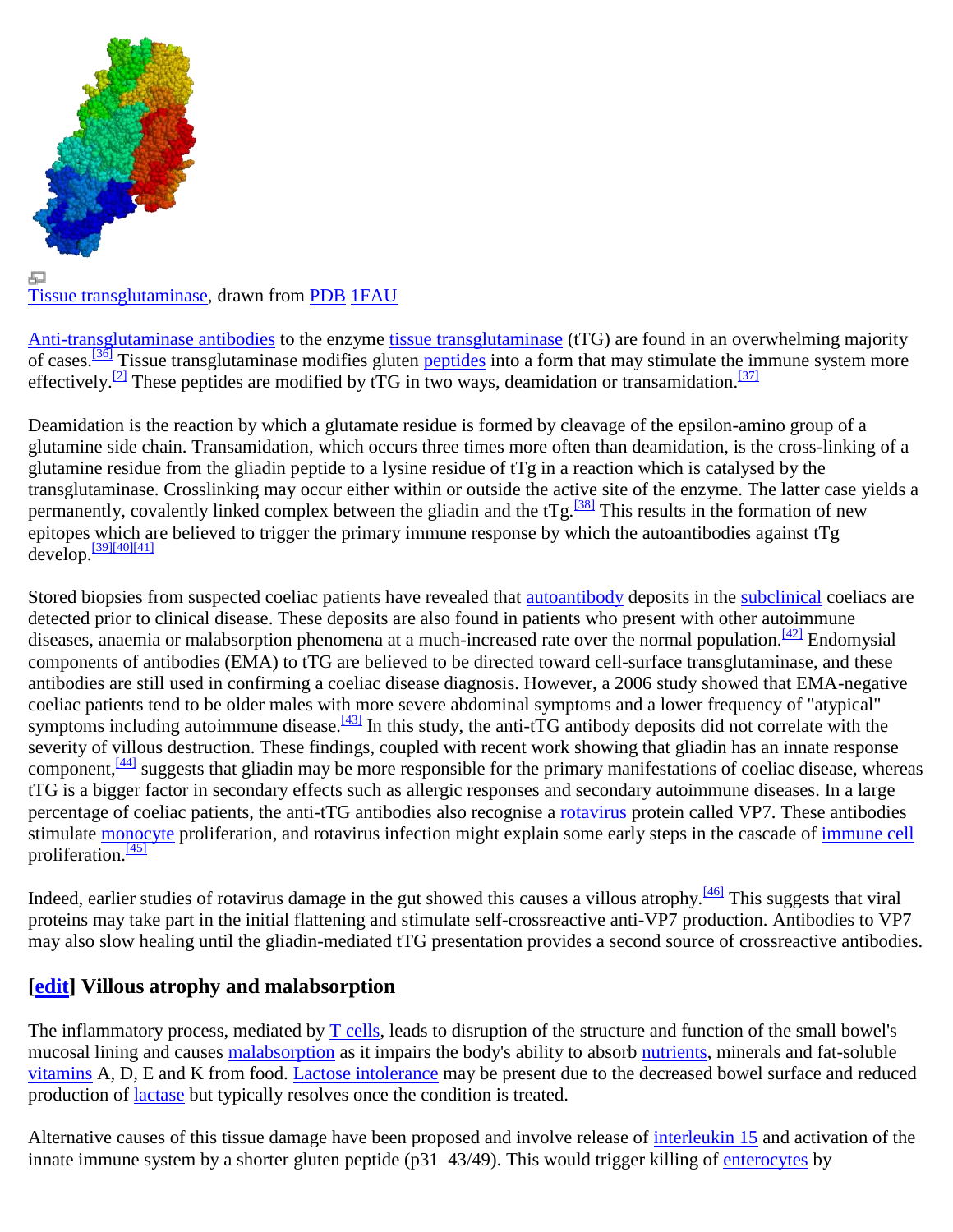lymphocytes in the **epithelium**.<sup>[\[2\]](http://en.wikipedia.org/wiki/Coeliac_disease#cite_note-VanHeelWest-1)</sup> The villous atrophy seen on biopsy may also be due to unrelated causes, such as [tropical sprue,](http://en.wikipedia.org/wiki/Tropical_sprue) [giardiasis](http://en.wikipedia.org/wiki/Giardiasis) and [radiation enteritis.](http://en.wikipedia.org/wiki/Radiation_enteritis) While positive serology and typical biopsy are highly suggestive of coeliac disease, lack of response to diet may require these alternative diagnoses to be considered.<sup>[\[9\]](http://en.wikipedia.org/wiki/Coeliac_disease#cite_note-AGA-8)</sup>

## **[\[edit\]](http://en.wikipedia.org/w/index.php?title=Coeliac_disease&action=edit§ion=11) Risk modifiers**

There are various theories as to what determines whether a genetically susceptible individual will go on to develop coeliac disease. Major theories include infection by [rotavirus](http://en.wikipedia.org/wiki/Rotavirus)<sup>[\[47\]](http://en.wikipedia.org/wiki/Rotavirus)</sup> or human intestinal [adenovirus.](http://en.wikipedia.org/wiki/Adenovirus) <sup>[\[48\]](http://en.wikipedia.org/wiki/Coeliac_disease#cite_note-47)</sup> Some research has suggested that smoking is protective against adult-onset coeliac disease.<sup>[\[49\]](http://en.wikipedia.org/wiki/Coeliac_disease#cite_note-48)</sup>

A 2005 prospective and [observational study](http://en.wikipedia.org/wiki/Observational_study) found that timing of the exposure to gluten in childhood was an important risk modifier. People exposed to wheat, barley, or rye before the [gut barrier](http://en.wikipedia.org/wiki/Gut_flora) has fully developed (within the first three months after birth) had five times the risk of developing coeliac disease relative to those exposed at four to six months after birth. Those exposed even later than six months after birth were found to have only a slightly increased risk relative to those exposed at four to six months after birth.<sup>[\[50\]](http://en.wikipedia.org/wiki/Coeliac_disease#cite_note-Norris-49)</sup>

A study conducted in 2006 showed that early introduction of grains was protective against grain allergies; however, this study explicitly excluded any participants found to have coeliac disease and therefore offers no help in this regard.<sup>[\[51\]](http://en.wikipedia.org/wiki/Coeliac_disease#cite_note-50)</sup> Breastfeeding may also reduce risk. A [meta-analysis](http://en.wikipedia.org/wiki/Meta-analysis) indicates that prolonging [breastfeeding](http://en.wikipedia.org/wiki/Breastfeeding) until the introduction of gluten-containing grains into the diet was associated with a 52% reduced risk of developing coeliac disease in infancy; whether this persists into adulthood is not clear.<sup>[\[52\]](http://en.wikipedia.org/wiki/Coeliac_disease#cite_note-51)</sup>

## **[\[edit\]](http://en.wikipedia.org/w/index.php?title=Coeliac_disease&action=edit§ion=12) Diagnosis**

There are several tests that can be used to assist in [diagnosis.](http://en.wikipedia.org/wiki/Medical_diagnosis) The level of [symptoms](http://en.wikipedia.org/wiki/Symptom) may determine the order of the tests, but *all* tests lose their usefulness if the patient is already taking a [gluten-free diet.](http://en.wikipedia.org/wiki/Gluten-free_diet) [Intestinal](http://en.wikipedia.org/wiki/Small_intestine) damage begins to heal within weeks of gluten being removed from the diet, and [antibody](http://en.wikipedia.org/wiki/Antibody) levels decline over months. For those who have already started on a gluten-free diet, it may be necessary to perform a re-challenge with some gluten-containing food in one meal a day over 2–6 weeks before repeating the investigations.  $\frac{[17]}{[17]}$  $\frac{[17]}{[17]}$  $\frac{[17]}{[17]}$ 

Combining findings into a prediction rule to guide use of [endoscopic](http://en.wikipedia.org/wiki/Endoscopic) biopsy reported a [sensitivity](http://en.wikipedia.org/wiki/Sensitivity_(tests)) of 100% (it would identify all the cases) in a population of subjects with a high index of suspicion for coeliac disease, with a concomitant [specificity](http://en.wikipedia.org/wiki/Specificity_(tests)) of 61% (a [false positive](http://en.wikipedia.org/wiki/False_positive) rate of 39%). The prediction rule recommends that patients with high-risk symptoms *or* positive serology should undergo endoscopic biopsy of the second part of the duodenum. The study defined high-risk symptoms as [weight loss,](http://en.wikipedia.org/wiki/Weight_loss) [anaemia](http://en.wikipedia.org/wiki/Anaemia) [\(haemoglobin](http://en.wikipedia.org/wiki/Haemoglobin) less than 120 g/l in females or less than 130 g/l in males), or diarrhoea (more than three loose stools per day).  $\frac{53}{3}$ 

## **[\[edit\]](http://en.wikipedia.org/w/index.php?title=Coeliac_disease&action=edit§ion=13) Blood tests**



모

[Immunofluorescence](http://en.wikipedia.org/wiki/Immunofluorescence) staining pattern of endomysial antibodies on a monkey oesophagus tissue sample.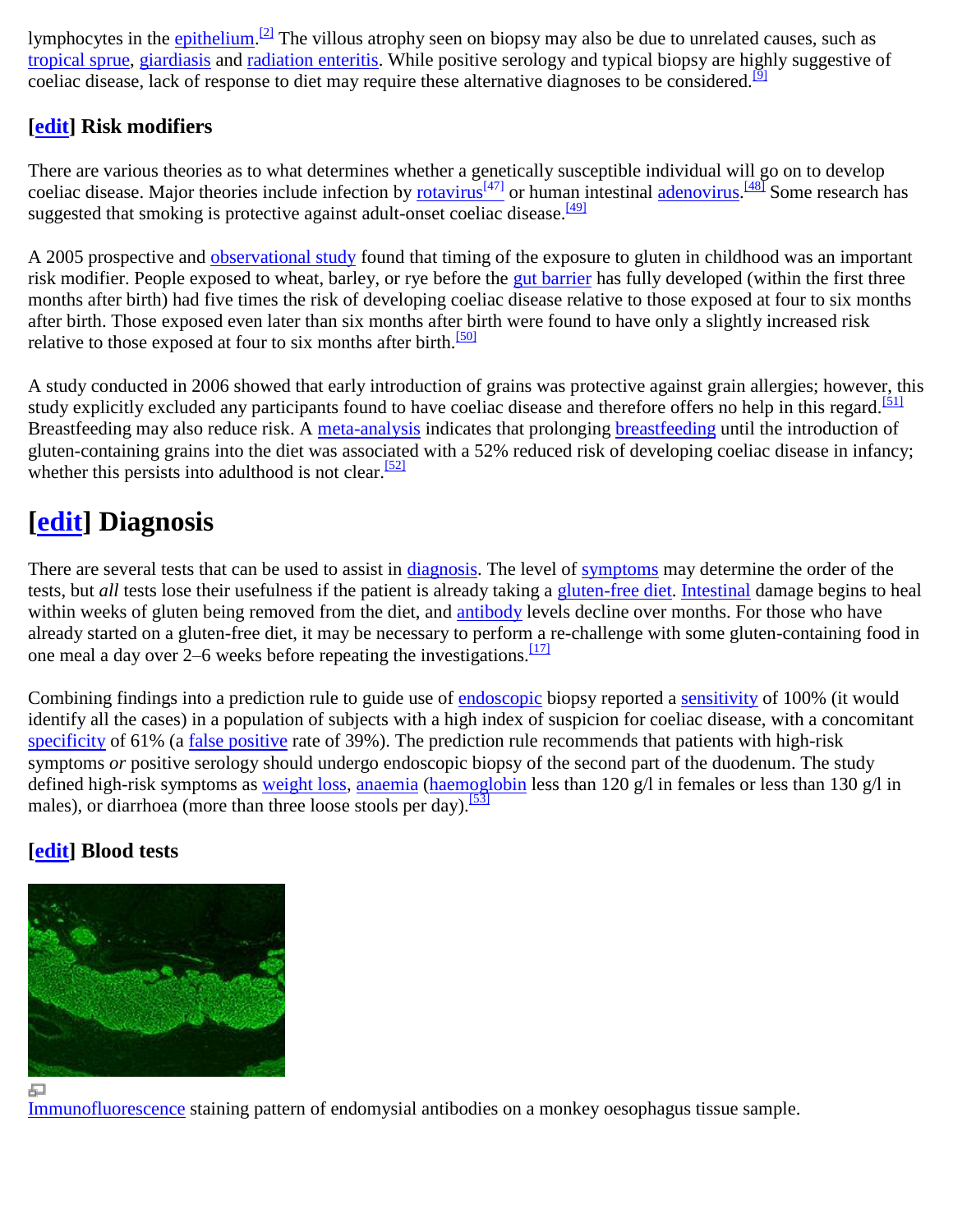[Serological](http://en.wikipedia.org/wiki/Serology) blood tests are the first-line investigation required to make a diagnosis of coeliac disease. IgA antiendomysial antibodies can detect coeliac disease with a [sensitivity](http://en.wikipedia.org/wiki/Sensitivity_and_specificity) and [specificity](http://en.wikipedia.org/wiki/Sensitivity_and_specificity) of 90% and 99% according to a [systematic review.](http://en.wikipedia.org/wiki/Systematic_review) The systematic review estimates that the prevalence of coeliac disease in primary care patients with gastrointestinal symptoms to be about  $3\%$ .<sup>[\[54\]](http://en.wikipedia.org/wiki/Coeliac_disease#cite_note-pmid20442390-53)</sup> [Serology](http://en.wikipedia.org/wiki/Serology) for [anti-tTG](http://en.wikipedia.org/wiki/Anti-transglutaminase_antibodies) [antibodies](http://en.wikipedia.org/wiki/Antibody) was initially reported to have a high [sensitivity](http://en.wikipedia.org/wiki/Sensitivity_(tests)) (99%) and [specificity](http://en.wikipedia.org/wiki/Specificity_(tests)) (>90%) for identifying coeliac disease; however, the systematic review found the two tests were similar.<sup>[\[54\]](http://en.wikipedia.org/wiki/Coeliac_disease#cite_note-pmid20442390-53)</sup> Modern anti-tTG assays rely on a human [recombinant protein](http://en.wikipedia.org/wiki/Recombinant_protein) as an [antigen.](http://en.wikipedia.org/wiki/Antigen)<sup>[\[55\]](http://en.wikipedia.org/wiki/Coeliac_disease#cite_note-54)</sup> tTG testing should be done first as it is an easier test to perform. An equivocal result on tTG testing should be followed by antibodies to endomysium. $\frac{117}{2}$ 

Because of the major implications of a diagnosis of coeliac disease, professional guidelines recommend that a positive [blood test](http://en.wikipedia.org/wiki/Blood_test) is still followed by an [endoscopy/](http://en.wikipedia.org/wiki/Endoscopy)[gastroscopy](http://en.wikipedia.org/wiki/Gastroscopy) and [biopsy.](http://en.wikipedia.org/wiki/Biopsy) A negative serology test may still be followed by a recommendation for endoscopy and [duodenal](http://en.wikipedia.org/wiki/Duodenal) biopsy if clinical suspicion remains high due to the 1 in 100 ["false](http://en.wikipedia.org/wiki/Type_I_and_type_II_errors#False_negative_rate)[negative"](http://en.wikipedia.org/wiki/Type_I_and_type_II_errors#False_negative_rate) result. As such, tissue biopsy is still considered the [gold standard](http://en.wikipedia.org/wiki/Gold_standard_(test)) in the diagnosis of coeliac disease.<sup>[\[9\]\[17\]](http://en.wikipedia.org/wiki/Coeliac_disease#cite_note-AGA-8)[\[56\]](http://en.wikipedia.org/wiki/Coeliac_disease#cite_note-NASPGHAN-55)</sup>

Historically three other antibodies were measured: anti[-reticulin](http://en.wikipedia.org/wiki/Reticulin) (ARA), anti[-gliadin](http://en.wikipedia.org/wiki/Gliadin) [\(AGA\)](http://en.wikipedia.org/wiki/Anti-gliadin_antibodies) and anti[-endomysium](http://en.wikipedia.org/wiki/Endomysium) (EMA) antibodies. Serology may be unreliable in young children, with anti[-gliadin](http://en.wikipedia.org/wiki/Gliadin) performing somewhat better than other tests in children under five.<sup>[\[57\]](http://en.wikipedia.org/wiki/Coeliac_disease#cite_note-HillNIH-56)</sup> Serology tests are based on [indirect immunofluorescence](http://en.wikipedia.org/wiki/Immunofluorescence) (reticulin, gliadin and endomysium) or [ELISA](http://en.wikipedia.org/wiki/ELISA) (gliadin or tissue [transglutaminase,](http://en.wikipedia.org/wiki/Transglutaminase) tTG).<sup>[\[58\]](http://en.wikipedia.org/wiki/Coeliac_disease#cite_note-57)</sup>

Guidelines recommend that a total serum IgA level is checked in parallel, as coeliac patients with IgA deficiency may be unable to produce the antibodies on which these tests depend (["false negative"](http://en.wikipedia.org/wiki/False_negative)). In those patients, IgG antibodies against transglutaminase (IgG-tTG) may be diagnostic.<sup>[\[17\]\[59\]](http://en.wikipedia.org/wiki/Coeliac_disease#cite_note-NICEcoeliac-16)</sup>

Antibody testing and [HLA](http://en.wikipedia.org/wiki/Human_leukocyte_antigen) testing have similar accuracies.<sup>[\[21\]](http://en.wikipedia.org/wiki/Coeliac_disease#cite_note-pmid17785484-20)</sup> However, widespread use of HLA typing to rule out coeliac disease is not currently recommended.<sup>[\[17\]](http://en.wikipedia.org/wiki/Coeliac_disease#cite_note-NICEcoeliac-16)</sup>

## **[\[edit\]](http://en.wikipedia.org/w/index.php?title=Coeliac_disease&action=edit§ion=14) Endoscopy**



Blood HLA tests for coeliac disease $\frac{[21]}{[21]}$  $\frac{[21]}{[21]}$  $\frac{[21]}{[21]}$ 

| <b>Test</b>         | sensitivity specificity |     |
|---------------------|-------------------------|-----|
| HLA-DO <sub>2</sub> | 94%                     | 73% |
| HLA-DQ8             | 12%                     | 81% |

모

[Endoscopic](http://en.wikipedia.org/wiki/Endoscopy) still of [duodenum](http://en.wikipedia.org/wiki/Duodenum) of patient with coeliac disease showing scalloping of folds and "cracked-mud" appearance to mucosa



#### 모

Schematic of the Marsh classification of upper [jejunal](http://en.wikipedia.org/wiki/Jejunum) pathology in coeliac disease.

An [upper endoscopy](http://en.wikipedia.org/wiki/Upper_endoscopy) with [biopsy](http://en.wikipedia.org/wiki/Biopsy) of the [duodenum](http://en.wikipedia.org/wiki/Duodenum) (beyond the [duodenal bulb\)](http://en.wikipedia.org/wiki/Duodenal_bulb) or [jejunum](http://en.wikipedia.org/wiki/Jejunum) is performed. It is important for the physician to obtain multiple samples (four to eight) from the duodenum. Not all areas may be equally affected; if biopsies are taken from healthy bowel tissue, the result would be a false negative.<sup>[\[9\]](http://en.wikipedia.org/wiki/Coeliac_disease#cite_note-AGA-8)</sup>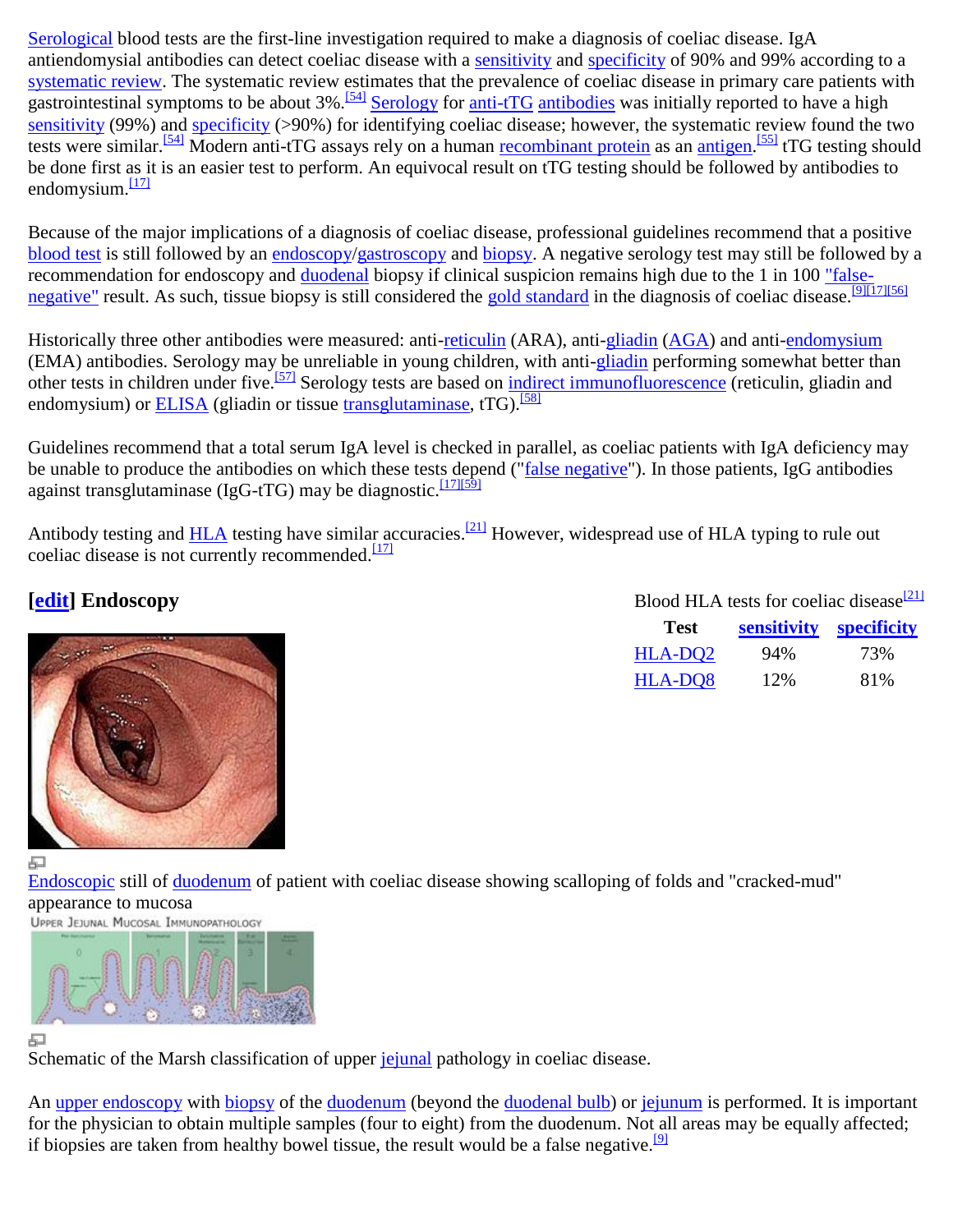Most patients with coeliac disease have a [small bowel](http://en.wikipedia.org/wiki/Small_bowel) that appears normal on endoscopy; however, five concurrent endoscopic findings have been associated with a high specificity for coeliac disease: scalloping of the small bowel folds (*pictured*), paucity in the folds, a [mosaic](http://en.wikipedia.org/wiki/Mosaic) pattern to the [mucosa](http://en.wikipedia.org/wiki/Mucosa) (described as a "cracked-mud" appearance), prominence of the [submucosa](http://en.wikipedia.org/wiki/Submucosa) [blood vessels,](http://en.wikipedia.org/wiki/Blood_vessel) and a nodular pattern to the mucosa.<sup>[\[60\]](http://en.wikipedia.org/wiki/Coeliac_disease#cite_note-59)</sup>

Until the 1970s, biopsies were obtained using metal capsules attached to a suction device. The capsule was swallowed and allowed to pass into the small intestine. After [x-ray](http://en.wikipedia.org/wiki/X-ray) verification of its position, suction was applied to collect part of the intestinal wall inside the capsule. Often-utilised capsule systems were the [Watson capsule](http://en.wikipedia.org/wiki/Watson_capsule) and the Crosby-Kugler [capsule.](http://en.wikipedia.org/wiki/Crosby-Kugler_capsule) This method has now been largely replaced by [fibre-optic](http://en.wikipedia.org/wiki/Fibre-optic) endoscopy, which carries a higher sensitivity and a lower frequency of errors.<sup>[\[61\]](http://en.wikipedia.org/wiki/Coeliac_disease#cite_note-60)</sup>

## **[\[edit\]](http://en.wikipedia.org/w/index.php?title=Coeliac_disease&action=edit§ion=15) Pathology**

The classic pathology changes of coeliac disease in the small bowel are categorised by the "Marsh classification": [\[62\]](http://en.wikipedia.org/wiki/Coeliac_disease#cite_note-61)

- Marsh stage 0: normal mucosa
- Marsh stage 1: increased number of intra-epithelial [lymphocytes,](http://en.wikipedia.org/wiki/Lymphocytes) usually exceeding 20 per 100 [enterocytes](http://en.wikipedia.org/wiki/Enterocyte)
- Marsh stage 2: proliferation of the [crypts of Lieberkuhn](http://en.wikipedia.org/wiki/Crypts_of_Lieberkuhn)
- Marsh stage 3: partial or complete [villous](http://en.wikipedia.org/wiki/Intestinal_villus) [atrophy](http://en.wikipedia.org/wiki/Atrophy)
- Marsh stage 4: [hypoplasia](http://en.wikipedia.org/wiki/Hypoplasia) of the [small bowel](http://en.wikipedia.org/wiki/Small_bowel) architecture

Marsh's classification, introduced in 1992, was subsequently modified in 1999 to six stages, where the previous stage 3 was split in three substages.<sup>[\[63\]](http://en.wikipedia.org/wiki/Coeliac_disease#cite_note-62)</sup> Further studies demonstrated that this system was not always reliable and that the changes observed in coeliac disease could be described in one of three stages—A, B1 and B2—with A representing lymphocytic infiltration with normal villous appearance and B1 and B2 describing partial and complete villous  $\arophy \frac{[4][64]}{[4]}$  $\arophy \frac{[4][64]}{[4]}$  $\arophy \frac{[4][64]}{[4]}$ 

The changes classically improve or reverse after [gluten](http://en.wikipedia.org/wiki/Gluten) is removed from the diet. However, most guidelines do not recommend a repeat biopsy unless there is no improvement in the symptoms on diet.<sup>[\[9\]\[56\]](http://en.wikipedia.org/wiki/Coeliac_disease#cite_note-AGA-8)</sup> In some cases, a deliberate gluten challenge, followed by biopsy, may be conducted to confirm or refute the diagnosis. A normal biopsy and normal serology after challenge indicates the diagnosis may have been incorrect.<sup>[\[9\]](http://en.wikipedia.org/wiki/Coeliac_disease#cite_note-AGA-8)</sup>

## **[\[edit\]](http://en.wikipedia.org/w/index.php?title=Coeliac_disease&action=edit§ion=16) Other diagnostic tests**

At the time of diagnosis, further investigations may be performed to identify complications, such as [iron deficiency](http://en.wikipedia.org/wiki/Iron_deficiency_(medicine)) (by [full blood count](http://en.wikipedia.org/wiki/Full_blood_count) and iron studies), [folic acid](http://en.wikipedia.org/wiki/Folic_acid) and [vitamin B](http://en.wikipedia.org/wiki/Vitamin_B12)<sub>12</sub> deficiency and [hypocalcaemia](http://en.wikipedia.org/wiki/Hypocalcaemia) (low calcium levels, often due to decreased [vitamin D](http://en.wikipedia.org/wiki/Vitamin_D) levels). [Thyroid function tests](http://en.wikipedia.org/wiki/Thyroid_function_test) may be requested during blood tests to identify [hypothyroidism,](http://en.wikipedia.org/wiki/Hypothyroidism) which is more common in people with coeliac disease.  $\frac{100}{200}$ 

[Osteopenia](http://en.wikipedia.org/wiki/Osteopenia) and [osteoporosis,](http://en.wikipedia.org/wiki/Osteoporosis) mildly and severely reduced bone mineral density, are often present in people with coeliac disease, and investigations to measure bone density may be performed at diagnosis, such as [dual energy X-ray](http://en.wikipedia.org/wiki/Dual_energy_X-ray_absorptiometry)  [absorptiometry](http://en.wikipedia.org/wiki/Dual_energy_X-ray_absorptiometry) (DXA) scanning, to identify risk of fracture and need for bone protection medication.<sup>[\[9\]\[10\]](http://en.wikipedia.org/wiki/Coeliac_disease#cite_note-AGA-8)</sup>

## **[\[edit\]](http://en.wikipedia.org/w/index.php?title=Coeliac_disease&action=edit§ion=17) Screening**

Due to its high sensitivity, [serology](http://en.wikipedia.org/wiki/Serology) has been proposed as a [screening](http://en.wikipedia.org/wiki/Screening_(medicine)) measure, because the presence of antibodies would detect previously undiagnosed cases of coeliac disease and prevent its complications in those patients.<sup>[\[9\]](http://en.wikipedia.org/wiki/Coeliac_disease#cite_note-AGA-8)</sup> There is significant debate as to the benefits of screening. Some studies suggest that early detection would decrease the risk of osteoporosis and anaemia. In contrast, a [cohort study](http://en.wikipedia.org/wiki/Cohort_study) in [Cambridge](http://en.wikipedia.org/wiki/Cambridge) suggested that people with undetected coeliac disease had a beneficial risk profile for [cardiovascular disease](http://en.wikipedia.org/wiki/Cardiovascular_disease) (less [overweight,](http://en.wikipedia.org/wiki/Overweight) lower [cholesterol](http://en.wikipedia.org/wiki/Cholesterol) levels).<sup>[\[2\]](http://en.wikipedia.org/wiki/Coeliac_disease#cite_note-VanHeelWest-1)</sup> There is limited evidence that screen-detected cases benefit from a diagnosis in terms of morbidity and mortality; hence, population-level screening is not presently thought to be beneficial.<sup>[\[4\]](http://en.wikipedia.org/wiki/Coeliac_disease#cite_note-Lancet-3)</sup>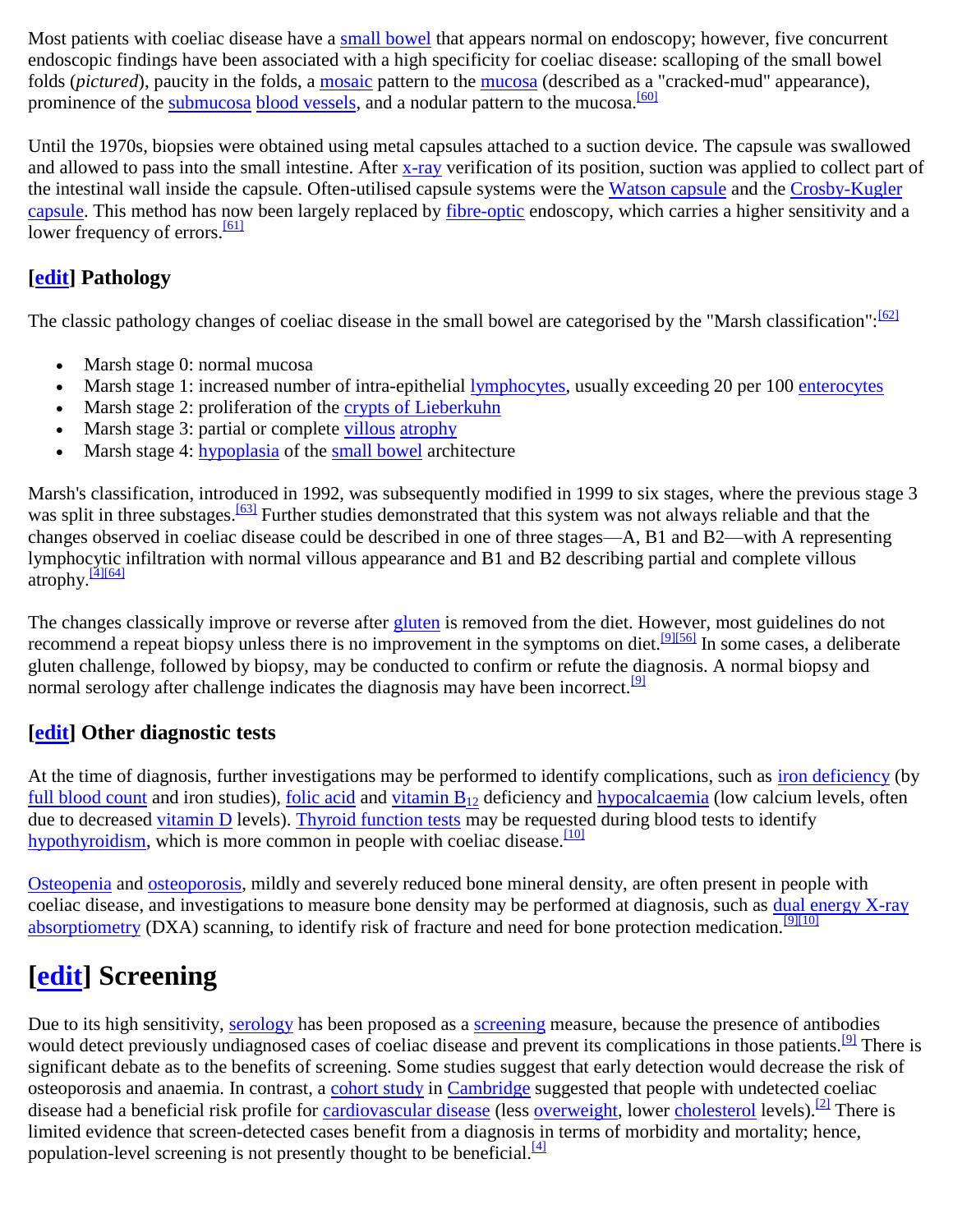In the United Kingdom, the [National Institute for Health and Clinical Excellence](http://en.wikipedia.org/wiki/National_Institute_for_Health_and_Clinical_Excellence) (NICE) recommends screening for coeliac disease in patients with newly diagnosed [chronic fatigue syndrome](http://en.wikipedia.org/wiki/Chronic_fatigue_syndrome)<sup>[\[65\]](http://en.wikipedia.org/wiki/Chronic_fatigue_syndrome)</sup> and [irritable bowel syndrome,](http://en.wikipedia.org/wiki/Irritable_bowel_syndrome)<sup>[\[8\]](http://en.wikipedia.org/wiki/Coeliac_disease#cite_note-NICEIBS-7)</sup> as well as in type 1 diabetics, especially those with insufficient weight gain or unexplained weight loss.<sup>[\[17\]\[66\]](http://en.wikipedia.org/wiki/Coeliac_disease#cite_note-NICEcoeliac-16)</sup> It is also recommended in autoimmune [thyroid disease,](http://en.wikipedia.org/wiki/Autoimmune_thyroiditis) [dermatitis herpetiformis,](http://en.wikipedia.org/wiki/Dermatitis_herpetiformis) and in the first-degree relatives of those with confirmed coeliac disease.<sup>[\[17\]](http://en.wikipedia.org/wiki/Coeliac_disease#cite_note-NICEcoeliac-16)</sup>

There is a large number of scenarios where testing for coeliac disease may be offered given previously described associations, such as the conditions mentioned above in ["miscellaneous"](http://en.wikipedia.org/wiki/Coeliac_disease#Miscellaneous).<sup>[\[4\]\[17\]](http://en.wikipedia.org/wiki/Coeliac_disease#cite_note-Lancet-3)</sup>

## **[\[edit\]](http://en.wikipedia.org/w/index.php?title=Coeliac_disease&action=edit§ion=19) Diet**

### *Main article: [Gluten-free diet](http://en.wikipedia.org/wiki/Gluten-free_diet)*

At present, the only effective treatment is a lifelong **gluten-free diet.** [\[19\]](http://en.wikipedia.org/wiki/Coeliac_disease#cite_note-Kupper-18) No medication exists that will prevent damage or prevent the body from attacking the gut when gluten is present. Strict adherence to the diet allows the intestines to heal, leading to resolution of all symptoms in most cases and, depending on how soon the diet is begun, can also eliminate the heightened risk of osteoporosis and intestinal cancer and in some cases sterility.<sup>[\[67\]](http://en.wikipedia.org/wiki/Coeliac_disease#cite_note-66)</sup> [Dietitian](http://en.wikipedia.org/wiki/Dietitian) input is generally requested to ensure the patient is aware which foods contain gluten, which foods are safe, and how to have a balanced diet despite the limitations. In many countries, gluten-free products are available on [prescription](http://en.wikipedia.org/wiki/Medical_prescription) and may be reimbursed by [health insurance](http://en.wikipedia.org/wiki/Health_insurance) plans.

The diet can be cumbersome; failure to comply with the diet may cause relapse. The term *gluten-free* is generally used to indicate a supposed harmless level of gluten rather than a complete absence.<sup>[\[68\]](http://en.wikipedia.org/wiki/Coeliac_disease#cite_note-Akobeng2008-67)</sup> The exact level at which gluten is harmless is uncertain and controversial. A recent [systematic review](http://en.wikipedia.org/wiki/Systematic_review) tentatively concluded that consumption of less than 10 mg of gluten per day is unlikely to cause histological abnormalities, although it noted that few reliable studies had been done. $\frac{[68]}{[68]}$  $\frac{[68]}{[68]}$  $\frac{[68]}{[68]}$ 

Regulation of the label *gluten-free* varies widely by country. In the United States, the [FDA](http://en.wikipedia.org/wiki/Food_and_Drug_Administration) issued regulations in 2007 limiting the use of "gluten-free" in food products to those with less than 20 ppm of gluten.<sup>[\[69\]\[70\]](http://en.wikipedia.org/wiki/Coeliac_disease#cite_note-68)</sup> The current international [Codex Alimentarius](http://en.wikipedia.org/wiki/Codex_Alimentarius) standard allows for 20 ppm of gluten in so-called "gluten-free" foods.[\[71\]](http://en.wikipedia.org/wiki/Coeliac_disease#cite_note-CodexOfficial-70) Gluten-free products are usually more expensive and harder to find than common gluten-containing foods.<sup>[\[72\]](http://en.wikipedia.org/wiki/Coeliac_disease#cite_note-economicburden-71)</sup> Since ready-made products often contain traces of gluten, some coeliacs may find it necessary to cook from scratch.<sup>[\[73\]](http://en.wikipedia.org/wiki/Coeliac_disease#cite_note-Troncone2008-72)</sup>

Even while on a diet, health-related [quality of life](http://en.wikipedia.org/wiki/Quality_of_life) (HRQOL) may be lower in people with coeliac disease. Studies in the United States have found that quality of life becomes comparable to the general population after staying on the diet, while studies in Europe have found that quality of life remains lower, although the surveys are not quite the same.<sup>[\[74\]](http://en.wikipedia.org/wiki/Coeliac_disease#cite_note-Hauser2007-73)</sup> Men tend to report more improvement than women.<sup>[\[75\]](http://en.wikipedia.org/wiki/Coeliac_disease#cite_note-Goddard2006-74)</sup> Some have persisting digestive symptoms or dermatitis [herpetiformis,](http://en.wikipedia.org/wiki/Dermatitis_herpetiformis) mouth ulcers, osteoporosis and resultant fractures. Symptoms suggestive of [irritable bowel syndrome](http://en.wikipedia.org/wiki/Irritable_bowel_syndrome) may be present, and there is an increased rate of anxiety, fatigue, [dyspepsia](http://en.wikipedia.org/wiki/Dyspepsia) and musculoskeletal pain.<sup>[\[76\]](http://en.wikipedia.org/wiki/Coeliac_disease#cite_note-Hauser2006-75)</sup>

## **[\[edit\]](http://en.wikipedia.org/w/index.php?title=Coeliac_disease&action=edit§ion=20) Refractory disease**

A tiny minority of patients suffer from refractory disease, which means they do not improve on a gluten-free diet. This may be because the disease has been present for so long that the intestines are no longer able to heal on diet alone, or because the patient is not adhering to the diet, or because the patient is consuming foods that are inadvertently contaminated with gluten. If alternative causes have been eliminated, [steroids](http://en.wikipedia.org/wiki/Glucocorticoid) or [immunosuppressants](http://en.wikipedia.org/wiki/Immunosuppressive_drug) (such as [azathioprine\)](http://en.wikipedia.org/wiki/Azathioprine) may be considered in this scenario.<sup>[\[9\]](http://en.wikipedia.org/wiki/Coeliac_disease#cite_note-AGA-8)</sup>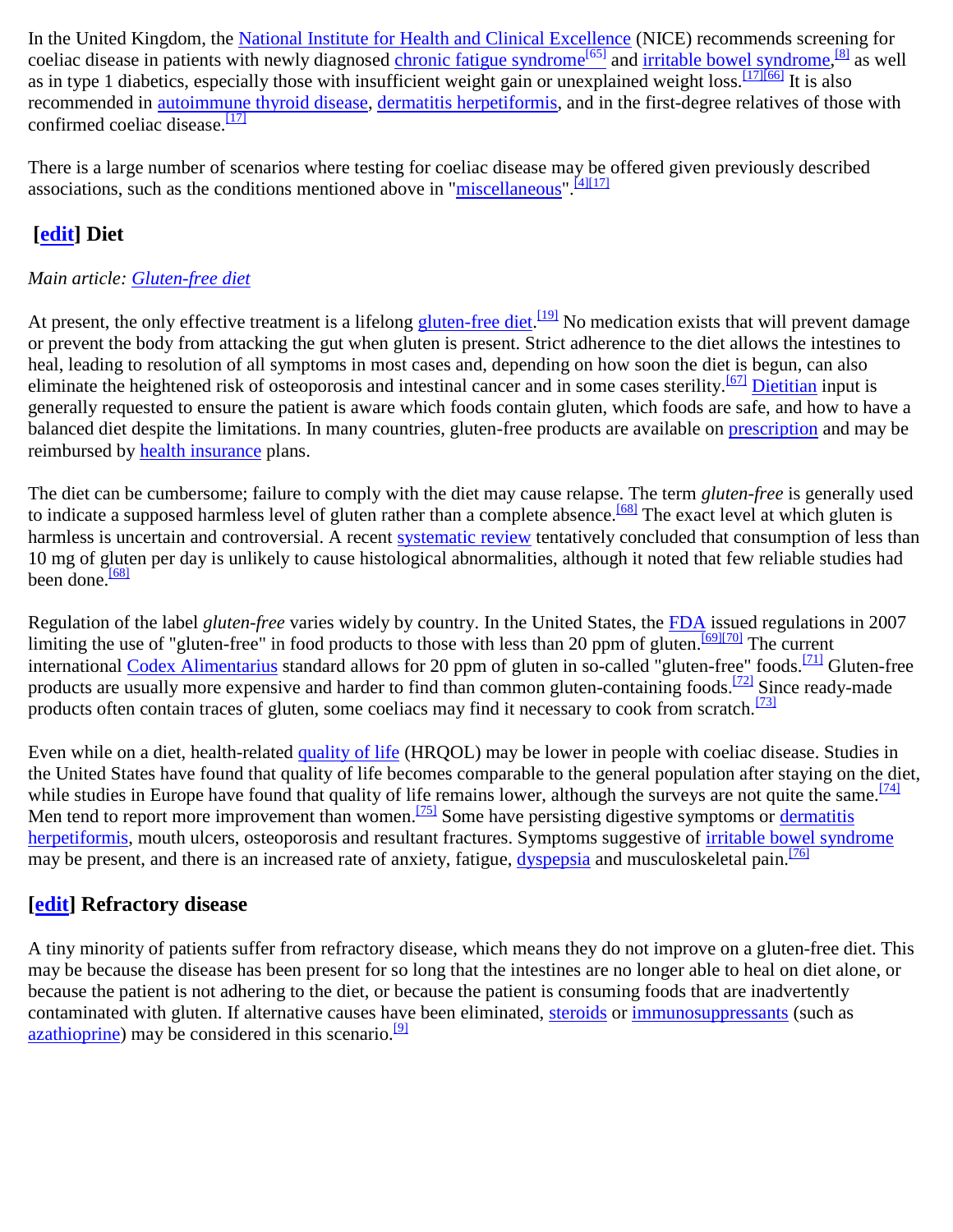## **[\[edit\]](http://en.wikipedia.org/w/index.php?title=Coeliac_disease&action=edit§ion=21) Epidemiology**

The disease is thought to affect between 1 in 1750 (with CD defined as clinical cases including [dermatitis](http://en.wikipedia.org/wiki/Dermatitis_herpetiformis)  [herpetiformis\)](http://en.wikipedia.org/wiki/Dermatitis_herpetiformis) to 1 in 105 (CD defined by presence of IgA TG in blood donors) people in the United States.<sup>[\[3\]](http://en.wikipedia.org/wiki/Coeliac_disease#cite_note-nih_epi-2)</sup> The prevalence of clinically diagnosed disease (symptoms prompting diagnostic testing) is 0.05–0.27% in various studies. However, population studies from parts of Europe, India, South America, Australasia and the USA (using serology and biopsy) indicate that the prevalence may be between 0.33 and 1.06% in children (5.66% in one study of [Sahrawi](http://en.wikipedia.org/wiki/Sahrawi_people) children<sup>[\[77\]](http://en.wikipedia.org/wiki/Coeliac_disease#cite_note-Catassi1999-76)</sup>) and  $0.18-1.2\%$  in adults.<sup>[\[2\]](http://en.wikipedia.org/wiki/Coeliac_disease#cite_note-VanHeelWest-1)</sup>

People of African, Japanese and Chinese descent are rarely diagnosed;<sup>[\[78\]](http://en.wikipedia.org/wiki/Coeliac_disease#cite_note-77)</sup> this reflects a much lower prevalence of the genetic risk [factors,](http://en.wikipedia.org/wiki/Risk_factors) such as [HLA-B8.](http://en.wikipedia.org/wiki/HLA-B8)<sup>[\[79\]](http://en.wikipedia.org/wiki/Coeliac_disease#cite_note-78)</sup> Population studies also indicate that a large proportion of coeliacs remain undiagnosed; this is due, in part, to many clinicians being unfamiliar with the condition.  $\frac{801}{200}$ 

Coeliac disease is more prevalent in women than in men.<sup>[\[81\]](http://en.wikipedia.org/wiki/Coeliac_disease#cite_note-80)</sup>

A large multicentre study in the U.S. found a prevalence of 0.75% in not-at-risk groups, rising to 1.8% in symptomatic patients, 2.6% in second-degree relatives of a patient with coeliac disease and 4.5% in first-degree relatives. This profile is similar to the prevalence in Europe.<sup>[\[82\]](http://en.wikipedia.org/wiki/Coeliac_disease#cite_note-Fasano2003-81)</sup> Other populations at increased risk for coeliac disease, with prevalence rates ranging from 5% to 10%, include individuals with [Down](http://en.wikipedia.org/wiki/Down_syndrome) and [Turner syndromes,](http://en.wikipedia.org/wiki/Turner_syndrome) [type 1 diabetes,](http://en.wikipedia.org/wiki/Type_1_diabetes) and autoimmune thyroid disease, including both [hyperthyroidism](http://en.wikipedia.org/wiki/Hyperthyroidism) (overactive [thyroid\)](http://en.wikipedia.org/wiki/Thyroid) and [hypothyroidism](http://en.wikipedia.org/wiki/Hypothyroidism) (underactive thyroid).<sup>[\[83\]](http://en.wikipedia.org/wiki/Coeliac_disease#cite_note-Barker-82)</sup>

Historically, coeliac disease was thought to be rare, with a prevalence of about 0.02%.<sup>[\[83\]](http://en.wikipedia.org/wiki/Coeliac_disease#cite_note-Barker-82)</sup> Recent increases in the number of reported cases may be due to changes in diagnostic practice.<sup>[\[84\]](http://en.wikipedia.org/wiki/Coeliac_disease#cite_note-83)</sup>

## **[\[edit\]](http://en.wikipedia.org/w/index.php?title=Coeliac_disease&action=edit§ion=23) Christian churches & the Eucharist**

Speaking generally, the various denominations of Christians celebrate a [Eucharist](http://en.wikipedia.org/wiki/Eucharist) in which a wafer or small piece of wheat bread is blessed and then eaten (see [Sacramental bread\)](http://en.wikipedia.org/wiki/Sacramental_bread). A typical wafer weighs about half a gram<sup>[\[85\]](http://en.wikipedia.org/wiki/Coeliac_disease#cite_note-84)</sup> Wheat [flour](http://en.wikipedia.org/wiki/Wheat_flour) contains around 10 to 13% gluten, so a single communion wafer may have more than 50 mg of gluten, an amount which will harm the health of many coeliac patients especially if consumed every day (see Diet above). Many Christian churches offer their communicants gluten-free alternatives, usually in the form of a rice-based cracker or gluten-free bread. These include [United Methodist,](http://en.wikipedia.org/wiki/United_Methodist_Church) [Christian Reformed,](http://en.wikipedia.org/wiki/Christian_Reformed_Church_in_North_America) [Episcopal,](http://en.wikipedia.org/wiki/Episcopal_Church_(United_States)) and [Lutheran.](http://en.wikipedia.org/wiki/Lutheranism) [The Church of Jesus Christ of](http://en.wikipedia.org/wiki/The_Church_of_Jesus_Christ_of_Latter-day_Saints)  [Latter-day Saints](http://en.wikipedia.org/wiki/The_Church_of_Jesus_Christ_of_Latter-day_Saints) also offers gluten-free alternatives to its communicants.<sup>[\[86\]](http://en.wikipedia.org/wiki/Coeliac_disease#cite_note-85)</sup>

## **[\[edit\]](http://en.wikipedia.org/w/index.php?title=Coeliac_disease&action=edit§ion=24) Roman Catholic position**

Roman Catholic [doctrine](http://en.wikipedia.org/wiki/Doctrine) states that for a valid [Eucharist,](http://en.wikipedia.org/wiki/Eucharist) the bread to be used at Mass must be made from wheat. In 2002, the [Congregation for the Doctrine of the Faith](http://en.wikipedia.org/wiki/Congregation_for_the_Doctrine_of_the_Faith) approved German-made low-gluten [hosts,](http://en.wikipedia.org/wiki/Host_(Holy_Communion)) which meets all of the Catholic Church's requirements, for use in Italy; although not entirely gluten-free, they were also approved by the Italian Celiac Association.<sup>[\[87\]](http://en.wikipedia.org/wiki/Coeliac_disease#cite_note-86)</sup> Some Catholic coeliac sufferers have requested permission to use rice wafers; such petitions have always been denied.<sup>[\[88\]](http://en.wikipedia.org/wiki/Coeliac_disease#cite_note-87)</sup>

The issue is more complex for priests. Though a Catholic (lay or ordained) receiving the [Eucharist](http://en.wikipedia.org/wiki/Eucharist) under either form (bread or wine) is receiving Christ "whole and entire"—his body, blood, soul, and divinity—the priest, who is acting *[in](http://en.wikipedia.org/wiki/In_persona_Christi)  [persona Christi](http://en.wikipedia.org/wiki/In_persona_Christi)*, is required to receive under both species when offering Mass—not for the validity of his Communion, but for the fullness of the sacrifice of the Mass. On 24 July 2003, the [Congregation for the Doctrine of the Faith](http://en.wikipedia.org/wiki/Congregation_for_the_Doctrine_of_the_Faith) stated, "Given the centrality of the celebration of the Eucharist in the life of a priest, one must proceed with great caution before admitting to Holy Orders those candidates unable to ingest gluten or alcohol without serious harm."<sup>[\[89\]](http://en.wikipedia.org/wiki/Coeliac_disease#cite_note-88)</sup>

By January 2004, extremely low-gluten Church-approved hosts had become available in the United States, Italy and Australia.<sup>[\[90\]](http://en.wikipedia.org/wiki/Coeliac_disease#cite_note-89)</sup>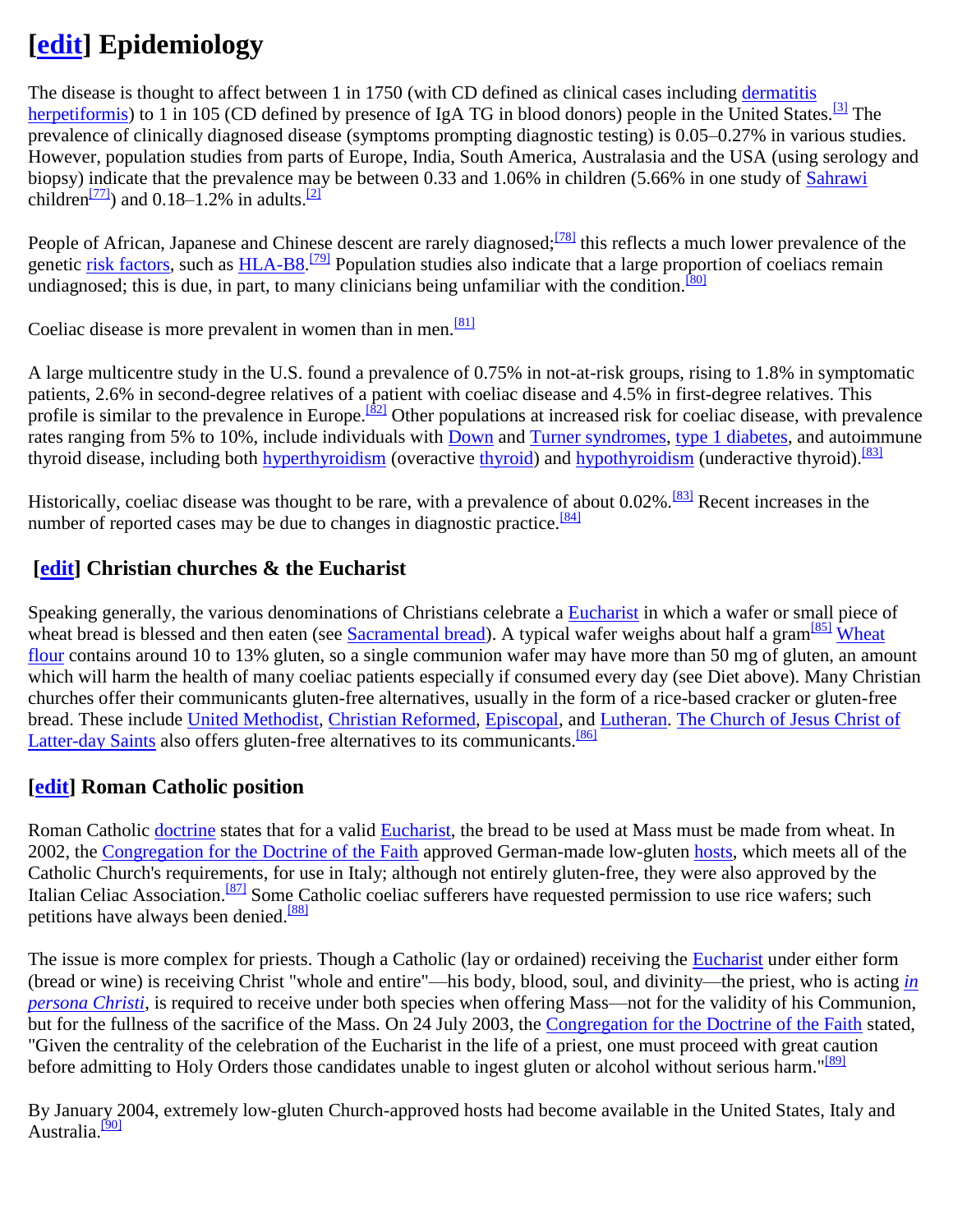## **[\[edit\]](http://en.wikipedia.org/w/index.php?title=Coeliac_disease&action=edit§ion=25) Passover**

The Jewish festival of [Pesach](http://en.wikipedia.org/wiki/Passover) (Passover) may present problems with its obligation to eat [matzo,](http://en.wikipedia.org/wiki/Matzo) which is unleavened bread made in a strictly controlled manner from wheat, barley, [spelt,](http://en.wikipedia.org/wiki/Spelt) oats, or rye. This rules out many other grains that are normally used as substitutes for people with gluten sensitivity, especially for [Ashkenazi Jews,](http://en.wikipedia.org/wiki/Ashkenazi_Jews) who also avoid rice. Many kosher-for-Passover products avoid grains altogether and are therefore gluten-free. [Potato starch](http://en.wikipedia.org/wiki/Potato_starch) is the primary starch used to replace the grains. Consuming [matzo](http://en.wikipedia.org/wiki/Matzo) is mandatory on the first night of Pesach only. Jewish law holds that one should not seriously endanger one's health in order to fulfil a commandment. Thus, a person with severe coeliac disease is not allowed, let alone required, to eat any matzo other than gluten-free matzo. The most commonly used gluten-free matzo is made from oats.<sup>[\[91\]](http://en.wikipedia.org/wiki/Coeliac_disease#cite_note-90)</sup>

## **[\[edit\]](http://en.wikipedia.org/w/index.php?title=Coeliac_disease&action=edit§ion=26) Research directions**

Various other approaches are being studied that would reduce the need of dieting. All are still under development, and are not expected to be available to the general public for a while.<sup>[\[2\]](http://en.wikipedia.org/wiki/Coeliac_disease#cite_note-VanHeelWest-1)</sup>

Using [genetically engineered](http://en.wikipedia.org/wiki/Genetic_engineering) wheat species, or wheat species that have been [selectively bred](http://en.wikipedia.org/wiki/Plant_breeding) to be minimally immunogenic, may allow the consumption of wheat. This, however, could interfere with the effects that gliadin has on the quality of dough. Alternatively, gluten exposure can be minimised by the ingestion a combination of [enzymes](http://en.wikipedia.org/wiki/Enzyme) [\(prolyl endopeptidase](http://en.wikipedia.org/wiki/Prolyl_endopeptidase) and a barley glutamine-specific [cysteine endopeptidase](http://en.wikipedia.org/wiki/Cysteine_endopeptidase) [\(EP-B2\)](http://en.wikipedia.org/wiki/EP-B2)) that degrade the putative 33- mer peptide in the <u>duodenum.</u><sup>[\[2\]](http://en.wikipedia.org/wiki/Coeliac_disease#cite_note-VanHeelWest-1)</sup>

Alternative treatments under investigation include the inhibition of [zonulin,](http://en.wikipedia.org/wiki/Zonulin) an endogenous signalling protein linked to increased permeability of the bowel wall and hence increased presentation of gliadin to the immune system, and other modifiers of other well-understood steps in the pathogenesis of coeliac disease, such as the action of HLA-DQ2 or tissue transglutaminase and the MICA/NKG2D interaction that may be involved in the killing of enterocytes.  $\frac{2}{1}$ 

## **[\[edit\]](http://en.wikipedia.org/w/index.php?title=Coeliac_disease&action=edit§ion=27) History**

Humans first started to cultivate grains in the [Neolithic](http://en.wikipedia.org/wiki/Neolithic) period (beginning about 9500 BCE) in the [Fertile Crescent](http://en.wikipedia.org/wiki/Fertile_Crescent) in Western Asia, and it is likely that coeliac disease did not occur before this time. [Aretaeus of Cappadocia,](http://en.wikipedia.org/wiki/Aretaeus_of_Cappadocia) living in the second century in the same area, recorded a malabsorptive syndrome with chronic diarrhoea. His "Cœliac Affection" (*coeliac* from Greek κοιλιακός *koiliakos*, "abdominal") gained the attention of Western medicine when [Francis Adams](http://en.wikipedia.org/wiki/Francis_Adams_(translator)) presented a translation of Aretaeus's work at the Sydenham Society in 1856. The patient described in Aretaeus' work had stomach pain and was atrophied, pale, feeble and incapable of work. The diarrhoea manifested as loose stools that were white, malodorous and flatulent, and the disease was intractable and liable to periodic return. The problem, Aretaeus believed, was a lack of heat in the stomach necessary to digest the food and a reduced ability to distribute the digestive products throughout the body, this incomplete digestion resulting in the diarrhoea. He regarded this as an affliction of the old and more commonly affecting women, explicitly excluding children. The cause, according to Aretaeus, was sometimes either another chronic disease or even consuming "a copious draught of cold water."<sup>[\[5\]\[6\]](http://en.wikipedia.org/wiki/Coeliac_disease#cite_note-Aretaeus-4)</sup>

The [paediatrician](http://en.wikipedia.org/wiki/Paediatrics) [Samuel Gee](http://en.wikipedia.org/wiki/Samuel_Gee) gave the first modern-day description of the condition in children in a lecture at Hospital [for Sick Children, Great Ormond Street,](http://en.wikipedia.org/wiki/Great_Ormond_Street_Hospital) London, in 1887. Gee acknowledged earlier descriptions and terms for the disease and adopted the same term as Aretaeus (coeliac disease). He perceptively stated: "If the patient can be cured at all, it must be by means of diet." Gee recognised that milk intolerance is a problem with coeliac children and that highly starched foods should be avoided. However, he forbade rice, sago, fruit and vegetables, which all would have been safe to eat, and he recommended raw meat as well as thin slices of toasted bread. Gee highlighted particular success with a child "who was fed upon a quart of the best Dutch [mussels](http://en.wikipedia.org/wiki/Mussel) daily." However, the child could not bear this diet for more than one season.<sup>[\[6\]\[92\]](http://en.wikipedia.org/wiki/Coeliac_disease#cite_note-Losowsky-5)</sup>

[Christian Archibald Herter,](http://en.wikipedia.org/wiki/Christian_Archibald_Herter_(physician)) an American physician, wrote a book in 1908 on children with coeliac disease, which he called "intestinal *infantilism*." He noted their growth was retarded and that fat was better tolerated than carbohydrate.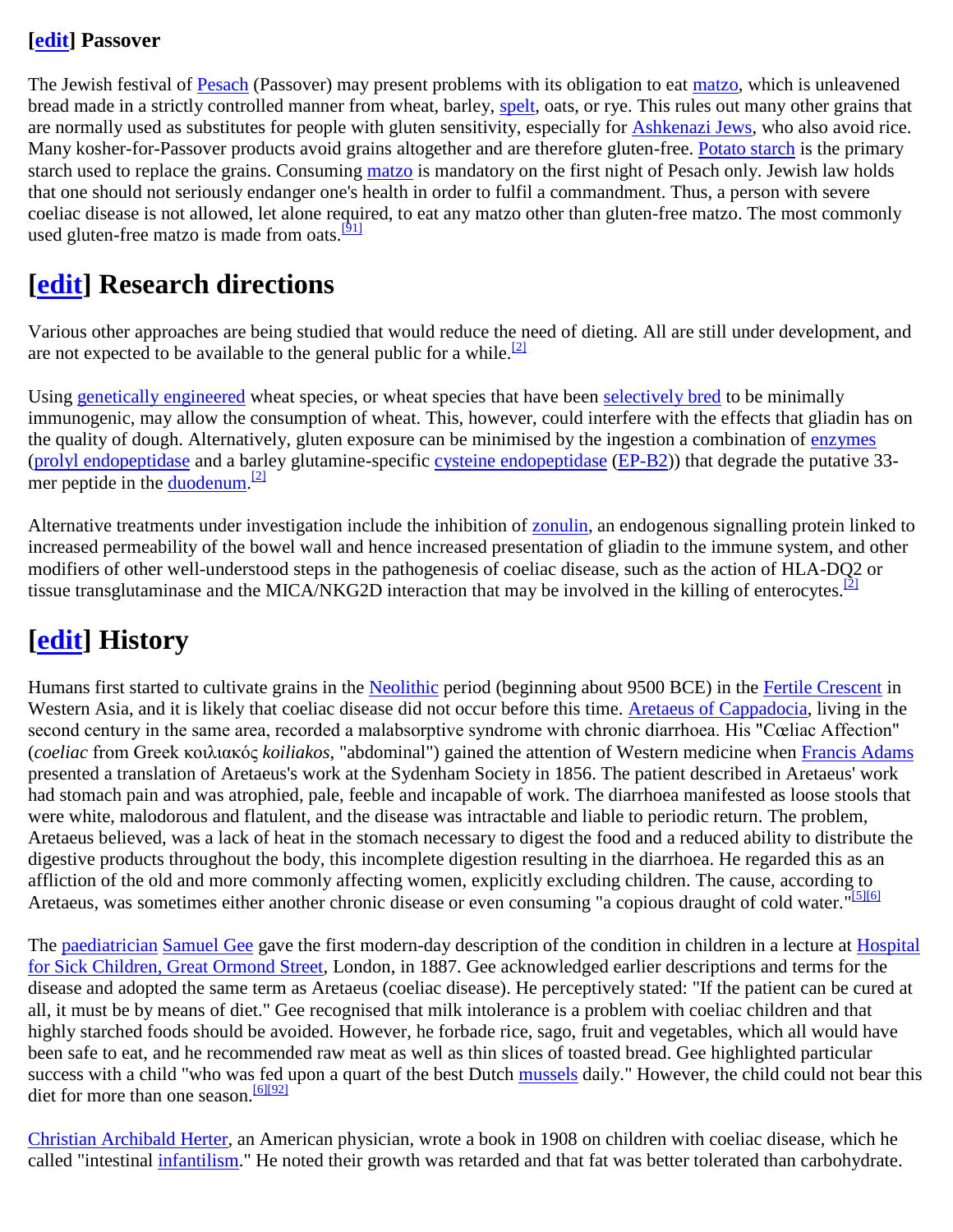The [eponym](http://en.wikipedia.org/wiki/Eponym) *Gee-Herter disease* was sometimes used to acknowledge both contributions.<sup>[\[93\]\[94\]](http://en.wikipedia.org/wiki/Coeliac_disease#cite_note-Herter1908-92)</sup> [Sidney V. Haas,](http://en.wikipedia.org/wiki/Sidney_V._Haas) an American paediatrician, reported positive effects of a diet of bananas in 1924.<sup>[\[95\]](http://en.wikipedia.org/wiki/Coeliac_disease#cite_note-94)</sup> This diet remained in vogue until the actual cause of coeliac disease was determined.<sup>[\[6\]](http://en.wikipedia.org/wiki/Coeliac_disease#cite_note-Losowsky-5)</sup>

While a role for carbohydrates had been suspected, the link with wheat was not made until the 1940s by the Dutch paediatrician Dr. [Willem Karel](http://en.wikipedia.org/wiki/Willem_Karel_Dicke) Dicke.<sup>[\[96\]](http://en.wikipedia.org/wiki/Coeliac_disease#cite_note-95)</sup> It is likely that clinical improvement of his patients during the Dutch famine [of 1944](http://en.wikipedia.org/wiki/Dutch_famine_of_1944) (during which flour was scarce) may have contributed to his discovery.<sup>[\[97\]](http://en.wikipedia.org/wiki/Coeliac_disease#cite_note-96)</sup> Dicke noticed that the shortage of bread led to a significant drop in the death rate among children affected by CD from greater than 35% to essentially zero. He also reported that once wheat was again available after the conflict, the mortality rate soared to previous levels.<sup>[\[98\]](http://en.wikipedia.org/wiki/Coeliac_disease#cite_note-97)</sup> The link with the gluten component of wheat was made in 1952 by a team from [Birmingham,](http://en.wikipedia.org/wiki/Birmingham) England.<sup>[\[99\]](http://en.wikipedia.org/wiki/Coeliac_disease#cite_note-98)</sup> Villous atrophy was described by British physician John W. Paulley in 1954 on samples taken at surgery.<sup>[\[100\]](http://en.wikipedia.org/wiki/Coeliac_disease#cite_note-99)</sup> This paved the way for biopsy samples taken by endoscopy.<sup>[\[6\]](http://en.wikipedia.org/wiki/Coeliac_disease#cite_note-Losowsky-5)</sup>

Throughout the 1960s, other features of coeliac disease were elucidated. Its hereditary character was recognised in 1965.<sup>[\[101\]](http://en.wikipedia.org/wiki/Coeliac_disease#cite_note-100)</sup> In 1966, [dermatitis herpetiformis](http://en.wikipedia.org/wiki/Dermatitis_herpetiformis) was linked to [gluten sensitivity.](http://en.wikipedia.org/wiki/Gluten_sensitivity)<sup>[\[6\]\[13\]](http://en.wikipedia.org/wiki/Coeliac_disease#cite_note-Losowsky-5)</sup>

May has been designated as "Coeliac Awareness Month". [\[102\]\[103\]](http://en.wikipedia.org/wiki/Coeliac_disease#cite_note-101)

## **[\[edit\]](http://en.wikipedia.org/w/index.php?title=Coeliac_disease&action=edit§ion=28) References**

- 1. **[^](http://en.wikipedia.org/wiki/Coeliac_disease#cite_ref-0)** See <u>American and British English spelling differences</u>.
- 2. $\sqrt{a} \cdot \frac{b}{c} \cdot \frac{c}{d} \cdot \frac{d}{e} \cdot f \cdot g \cdot h$  $\sqrt{a} \cdot \frac{b}{c} \cdot \frac{c}{d} \cdot \frac{d}{e} \cdot f \cdot g \cdot h$  $\sqrt{a} \cdot \frac{b}{c} \cdot \frac{c}{d} \cdot \frac{d}{e} \cdot f \cdot g \cdot h$  $\sqrt{a} \cdot \frac{b}{c} \cdot \frac{c}{d} \cdot \frac{d}{e} \cdot f \cdot g \cdot h$  $\sqrt{a} \cdot \frac{b}{c} \cdot \frac{c}{d} \cdot \frac{d}{e} \cdot f \cdot g \cdot h$  $\sqrt{a} \cdot \frac{b}{c} \cdot \frac{c}{d} \cdot \frac{d}{e} \cdot f \cdot g \cdot h$  $\sqrt{a} \cdot \frac{b}{c} \cdot \frac{c}{d} \cdot \frac{d}{e} \cdot f \cdot g \cdot h$  $\sqrt{a} \cdot \frac{b}{c} \cdot \frac{c}{d} \cdot \frac{d}{e} \cdot f \cdot g \cdot h$  $\sqrt{a} \cdot \frac{b}{c} \cdot \frac{c}{d} \cdot \frac{d}{e} \cdot f \cdot g \cdot h$  $\sqrt{a} \cdot \frac{b}{c} \cdot \frac{c}{d} \cdot \frac{d}{e} \cdot f \cdot g \cdot h$  $\sqrt{a} \cdot \frac{b}{c} \cdot \frac{c}{d} \cdot \frac{d}{e} \cdot f \cdot g \cdot h$  $\sqrt{a} \cdot \frac{b}{c} \cdot \frac{c}{d} \cdot \frac{d}{e} \cdot f \cdot g \cdot h$  $\sqrt{a} \cdot \frac{b}{c} \cdot \frac{c}{d} \cdot \frac{d}{e} \cdot f \cdot g \cdot h$  $\sqrt{a} \cdot \frac{b}{c} \cdot \frac{c}{d} \cdot \frac{d}{e} \cdot f \cdot g \cdot h$  [i](http://en.wikipedia.org/wiki/Coeliac_disease#cite_ref-VanHeelWest_1-8)i  $k \cdot \frac{b}{d} \cdot \frac{e}{d} \cdot \frac{p}{d}$  $k \cdot \frac{b}{d} \cdot \frac{e}{d} \cdot \frac{p}{d}$  $k \cdot \frac{b}{d} \cdot \frac{e}{d} \cdot \frac{p}{d}$  $k \cdot \frac{b}{d} \cdot \frac{e}{d} \cdot \frac{p}{d}$  $k \cdot \frac{b}{d} \cdot \frac{e}{d} \cdot \frac{p}{d}$  $k \cdot \frac{b}{d} \cdot \frac{e}{d} \cdot \frac{p}{d}$  van Hee[l](http://en.wikipedia.org/wiki/Coeliac_disease#cite_ref-VanHeelWest_1-11) D, West J (2006). <u>"Rece[n](http://en.wikipedia.org/wiki/Coeliac_disease#cite_ref-VanHeelWest_1-13)t advances in coeliac disease"</u>. Gut 55 (7): 1037–46. [doi](http://en.wikipedia.org/wiki/Digital_object_identifier)[:10.1136/gut.2005.075119.](http://dx.doi.org/10.1136%2Fgut.2005.075119) [PMC](http://en.wikipedia.org/wiki/PubMed_Central) [1856316.](http://www.ncbi.nlm.nih.gov/pmc/articles/PMC1856316/?tool=pmcentrez) [PMID](http://en.wikipedia.org/wiki/PubMed_Identifier) [16766754.](http://www.ncbi.nlm.nih.gov/pubmed/16766754) [http://gut.bmjjournals.com/cgi/content/full/55/7/1037.](http://gut.bmjjournals.com/cgi/content/full/55/7/1037)
- 3. $\wedge \frac{a}{b}$  $\wedge \frac{a}{b}$  $\wedge \frac{a}{b}$  Rewers, Marian J. (2005). "Epidemiology of Celiac Disease: What Are the Prevalence, Incidence, and Progression of Celiac [Disease?".](http://consensus.nih.gov/2004/2004CeliacDisease118Program.pdf#page=40) *Gastroenterology* [\(National Institute of Health\)](http://en.wikipedia.org/wiki/National_Institute_of_Health) **128** (4 Suppl 1): S47–51. [doi](http://en.wikipedia.org/wiki/Digital_object_identifier)[:10.1053/j.gastro.2005.02.030.](http://dx.doi.org/10.1053%2Fj.gastro.2005.02.030) [PMID](http://en.wikipedia.org/wiki/PubMed_Identifier) [15825126.](http://www.ncbi.nlm.nih.gov/pubmed/15825126) [http://consensus.nih.gov/2004/2004CeliacDisease118Program.pdf#page=40.](http://consensus.nih.gov/2004/2004CeliacDisease118Program.pdf#page=40)
- 4. $\sqrt{a b c d e f g h} i l k l m}$  $\sqrt{a b c d e f g h} i l k l m}$  $\sqrt{a b c d e f g h} i l k l m}$  $\sqrt{a b c d e f g h} i l k l m}$  $\sqrt{a b c d e f g h} i l k l m}$  $\sqrt{a b c d e f g h} i l k l m}$  $\sqrt{a b c d e f g h} i l k l m}$  $\sqrt{a b c d e f g h} i l k l m}$  $\sqrt{a b c d e f g h} i l k l m}$  $\sqrt{a b c d e f g h} i l k l m}$  $\sqrt{a b c d e f g h} i l k l m}$  $\sqrt{a b c d e f g h} i l k l m}$  $\sqrt{a b c d e f g h} i l k l m}$  $\sqrt{a b c d e f g h} i l k l m}$  $\sqrt{a b c d e f g h} i l k l m}$  $\sqrt{a b c d e f g h} i l k l m}$  $\sqrt{a b c d e f g h} i l k l m}$  $\sqrt{a b c d e f g h} i l k l m}$  $\sqrt{a b c d e f g h} i l k l m}$  $\sqrt{a b c d e f g h} i l k l m}$  $\sqrt{a b c d e f g h} i l k l m}$  $\sqrt{a b c d e f g h} i l k l m}$  $\sqrt{a b c d e f g h} i l k l m}$  Di Sabatino A, Corazza GR (April 2009). "Coeliac disease". Lancet 373 (9673): 1480-93. [doi](http://en.wikipedia.org/wiki/Digital_object_identifier)[:10.1016/S0140-](http://dx.doi.org/10.1016%2FS0140-6736%2809%2960254-3) [6736\(09\)60254-3.](http://dx.doi.org/10.1016%2FS0140-6736%2809%2960254-3) [PMID](http://en.wikipedia.org/wiki/PubMed_Identifier) [19394538.](http://www.ncbi.nlm.nih.gov/pubmed/19394538)
- 5. ^*<sup>a</sup> [b](http://en.wikipedia.org/wiki/Coeliac_disease#cite_ref-Aretaeus_4-1)* Adams F, translator (1856). ["On The Cœliac Affection".](http://books.google.com/books?id=v4gIAAAAIAAJ&pg=PA350#v=onepage&q=&f=false) *[The extant works of Aretaeus, The Cappadocian](http://books.google.com/?id=v4gIAAAAIAAJ&pg=PT1&q=)*. London: Sydenham Society. pp. 350–1. [http://books.google.com/books?id=v4gIAAAAIAAJ&pg=PA350#v=onepage&q=&f=false.](http://books.google.com/books?id=v4gIAAAAIAAJ&pg=PA350#v=onepage&q=&f=false) Retrieved 12 December 2009.
- 6. $A \frac{a b c d e f}{c}$  $A \frac{a b c d e f}{c}$  $A \frac{a b c d e f}{c}$  $A \frac{a b c d e f}{c}$  $A \frac{a b c d e f}{c}$  $A \frac{a b c d e f}{c}$  $A \frac{a b c d e f}{c}$  $A \frac{a b c d e f}{c}$  $A \frac{a b c d e f}{c}$  $A \frac{a b c d e f}{c}$  $A \frac{a b c d e f}{c}$  Losowsky MS (2008). "A history of coeliac disease". *Dig Dis* 26 (2): 112–20. <u>doi[:10.1159/000116768.](http://dx.doi.org/10.1159%2F000116768) [PMID](http://en.wikipedia.org/wiki/PubMed_Identifier) 18431060</u>.
- 7. **[^](http://en.wikipedia.org/wiki/Coeliac_disease#cite_ref-6)** Ferguson R, Basu M, Asquith P, Cooke W (1976). ["Jejunal mucosal abnormalities in patients with recurrent aphthous ulceration".](http://www.pubmedcentral.nih.gov/articlerender.fcgi?tool=pmcentrez&artid=1638254) *Br Med J* **1** (6000): 11–13. [doi](http://en.wikipedia.org/wiki/Digital_object_identifier)[:10.1136/bmj.1.6000.11.](http://dx.doi.org/10.1136%2Fbmj.1.6000.11) [PMC](http://en.wikipedia.org/wiki/PubMed_Central) [1638254.](http://www.ncbi.nlm.nih.gov/pmc/articles/PMC1638254/?tool=pmcentrez) [PMID](http://en.wikipedia.org/wiki/PubMed_Identifier) [1247715.](http://www.ncbi.nlm.nih.gov/pubmed/1247715) //www.pubmedcentral.nih.gov/articlerender.fcgi?tool=pmcentrez&artid=1638254.
- 8. $\wedge^{\underline{a} \underline{b}}$  $\wedge^{\underline{a} \underline{b}}$  $\wedge^{\underline{a} \underline{b}}$  [National Institute for Health and Clinical Excellence.](http://en.wikipedia.org/wiki/National_Institute_for_Health_and_Clinical_Excellence) *[Clinical guideline 61: Irritable bowel syndrome](http://guidance.nice.org.uk/CG61)*. London, 2008.
- 9. ^*<sup>a</sup> [b](http://en.wikipedia.org/wiki/Coeliac_disease#cite_ref-AGA_8-1) [c](http://en.wikipedia.org/wiki/Coeliac_disease#cite_ref-AGA_8-2) [d](http://en.wikipedia.org/wiki/Coeliac_disease#cite_ref-AGA_8-3) [e](http://en.wikipedia.org/wiki/Coeliac_disease#cite_ref-AGA_8-4) [f](http://en.wikipedia.org/wiki/Coeliac_disease#cite_ref-AGA_8-5) [g](http://en.wikipedia.org/wiki/Coeliac_disease#cite_ref-AGA_8-6) [h](http://en.wikipedia.org/wiki/Coeliac_disease#cite_ref-AGA_8-7) [i](http://en.wikipedia.org/wiki/Coeliac_disease#cite_ref-AGA_8-8)* ["American Gastroenterological Association medical position statement: Celiac Sprue".](http://www.gastrojournal.org/article/PIIS0016508501701618/fulltext) *Gastroenterology* **120** (6): 1522– 5. 2001. [doi](http://en.wikipedia.org/wiki/Digital_object_identifier)[:10.1053/gast.2001.24055.](http://dx.doi.org/10.1053%2Fgast.2001.24055) [PMID](http://en.wikipedia.org/wiki/PubMed_Identifier) [11313323.](http://www.ncbi.nlm.nih.gov/pubmed/11313323) [http://www.gastrojournal.org/article/PIIS0016508501701618/fulltext.](http://www.gastrojournal.org/article/PIIS0016508501701618/fulltext)
- 10. ^*<sup>a</sup> [b](http://en.wikipedia.org/wiki/Coeliac_disease#cite_ref-AFP_9-1) [c](http://en.wikipedia.org/wiki/Coeliac_disease#cite_ref-AFP_9-2)* Presutti RJ, Cangemi JR, Cassidy HD, Hill DA (December 2007)[. "Celiac disease".](http://www.aafp.org/afp/20071215/1795.html) *Am Fam Physician* **76** (12): 1795–802. [PMID](http://en.wikipedia.org/wiki/PubMed_Identifier) [18217518.](http://www.ncbi.nlm.nih.gov/pubmed/18217518) [http://www.aafp.org/afp/20071215/1795.html.](http://www.aafp.org/afp/20071215/1795.html)
- 11. **[^](http://en.wikipedia.org/wiki/Coeliac_disease#cite_ref-Tursi_10-0)** Tursi A, Brandimarte G, Giorgetti G (2003). "High prevalence of small intestinal bacterial overgrowth in celiac patients with persistence of gastrointestinal symptoms after gluten withdrawal". *Am J Gastroenterol* **98** (4): 839–43. [doi](http://en.wikipedia.org/wiki/Digital_object_identifier)[:10.1111/j.1572-](http://dx.doi.org/10.1111%2Fj.1572-0241.2003.07379.x) [0241.2003.07379.x.](http://dx.doi.org/10.1111%2Fj.1572-0241.2003.07379.x) [PMID](http://en.wikipedia.org/wiki/PubMed_Identifier) [12738465.](http://www.ncbi.nlm.nih.gov/pubmed/12738465)
- 12. **[^](http://en.wikipedia.org/wiki/Coeliac_disease#cite_ref-11)** Cunningham-Rundles C (September 2001). "Physiology of IgA and IgA deficiency". *J. Clin. Immunol.* **21** (5): 303–9. [doi](http://en.wikipedia.org/wiki/Digital_object_identifier)[:10.1023/A:1012241117984.](http://dx.doi.org/10.1023%2FA%3A1012241117984) [PMID](http://en.wikipedia.org/wiki/PubMed_Identifier) [11720003.](http://www.ncbi.nlm.nih.gov/pubmed/11720003)
- 13. ^*<sup>a</sup> [b](http://en.wikipedia.org/wiki/Coeliac_disease#cite_ref-Marks_12-1)* Marks J, Shuster S, Watson A (1966). "Small-bowel changes in dermatitis herpetiformis". *Lancet* **2** (7476): 1280–2. [doi](http://en.wikipedia.org/wiki/Digital_object_identifier)[:10.1016/S0140-6736\(66\)91692-8.](http://dx.doi.org/10.1016%2FS0140-6736%2866%2991692-8) [PMID](http://en.wikipedia.org/wiki/PubMed_Identifier) [4163419.](http://www.ncbi.nlm.nih.gov/pubmed/4163419)
- 14. **[^](http://en.wikipedia.org/wiki/Coeliac_disease#cite_ref-13)** Nicolas ME, Krause PK, Gibson LE, Murray JA (August 2003). "Dermatitis herpetiformis". *Int. J. Dermatol.* **42** (8): 588–600. [doi](http://en.wikipedia.org/wiki/Digital_object_identifier)[:10.1046/j.1365-4362.2003.01804.x.](http://dx.doi.org/10.1046%2Fj.1365-4362.2003.01804.x) [PMID](http://en.wikipedia.org/wiki/PubMed_Identifier) [12890100.](http://www.ncbi.nlm.nih.gov/pubmed/12890100)
- 15. **[^](http://en.wikipedia.org/wiki/Coeliac_disease#cite_ref-Ferguson_14-0)** Ferguson A, Hutton M, Maxwell J, Murray D (1970). "Adult coeliac disease in hyposplenic patients". *Lancet* **1** (7639): 163–4. [doi](http://en.wikipedia.org/wiki/Digital_object_identifier)[:10.1016/S0140-6736\(70\)90405-8.](http://dx.doi.org/10.1016%2FS0140-6736%2870%2990405-8) [PMID](http://en.wikipedia.org/wiki/PubMed_Identifier) [4189238.](http://www.ncbi.nlm.nih.gov/pubmed/4189238)
- 16. **[^](http://en.wikipedia.org/wiki/Coeliac_disease#cite_ref-15)** Collin P, Kaukinen K, Välimäki M, Salmi J (2002). ["Endocrinological disorders and celiac disease".](http://edrv.endojournals.org/cgi/content/full/23/4/464) *Endocr Rev* **23** (4): 464–83. [doi](http://en.wikipedia.org/wiki/Digital_object_identifier)[:10.1210/er.2001-0035.](http://dx.doi.org/10.1210%2Fer.2001-0035) [PMID](http://en.wikipedia.org/wiki/PubMed_Identifier) [12202461.](http://www.ncbi.nlm.nih.gov/pubmed/12202461) [http://edrv.endojournals.org/cgi/content/full/23/4/464.](http://edrv.endojournals.org/cgi/content/full/23/4/464)
- 17. $\sqrt{a} \cdot \frac{b}{c} \cdot \frac{d}{e} \cdot f \cdot g \cdot h$  $\sqrt{a} \cdot \frac{b}{c} \cdot \frac{d}{e} \cdot f \cdot g \cdot h$  $\sqrt{a} \cdot \frac{b}{c} \cdot \frac{d}{e} \cdot f \cdot g \cdot h$  $\sqrt{a} \cdot \frac{b}{c} \cdot \frac{d}{e} \cdot f \cdot g \cdot h$  $\sqrt{a} \cdot \frac{b}{c} \cdot \frac{d}{e} \cdot f \cdot g \cdot h$  $\sqrt{a} \cdot \frac{b}{c} \cdot \frac{d}{e} \cdot f \cdot g \cdot h$  $\sqrt{a} \cdot \frac{b}{c} \cdot \frac{d}{e} \cdot f \cdot g \cdot h$  $\sqrt{a} \cdot \frac{b}{c} \cdot \frac{d}{e} \cdot f \cdot g \cdot h$  $\sqrt{a} \cdot \frac{b}{c} \cdot \frac{d}{e} \cdot f \cdot g \cdot h$  $\sqrt{a} \cdot \frac{b}{c} \cdot \frac{d}{e} \cdot f \cdot g \cdot h$  $\sqrt{a} \cdot \frac{b}{c} \cdot \frac{d}{e} \cdot f \cdot g \cdot h$  $\sqrt{a} \cdot \frac{b}{c} \cdot \frac{d}{e} \cdot f \cdot g \cdot h$  $\sqrt{a} \cdot \frac{b}{c} \cdot \frac{d}{e} \cdot f \cdot g \cdot h$  $\sqrt{a} \cdot \frac{b}{c} \cdot \frac{d}{e} \cdot f \cdot g \cdot h$  Nat[i](http://en.wikipedia.org/wiki/Coeliac_disease#cite_ref-NICEcoeliac_16-8)onal Institute for Health and Clinical Excellence. *Clinical guideline 86: Recognition and assessment of coeliac [disease](http://guidance.nice.org.uk/CG86)*. London, 2009.
- 18. **[^](http://en.wikipedia.org/wiki/Coeliac_disease#cite_ref-Schuppan_17-0)** Schuppan D, Junker Y, Barisani D (December 2009). ["Celiac disease: from pathogenesis to novel therapies".](http://www.gastrojournal.org/article/PIIS001650850901600X/fulltext) *Gastroenterology* **137** (6): 1912–33. [doi](http://en.wikipedia.org/wiki/Digital_object_identifier)[:10.1053/j.gastro.2009.09.008.](http://dx.doi.org/10.1053%2Fj.gastro.2009.09.008) [PMID](http://en.wikipedia.org/wiki/PubMed_Identifier) [19766641.](http://www.ncbi.nlm.nih.gov/pubmed/19766641) [http://www.gastrojournal.org/article/PIIS001650850901600X/fulltext.](http://www.gastrojournal.org/article/PIIS001650850901600X/fulltext)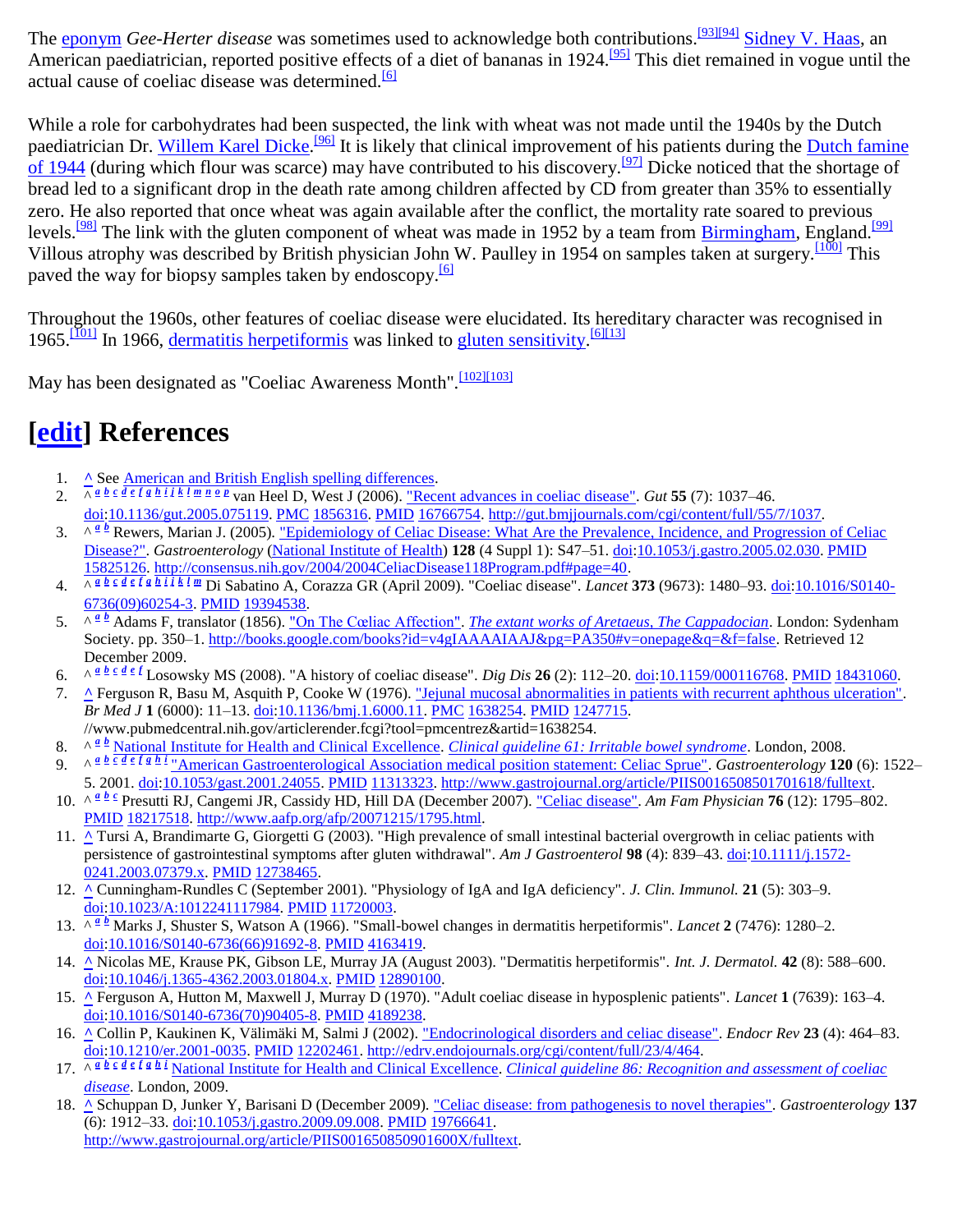- 19. ^*<sup>a</sup> [b](http://en.wikipedia.org/wiki/Coeliac_disease#cite_ref-Kupper_18-1) [c](http://en.wikipedia.org/wiki/Coeliac_disease#cite_ref-Kupper_18-2) [d](http://en.wikipedia.org/wiki/Coeliac_disease#cite_ref-Kupper_18-3) [e](http://en.wikipedia.org/wiki/Coeliac_disease#cite_ref-Kupper_18-4)* Kupper C (2005). "Dietary guidelines and implementation for celiac disease". *Gastroenterology* **128** (4 Suppl 1): S121–7. [doi](http://en.wikipedia.org/wiki/Digital_object_identifier)[:10.1053/j.gastro.2005.02.024.](http://dx.doi.org/10.1053%2Fj.gastro.2005.02.024) [PMID](http://en.wikipedia.org/wiki/PubMed_Identifier) [15825119.](http://www.ncbi.nlm.nih.gov/pubmed/15825119)
- 20. **[^](http://en.wikipedia.org/wiki/Coeliac_disease#cite_ref-19)** Gallagher, Eimear (2009). *[Gluten-free Food Science and Technology](http://eu.wiley.com/WileyCDA/WileyTitle/productCd-1405159154.html)*. Published by John Wiley and Sons,. pp. 320. [ISBN](http://en.wikipedia.org/wiki/International_Standard_Book_Number) [1-4051-](http://en.wikipedia.org/wiki/Special:BookSources/1-4051-5915-4,_9781405159159) [5915-4, 9781405159159.](http://en.wikipedia.org/wiki/Special:BookSources/1-4051-5915-4,_9781405159159) [http://eu.wiley.com/WileyCDA/WileyTitle/productCd-1405159154.html.](http://eu.wiley.com/WileyCDA/WileyTitle/productCd-1405159154.html)
- 21. $\wedge \frac{a}{b}$  $\wedge \frac{a}{b}$  $\wedge \frac{a}{b}$  *[c](http://en.wikipedia.org/wiki/Coeliac_disease#cite_ref-pmid17785484_20-2)*  $\frac{a}{c}$  Ha[d](http://en.wikipedia.org/wiki/Coeliac_disease#cite_ref-pmid17785484_20-3)ithi M, von Blomberg BM, Crusius JB, *et al.* (2007). "Accuracy of serologic tests and HLA-DQ typing for diagnosing [celiac disease".](http://www.annals.org/cgi/content/full/147/5/294) *Ann. Intern. Med.* **147** (5): 294–302[. PMID](http://en.wikipedia.org/wiki/PubMed_Identifier) [17785484.](http://www.ncbi.nlm.nih.gov/pubmed/17785484) [http://www.annals.org/cgi/content/full/147/5/294.](http://www.annals.org/cgi/content/full/147/5/294)
- 22. **[^](http://en.wikipedia.org/wiki/Coeliac_disease#cite_ref-21)** Kim C, Quarsten H, Bergseng E, Khosla C, Sollid L (2004)[. "Structural basis for HLA-DQ2-mediated presentation of gluten](http://www.pnas.org/cgi/content/full/101/12/4175)  [epitopes in celiac disease".](http://www.pnas.org/cgi/content/full/101/12/4175) *Proc Natl Acad Sci USA* **101** (12): 4175–9[. doi:](http://en.wikipedia.org/wiki/Digital_object_identifier)[10.1073/pnas.0306885101.](http://dx.doi.org/10.1073%2Fpnas.0306885101) [PMC](http://en.wikipedia.org/wiki/PubMed_Central) [384714.](http://www.ncbi.nlm.nih.gov/pmc/articles/PMC384714/?tool=pmcentrez) [PMID](http://en.wikipedia.org/wiki/PubMed_Identifier) [15020763.](http://www.ncbi.nlm.nih.gov/pubmed/15020763) [http://www.pnas.org/cgi/content/full/101/12/4175.](http://www.pnas.org/cgi/content/full/101/12/4175)
- 23. **[^](http://en.wikipedia.org/wiki/Coeliac_disease#cite_ref-pmid17190762_22-0)** Jores RD, Frau F, Cucca F, *et al.* (2007). "HLA-DQB1\*0201 homozygosis predisposes to severe intestinal damage in celiac disease". *Scand. J. Gastroenterol.* **42** (1): 48–53[. doi](http://en.wikipedia.org/wiki/Digital_object_identifier)[:10.1080/00365520600789859.](http://dx.doi.org/10.1080%2F00365520600789859) [PMID](http://en.wikipedia.org/wiki/PubMed_Identifier) [17190762.](http://www.ncbi.nlm.nih.gov/pubmed/17190762)
- 24. **[^](http://en.wikipedia.org/wiki/Coeliac_disease#cite_ref-pmid12651074_23-0)** Karell K, Louka AS, Moodie SJ, *et al.* (2003). "HLA types in celiac disease patients not carrying the DQA1\*05-DQB1\*02 (DQ2) heterodimer: results from the European Genetics Cluster on Celiac Disease". *Hum. Immunol.* **64** (4): 469–77[. doi](http://en.wikipedia.org/wiki/Digital_object_identifier)[:10.1016/S0198-](http://dx.doi.org/10.1016%2FS0198-8859%2803%2900027-2) [8859\(03\)00027-2.](http://dx.doi.org/10.1016%2FS0198-8859%2803%2900027-2) [PMID](http://en.wikipedia.org/wiki/PubMed_Identifier) [12651074.](http://www.ncbi.nlm.nih.gov/pubmed/12651074)
- 25. **[^](http://en.wikipedia.org/wiki/Coeliac_disease#cite_ref-24)** Michalski J, McCombs C, Arai T, Elston R, Cao T, McCarthy C, Stevens F (1996). "HLA-DR, DQ genotypes of celiac disease patients and healthy subjects from the West of Ireland". *Tissue Antigens* **47** (2): 127–33. [doi](http://en.wikipedia.org/wiki/Digital_object_identifier)[:10.1111/j.1399-0039.1996.tb02525.x.](http://dx.doi.org/10.1111%2Fj.1399-0039.1996.tb02525.x) [PMID](http://en.wikipedia.org/wiki/PubMed_Identifier) [8851726.](http://www.ncbi.nlm.nih.gov/pubmed/8851726)
- 26. **[^](http://en.wikipedia.org/wiki/Coeliac_disease#cite_ref-25)** Kaur G, Sarkar N, Bhatnagar S, *et al.* (2002). "Pediatric celiac disease in India is associated with multiple DR3-DQ2 haplotypes". *Hum. Immunol.* **63** (8): 677–82. [doi](http://en.wikipedia.org/wiki/Digital_object_identifier)[:10.1016/S0198-8859\(02\)00413-5.](http://dx.doi.org/10.1016%2FS0198-8859%2802%2900413-5) [PMID](http://en.wikipedia.org/wiki/PubMed_Identifier) [12121676.](http://www.ncbi.nlm.nih.gov/pubmed/12121676)
- 27. **[^](http://en.wikipedia.org/wiki/Coeliac_disease#cite_ref-26)** Layrisse Z, Guedez Y, Domínguez E, Paz N, Montagnani S, Matos M, Herrera F, Ogando V, Balbas O, Rodríguez-Larralde A (2001). "Extended HLA haplotypes in a Carib Amerindian population: the Yucpa of the Perija Range". *Hum Immunol* **62** (9): 992– 1000. [doi](http://en.wikipedia.org/wiki/Digital_object_identifier)[:10.1016/S0198-8859\(01\)00297-X.](http://dx.doi.org/10.1016%2FS0198-8859%2801%2900297-X) [PMID](http://en.wikipedia.org/wiki/PubMed_Identifier) [11543901.](http://www.ncbi.nlm.nih.gov/pubmed/11543901)
- 28. $\wedge^{\alpha}$  <sup>[b](http://en.wikipedia.org/wiki/Coeliac_disease#cite_ref-Dubois2010_27-1)</sup> Dubois et al.; Trynka, G; Franke, L; Hunt, KA; Romanos, J; Curtotti, A; Zhernakova, A; Heap, GA et al. (2010). "Multipel [common variants for celiac diease influencing immune gene expression".](http://www.pubmedcentral.nih.gov/articlerender.fcgi?tool=pmcentrez&artid=2847618) *Nature Genetics* **42** (4): 295–302. [doi](http://en.wikipedia.org/wiki/Digital_object_identifier)[:10.1038/ng.543.](http://dx.doi.org/10.1038%2Fng.543) [PMC](http://en.wikipedia.org/wiki/PubMed_Central) [2847618.](http://www.ncbi.nlm.nih.gov/pmc/articles/PMC2847618/?tool=pmcentrez) [PMID](http://en.wikipedia.org/wiki/PubMed_Identifier) [20190752.](http://www.ncbi.nlm.nih.gov/pubmed/20190752) //www.pubmedcentral.nih.gov/articlerender.fcgi?tool=pmcentrez&artid=2847618.
- 29. **[^](http://en.wikipedia.org/wiki/Coeliac_disease#cite_ref-28)** Dwain N. Walcher, Norman Kretchmer. *Food, nutrition, and evolution: food as an environmental factor in the genesis of human variability*. pp. 179–199.
- 30. **[^](http://en.wikipedia.org/wiki/Coeliac_disease#cite_ref-29)** Catassi, Carlo (2005)[. "Where Is Celiac Disease Coming From and Why?".](http://journals.lww.com/jpgn/Fulltext/2005/03000/Where_Is_Celiac_Disease_Coming_From_and_Why_.6.aspx) *Journal of Pediatric Gastroenterology & Nutrition* **40** (3): 279. [doi](http://en.wikipedia.org/wiki/Digital_object_identifier)[:10.1097/01.MPG.0000151650.03929.D5.](http://dx.doi.org/10.1097%2F01.MPG.0000151650.03929.D5)
- [http://journals.lww.com/jpgn/Fulltext/2005/03000/Where\\_Is\\_Celiac\\_Disease\\_Coming\\_From\\_and\\_Why\\_.6.aspx.](http://journals.lww.com/jpgn/Fulltext/2005/03000/Where_Is_Celiac_Disease_Coming_From_and_Why_.6.aspx)
- 31. **[^](http://en.wikipedia.org/wiki/Coeliac_disease#cite_ref-30)** Zhernakova A et al (2010). "Evolutionary and Functional Analysis of Celiac Risk Loci Reveals SH2B3 as a Protective Factor against Bacterial Infection". *The American Journal of Human Genetics* **86** (6): 970. [doi](http://en.wikipedia.org/wiki/Digital_object_identifier)[:10.1016/j.ajhg.2010.05.004.](http://dx.doi.org/10.1016%2Fj.ajhg.2010.05.004)
- 32. **[^](http://en.wikipedia.org/wiki/Coeliac_disease#cite_ref-pmid17960014_31-0)** Green PH, Cellier C (October 2007). "Celiac disease". *N. Engl. J. Med.* **357** (17): 1731–43[. doi:](http://en.wikipedia.org/wiki/Digital_object_identifier)[10.1056/NEJMra071600.](http://dx.doi.org/10.1056%2FNEJMra071600) [PMID](http://en.wikipedia.org/wiki/PubMed_Identifier) [17960014.](http://www.ncbi.nlm.nih.gov/pubmed/17960014)
- 33. **[^](http://en.wikipedia.org/wiki/Coeliac_disease#cite_ref-pmid18485912_32-0)** Lammers KM, Lu R, Brownley J, *et al.* (July 2008). ["Gliadin induces an increase in intestinal permeability and zonulin](http://www.pubmedcentral.nih.gov/articlerender.fcgi?tool=pmcentrez&artid=2653457) release by [binding to the chemokine receptor CXCR3".](http://www.pubmedcentral.nih.gov/articlerender.fcgi?tool=pmcentrez&artid=2653457) *Gastroenterology* **135** (1): 194–204.e3[. doi](http://en.wikipedia.org/wiki/Digital_object_identifier)[:10.1053/j.gastro.2008.03.023.](http://dx.doi.org/10.1053%2Fj.gastro.2008.03.023) [PMC](http://en.wikipedia.org/wiki/PubMed_Central) [2653457.](http://www.ncbi.nlm.nih.gov/pmc/articles/PMC2653457/?tool=pmcentrez) [PMID](http://en.wikipedia.org/wiki/PubMed_Identifier) [18485912.](http://www.ncbi.nlm.nih.gov/pubmed/18485912) //www.pubmedcentral.nih.gov/articlerender.fcgi?tool=pmcentrez&artid=2653457.
- 34. ^*<sup>a</sup> [b](http://en.wikipedia.org/wiki/Coeliac_disease#cite_ref-pmid15265905_33-1)* Qiao SW, Bergseng E, Molberg Ø, *et al.* (August 2004)[. "Antigen presentation to celiac lesion-derived T cells of a 33-mer gliadin](http://www.jimmunol.org/cgi/pmidlookup?view=long&pmid=15265905)  [peptide naturally formed by gastrointestinal digestion".](http://www.jimmunol.org/cgi/pmidlookup?view=long&pmid=15265905) *J. Immunol.* **173** (3): 1757–62[. PMID](http://en.wikipedia.org/wiki/PubMed_Identifier) [15265905.](http://www.ncbi.nlm.nih.gov/pubmed/15265905) [http://www.jimmunol.org/cgi/pmidlookup?view=long&pmid=15265905.](http://www.jimmunol.org/cgi/pmidlookup?view=long&pmid=15265905)
- 35. **[^](http://en.wikipedia.org/wiki/Coeliac_disease#cite_ref-pmid16212427_34-0)** Shan L, Qiao SW, Arentz-Hansen H, *et al.* (2005). ["Identification and analysis of multivalent proteolytically resistant peptides from](http://www.pubmedcentral.nih.gov/articlerender.fcgi?tool=pmcentrez&artid=1343496)  [gluten: implications for celiac sprue".](http://www.pubmedcentral.nih.gov/articlerender.fcgi?tool=pmcentrez&artid=1343496) *J. Proteome Res.* **4** (5): 1732–41[. doi:](http://en.wikipedia.org/wiki/Digital_object_identifier)[10.1021/pr050173t.](http://dx.doi.org/10.1021%2Fpr050173t) [PMC](http://en.wikipedia.org/wiki/PubMed_Central) [1343496.](http://www.ncbi.nlm.nih.gov/pmc/articles/PMC1343496/?tool=pmcentrez) [PMID](http://en.wikipedia.org/wiki/PubMed_Identifier) [16212427.](http://www.ncbi.nlm.nih.gov/pubmed/16212427) //www.pubmedcentral.nih.gov/articlerender.fcgi?tool=pmcentrez&artid=1343496.
- 36. **[^](http://en.wikipedia.org/wiki/Coeliac_disease#cite_ref-Dieterich_35-0)** Dieterich W, Ehnis T, Bauer M, Donner P, Volta U, Riecken E, Schuppan D (1997). "Identification of tissue transglutaminase as the autoantigen of celiac disease". *Nat Med* **3** (7): 797–801. [doi](http://en.wikipedia.org/wiki/Digital_object_identifier)[:10.1038/nm0797-797.](http://dx.doi.org/10.1038%2Fnm0797-797) [PMID](http://en.wikipedia.org/wiki/PubMed_Identifier) [9212111.](http://www.ncbi.nlm.nih.gov/pubmed/9212111)
- 37. **[^](http://en.wikipedia.org/wiki/Coeliac_disease#cite_ref-Skovbjerg_36-0)** Skovbjerg H, Norén O, Anthonsen D, Moller J, Sjöström H (2002). "Gliadin is a good substrate of several transglutaminases: possible implication in the pathogenesis of coeliac disease". *Scand J Gastroenterol* **37** (7): 812–7. [doi](http://en.wikipedia.org/wiki/Digital_object_identifier)[:10.1080/713786534.](http://dx.doi.org/10.1080%2F713786534) [PMID](http://en.wikipedia.org/wiki/PubMed_Identifier) [12190095.](http://www.ncbi.nlm.nih.gov/pubmed/12190095)
- 38. **[^](http://en.wikipedia.org/wiki/Coeliac_disease#cite_ref-Fleckenstein_37-0)** Fleckenstein B, Molberg 0, Qiao SW, Schmid DG, Mulbe E von der, Elgstoen K, Jung G and Soflid ML. (2002). "Gliadin T cell epitope selection by tissue transglutaminase in celiac disease. Role of enzyme specificity and pH influence on the transamidation versus deamidation process". *J Biol Chem* **277** (37): 34109–34116[. doi](http://en.wikipedia.org/wiki/Digital_object_identifier)[:10.1074/jbc.M204521200.](http://dx.doi.org/10.1074%2Fjbc.M204521200) [PMID](http://en.wikipedia.org/wiki/PubMed_Identifier) [12093810.](http://www.ncbi.nlm.nih.gov/pubmed/12093810)
- 39. **[^](http://en.wikipedia.org/wiki/Coeliac_disease#cite_ref-Dieterich-2003_38-0)** Koning, F. .; Schuppan, D. .; Cerf-Bensussan, N. .; Sollid, M. . (Jun 2005). "Pathomechanisms in celiac disease". *Best practice & research. Clinical gastroenterology* **19** (3): 373–387. [doi](http://en.wikipedia.org/wiki/Digital_object_identifier)[:10.1016/j.bpg.2005.02.003.](http://dx.doi.org/10.1016%2Fj.bpg.2005.02.003) [ISSN](http://en.wikipedia.org/wiki/International_Standard_Serial_Number) [1521-6918.](http://www.worldcat.org/issn/1521-6918) [PMID](http://en.wikipedia.org/wiki/PubMed_Identifier) [15925843.](http://www.ncbi.nlm.nih.gov/pubmed/15925843)[edit](http://en.wikipedia.org/w/index.php?title=Template:Cite_pmid/15925843&action=edit&editintro=Template:Cite_pmid/editintro2)
- 40. **[^](http://en.wikipedia.org/wiki/Coeliac_disease#cite_ref-Mowat_39-0)** Mowat AM. (2003). "Coeliac disease a meeting point for genetics, immunology, and protein chemistry". *Lancet* **361** (9365): 1290–1292. [doi](http://en.wikipedia.org/wiki/Digital_object_identifier)[:10.1016/S0140-6736\(03\)12989-3.](http://dx.doi.org/10.1016%2FS0140-6736%2803%2912989-3) [PMID](http://en.wikipedia.org/wiki/PubMed_Identifier) [12699968.](http://www.ncbi.nlm.nih.gov/pubmed/12699968)
- 41. **[^](http://en.wikipedia.org/wiki/Coeliac_disease#cite_ref-Dewar_40-0)** Dewar D, Pereira SP and Ciclitira PJ (2004). "The pathogenesis of coeliac disease". *Int J Biochem Cell Biol* **36** (1): 17–24. [doi](http://en.wikipedia.org/wiki/Digital_object_identifier)[:10.1016/S1357-2725\(03\)00239-5.](http://dx.doi.org/10.1016%2FS1357-2725%2803%2900239-5) [PMID](http://en.wikipedia.org/wiki/PubMed_Identifier) [14592529.](http://www.ncbi.nlm.nih.gov/pubmed/14592529)
- 42. **[^](http://en.wikipedia.org/wiki/Coeliac_disease#cite_ref-Kaukinen_41-0)** Kaukinen K, Peraaho M, Collin P, Partanen J, Woolley N, Kaartinen T, Nuuntinen T, Halttunen T, Maki M, Korponay-Szabo I (2005). "Small-bowel mucosal tranglutaminase 2-specific IgA deposits in coeliac disease without villous atrophy: A Prospective and radmonized clinical study". *Scand J Gastroenterology* **40** (5): 564–572[. doi](http://en.wikipedia.org/wiki/Digital_object_identifier)[:10.1080/00365520510023422.](http://dx.doi.org/10.1080%2F00365520510023422) [PMID](http://en.wikipedia.org/wiki/PubMed_Identifier) [16036509.](http://www.ncbi.nlm.nih.gov/pubmed/16036509)
- 43. **[^](http://en.wikipedia.org/wiki/Coeliac_disease#cite_ref-EMAnegCD_42-0)** Salmi T, Collin P, Korponay-Szabó I, Laurila K, Partanen J, Huhtala H, Király R, Lorand L, Reunala T, Mäki M, Kaukinen K (2006)[. "Endomysial antibody-negative coeliac disease: clinical characteristics and intestinal autoantibody deposits".](http://gut.bmj.com/cgi/content/full/55/12/1746) *Gut* **55** (12): 1746–53. [doi](http://en.wikipedia.org/wiki/Digital_object_identifier)[:10.1136/gut.2005.071514.](http://dx.doi.org/10.1136%2Fgut.2005.071514) [PMC](http://en.wikipedia.org/wiki/PubMed_Central) [1856451.](http://www.ncbi.nlm.nih.gov/pmc/articles/PMC1856451/?tool=pmcentrez) [PMID](http://en.wikipedia.org/wiki/PubMed_Identifier) [16571636.](http://www.ncbi.nlm.nih.gov/pubmed/16571636) [http://gut.bmj.com/cgi/content/full/55/12/1746.](http://gut.bmj.com/cgi/content/full/55/12/1746)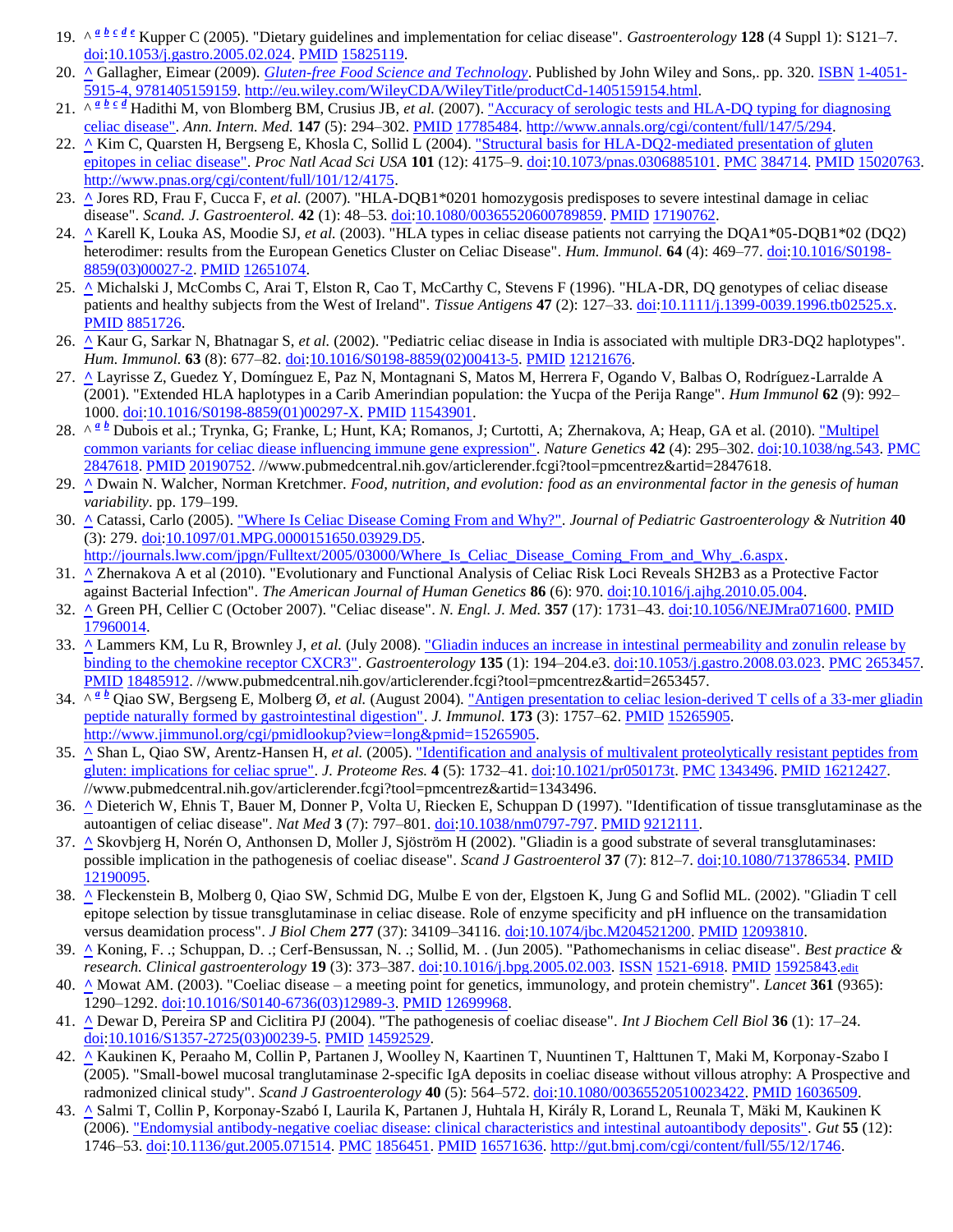- 44. **[^](http://en.wikipedia.org/wiki/Coeliac_disease#cite_ref-InnateReview_43-0)** Londei M, Ciacci C, Ricciardelli I, Vacca L, Quaratino S, and Maiuri L. (2005). "Gliadin as a stimulator of innate responses in celiac disease". *Mol Immunol* **42** (8): 913–918. [doi](http://en.wikipedia.org/wiki/Digital_object_identifier)[:10.1016/j.molimm.2004.12.005.](http://dx.doi.org/10.1016%2Fj.molimm.2004.12.005) [PMID](http://en.wikipedia.org/wiki/PubMed_Identifier) [15829281.](http://www.ncbi.nlm.nih.gov/pubmed/15829281)
- 45. **[^](http://en.wikipedia.org/wiki/Coeliac_disease#cite_ref-toll-like_44-0)** Zanoni G, Navone R, Lunardi C, Tridente G, Bason C, Sivori S, Beri R, Dolcino M, Valletta E, Corrocher R, Puccetti A (2006). ["In](http://medicine.plosjournals.org/perlserv/?request=get-document&doi=10.1371/journal.pmed.0030358)  [celiac disease, a subset of autoantibodies against transglutaminase binds toll-like receptor 4 and induces activation of monocytes".](http://medicine.plosjournals.org/perlserv/?request=get-document&doi=10.1371/journal.pmed.0030358) *PLoS Med* **3** (9): e358. [doi](http://en.wikipedia.org/wiki/Digital_object_identifier)[:10.1371/journal.pmed.0030358.](http://dx.doi.org/10.1371%2Fjournal.pmed.0030358) [PMC](http://en.wikipedia.org/wiki/PubMed_Central) [1569884.](http://www.ncbi.nlm.nih.gov/pmc/articles/PMC1569884/?tool=pmcentrez) [PMID](http://en.wikipedia.org/wiki/PubMed_Identifier) [16984219.](http://www.ncbi.nlm.nih.gov/pubmed/16984219) [http://medicine.plosjournals.org/perlserv/?request=get-document&doi=10.1371/journal.pmed.0030358.](http://medicine.plosjournals.org/perlserv/?request=get-document&doi=10.1371/journal.pmed.0030358)
- 46. **[^](http://en.wikipedia.org/wiki/Coeliac_disease#cite_ref-45)** Salim A, Phillips A, Farthing M (1990). "Pathogenesis of gut virus infection". *Baillieres Clin Gastroenterol* **4** (3): 593–607. [doi](http://en.wikipedia.org/wiki/Digital_object_identifier)[:10.1016/0950-3528\(90\)90051-H.](http://dx.doi.org/10.1016%2F0950-3528%2890%2990051-H) [PMID](http://en.wikipedia.org/wiki/PubMed_Identifier) [1962725.](http://www.ncbi.nlm.nih.gov/pubmed/1962725)
- 47. **[^](http://en.wikipedia.org/wiki/Coeliac_disease#cite_ref-46)** Stene L, Honeyman M, Hoffenberg E, Haas J, Sokol R, Emery L, Taki I, Norris J, Erlich H, Eisenbarth G, Rewers M (2006). "Rotavirus infection frequency and risk of celiac disease autoimmunity in early childhood: a longitudinal study". *Am J Gastroenterol* **101** (10): 2333–40[. doi](http://en.wikipedia.org/wiki/Digital_object_identifier)[:10.1111/j.1572-0241.2006.00741.x.](http://dx.doi.org/10.1111%2Fj.1572-0241.2006.00741.x) [PMID](http://en.wikipedia.org/wiki/PubMed_Identifier) [17032199.](http://www.ncbi.nlm.nih.gov/pubmed/17032199)
- 48. **[^](http://en.wikipedia.org/wiki/Coeliac_disease#cite_ref-47)** Kagnoff M, Paterson Y, Kumar P, Kasarda D, Carbone F, Unsworth D, Austin R (1987). ["Evidence for the role of a human](http://gut.bmj.com/cgi/reprint/28/8/995)  [intestinal adenovirus in the pathogenesis of coeliac disease"](http://gut.bmj.com/cgi/reprint/28/8/995) (PDF). *Gut* **28** (8): 995–1001[. doi](http://en.wikipedia.org/wiki/Digital_object_identifier)[:10.1136/gut.28.8.995.](http://dx.doi.org/10.1136%2Fgut.28.8.995) [PMC](http://en.wikipedia.org/wiki/PubMed_Central) [1433141.](http://www.ncbi.nlm.nih.gov/pmc/articles/PMC1433141/?tool=pmcentrez) [PMID](http://en.wikipedia.org/wiki/PubMed_Identifier) [2822550.](http://www.ncbi.nlm.nih.gov/pubmed/2822550) [http://gut.bmj.com/cgi/reprint/28/8/995.](http://gut.bmj.com/cgi/reprint/28/8/995)
- 49. **[^](http://en.wikipedia.org/wiki/Coeliac_disease#cite_ref-48)** Suman S, Williams E, Thomas P, Surgenor S, Snook J (2003). "Is the risk of adult coeliac disease causally related to cigarette exposure?". *Eur J Gastroenterol Hepatol* **15** (9): 995–1000. [doi](http://en.wikipedia.org/wiki/Digital_object_identifier)[:10.1097/00042737-200309000-00009.](http://dx.doi.org/10.1097%2F00042737-200309000-00009) [PMID](http://en.wikipedia.org/wiki/PubMed_Identifier) [12923372.](http://www.ncbi.nlm.nih.gov/pubmed/12923372)
- 50. **[^](http://en.wikipedia.org/wiki/Coeliac_disease#cite_ref-Norris_49-0)** Norris JM, Barriga K, Hoffenberg EJ, Taki I, Miao D, Haas JE, Emery LM, Sokol RJ, Erlich HA, Eisenbarth GS, Rewers M. (2005)[. "Risk of celiac disease autoimmunity and timing of gluten introduction in the diet of infants at increased risk of disease".](http://jama.ama-assn.org/cgi/content/full/293/19/2343) *JAMA* **293** (19): 2343–2351. [doi](http://en.wikipedia.org/wiki/Digital_object_identifier)[:10.1001/jama.293.19.2343.](http://dx.doi.org/10.1001%2Fjama.293.19.2343) [PMID](http://en.wikipedia.org/wiki/PubMed_Identifier) [15900004.](http://www.ncbi.nlm.nih.gov/pubmed/15900004) [http://jama.ama-assn.org/cgi/content/full/293/19/2343.](http://jama.ama-assn.org/cgi/content/full/293/19/2343)
- 51. **[^](http://en.wikipedia.org/wiki/Coeliac_disease#cite_ref-50)** Poole J, Barriga K, Leung D, Hoffman M, Eisenbarth G, Rewers M, Norris J (2006). <u>"Timing of initial exposure to cereal grains and</u> [the risk of wheat allergy".](http://pediatrics.aappublications.org/cgi/content/full/117/6/2175) *Pediatrics* **117** (6): 2175–82. [doi](http://en.wikipedia.org/wiki/Digital_object_identifier)[:10.1542/peds.2005-1803.](http://dx.doi.org/10.1542%2Fpeds.2005-1803) [PMID](http://en.wikipedia.org/wiki/PubMed_Identifier) [16740862.](http://www.ncbi.nlm.nih.gov/pubmed/16740862) [http://pediatrics.aappublications.org/cgi/content/full/117/6/2175.](http://pediatrics.aappublications.org/cgi/content/full/117/6/2175)
- 52. **[^](http://en.wikipedia.org/wiki/Coeliac_disease#cite_ref-51)** Akobeng A, Ramanan A, Buchan I, Heller R (2006). ["Effect of breast feeding on risk of coeliac disease: a systematic review and](http://adc.bmj.com/cgi/content/full/91/1/39)  [meta-analysis of observational studies".](http://adc.bmj.com/cgi/content/full/91/1/39) *Arch Dis Child* **91** (1): 39–43. [doi](http://en.wikipedia.org/wiki/Digital_object_identifier)[:10.1136/adc.2005.082016.](http://dx.doi.org/10.1136%2Fadc.2005.082016) [PMC](http://en.wikipedia.org/wiki/PubMed_Central) [2083075.](http://www.ncbi.nlm.nih.gov/pmc/articles/PMC2083075/?tool=pmcentrez) [PMID](http://en.wikipedia.org/wiki/PubMed_Identifier) [16287899.](http://www.ncbi.nlm.nih.gov/pubmed/16287899) [http://adc.bmj.com/cgi/content/full/91/1/39.](http://adc.bmj.com/cgi/content/full/91/1/39)
- 53. **[^](http://en.wikipedia.org/wiki/Coeliac_disease#cite_ref-pmmid17383983_52-0)** Hopper A, Cross S, Hurlstone D, McAlindon M, Lobo A, Hadjivassiliou M, Sloan M, Dixon S, Sanders D (2007). ["Pre-endoscopy](http://www.bmj.com/cgi/content/full/334/7596/729)  [serological testing for coeliac disease: evaluation of a clinical decision tool".](http://www.bmj.com/cgi/content/full/334/7596/729) *BMJ* **334** (7596): 729. [doi](http://en.wikipedia.org/wiki/Digital_object_identifier)[:10.1136/bmj.39133.668681.BE.](http://dx.doi.org/10.1136%2Fbmj.39133.668681.BE) [PMC](http://en.wikipedia.org/wiki/PubMed_Central) [1847864.](http://www.ncbi.nlm.nih.gov/pmc/articles/PMC1847864/?tool=pmcentrez) [PMID](http://en.wikipedia.org/wiki/PubMed_Identifier) [17383983.](http://www.ncbi.nlm.nih.gov/pubmed/17383983) [http://www.bmj.com/cgi/content/full/334/7596/729.](http://www.bmj.com/cgi/content/full/334/7596/729)
- 54.^ *a [b](http://en.wikipedia.org/wiki/Coeliac_disease#cite_ref-pmid20442390_53-1)* van der Windt DA, Jellema P, Mulder CJ, Kneepkens CM, van der Horst HE (2010). "Diagnostic testing for celiac disease among patients with abdominal symptoms: a systematic review". *JAMA* **303** (17): 1738–46. [doi](http://en.wikipedia.org/wiki/Digital_object_identifier)[:10.1001/jama.2010.549.](http://dx.doi.org/10.1001%2Fjama.2010.549) [PMID](http://en.wikipedia.org/wiki/PubMed_Identifier) [20442390.](http://www.ncbi.nlm.nih.gov/pubmed/20442390)
- 55. **[^](http://en.wikipedia.org/wiki/Coeliac_disease#cite_ref-54)** Sblattero D, Berti I, Trevisiol C, *et al.* (May 2000). "Human recombinant [tissue transglutaminase ELISA: an innovative diagnostic](http://www3.interscience.wiley.com/cgi-bin/fulltext/119001630/HTMLSTART)  [assay for celiac disease".](http://www3.interscience.wiley.com/cgi-bin/fulltext/119001630/HTMLSTART) *Am. J. Gastroenterol.* **95** (5): 1253–7[. doi](http://en.wikipedia.org/wiki/Digital_object_identifier)[:10.1111/j.1572-0241.2000.02018.x.](http://dx.doi.org/10.1111%2Fj.1572-0241.2000.02018.x) [PMID](http://en.wikipedia.org/wiki/PubMed_Identifier) [10811336.](http://www.ncbi.nlm.nih.gov/pubmed/10811336) [http://www3.interscience.wiley.com/cgi-bin/fulltext/119001630/HTMLSTART.](http://www3.interscience.wiley.com/cgi-bin/fulltext/119001630/HTMLSTART)
- 56. $\wedge \frac{a}{b}$  $\wedge \frac{a}{b}$  $\wedge \frac{a}{b}$  Hill ID, Dirks MH, Liptak GS, *et al.* (January 2005). "Guideline for the diagnosis and treatment of celiac disease in children: [recommendations of the North American Society for Pediatric Gastroenterology, Hepatology and Nutrition".](http://journals.lww.com/jpgn/Fulltext/2005/01000/Guideline_for_the_Diagnosis_and_Treatment_of.1.aspx) *J. Pediatr. Gastroenterol. Nutr.* **40** (1): 1–19. [doi](http://en.wikipedia.org/wiki/Digital_object_identifier)[:10.1097/00005176-200501000-00001.](http://dx.doi.org/10.1097%2F00005176-200501000-00001) [PMID](http://en.wikipedia.org/wiki/PubMed_Identifier) [15625418.](http://www.ncbi.nlm.nih.gov/pubmed/15625418) http://journals.lww.com/jpgn/Fulltext/2005/01000/Guideline for the Diagnosis and Treatment of.1.aspx.
- 57. **[^](http://en.wikipedia.org/wiki/Coeliac_disease#cite_ref-HillNIH_56-0)** Hill ID (April 2005)[. "What are the sensitivity and specificity of serologic tests for celiac disease? Do sensitivity and specificity](http://consensus.nih.gov/2004/2004CeliacDisease118Program.pdf)  [vary in different populations?".](http://consensus.nih.gov/2004/2004CeliacDisease118Program.pdf) *Gastroenterology* **128** (4 Suppl 1): S25–32. [doi](http://en.wikipedia.org/wiki/Digital_object_identifier)[:10.1053/j.gastro.2005.02.012.](http://dx.doi.org/10.1053%2Fj.gastro.2005.02.012) [PMID](http://en.wikipedia.org/wiki/PubMed_Identifier) [15825123.](http://www.ncbi.nlm.nih.gov/pubmed/15825123) [http://consensus.nih.gov/2004/2004CeliacDisease118Program.pdf.](http://consensus.nih.gov/2004/2004CeliacDisease118Program.pdf)
- 58. **[^](http://en.wikipedia.org/wiki/Coeliac_disease#cite_ref-57)** Wong R, Steele R, Reeves G, Wilson R, Pink A, Adelstein S (2003). "Antibody and genetic testing in coeliac disease". *Pathology* **35** (4): 285–304[. PMID](http://en.wikipedia.org/wiki/PubMed_Identifier) [12959764.](http://www.ncbi.nlm.nih.gov/pubmed/12959764)
- 59. **[^](http://en.wikipedia.org/wiki/Coeliac_disease#cite_ref-58)** Korponay-Szabó I, Dahlbom I, Laurila K, Koskinen S, Woolley N, Partanen J, Kovács J, Mäki M, Hansson T (2003). ["Elevation of](http://gut.bmjjournals.com/cgi/content/full/52/11/1567)  [IgG antibodies against tissue transglutaminase as a diagnostic tool for coeliac disease in selective IgA deficiency".](http://gut.bmjjournals.com/cgi/content/full/52/11/1567) *Gut* **52** (11): 1567– 71. [doi](http://en.wikipedia.org/wiki/Digital_object_identifier)[:10.1136/gut.52.11.1567.](http://dx.doi.org/10.1136%2Fgut.52.11.1567) [PMC](http://en.wikipedia.org/wiki/PubMed_Central) [1773847.](http://www.ncbi.nlm.nih.gov/pmc/articles/PMC1773847/?tool=pmcentrez) [PMID](http://en.wikipedia.org/wiki/PubMed_Identifier) [14570724.](http://www.ncbi.nlm.nih.gov/pubmed/14570724) [http://gut.bmjjournals.com/cgi/content/full/52/11/1567.](http://gut.bmjjournals.com/cgi/content/full/52/11/1567)
- 60. **[^](http://en.wikipedia.org/wiki/Coeliac_disease#cite_ref-59)** Niveloni S, Fiorini A, Dezi R, Pedreira S, Smecuol E, Vazquez H, Cabanne A, Boerr LA, Valero J, Kogan Z, Maurino E, Bai JC. (1998). "Usefulness of videoduodenoscopy and vital dye staining as indicators of mucosal atrophy of celiac disease: assessment of interobserver agreement". *Gastrointestinal Endoscopy* **47** (3): 223–229. [doi](http://en.wikipedia.org/wiki/Digital_object_identifier)[:10.1016/S0016-5107\(98\)70317-7.](http://dx.doi.org/10.1016%2FS0016-5107%2898%2970317-7) [PMID](http://en.wikipedia.org/wiki/PubMed_Identifier) [9580349.](http://www.ncbi.nlm.nih.gov/pubmed/9580349)
- 61. **[^](http://en.wikipedia.org/wiki/Coeliac_disease#cite_ref-60)** Mee A, Burke M, Vallon A, Newman J, Cotton P (1985). ["Small bowel biopsy for malabsorption: comparison of the diagnostic](http://www.pubmedcentral.nih.gov/articlerender.fcgi?tool=pmcentrez&artid=1417146)  [adequacy of endoscopic forceps and capsule biopsy specimens".](http://www.pubmedcentral.nih.gov/articlerender.fcgi?tool=pmcentrez&artid=1417146) *Br Med J (Clin Res Ed)* **291** (6498): 769–72. [doi](http://en.wikipedia.org/wiki/Digital_object_identifier)[:10.1136/bmj.291.6498.769.](http://dx.doi.org/10.1136%2Fbmj.291.6498.769) [PMC](http://en.wikipedia.org/wiki/PubMed_Central) [1417146.](http://www.ncbi.nlm.nih.gov/pmc/articles/PMC1417146/?tool=pmcentrez) [PMID](http://en.wikipedia.org/wiki/PubMed_Identifier) [3929934.](http://www.ncbi.nlm.nih.gov/pubmed/3929934)
- //www.pubmedcentral.nih.gov/articlerender.fcgi?tool=pmcentrez&artid=1417146.
- 62. **[^](http://en.wikipedia.org/wiki/Coeliac_disease#cite_ref-61)** Marsh M (1992). "Gluten, major histocompatibility complex, and the small intestine. A molecular and immunobiologic approach to the spectrum of gluten sensitivity ('celiac sprue')". *Gastroenterology* **102** (1): 330–54. [PMID](http://en.wikipedia.org/wiki/PubMed_Identifier) [1727768.](http://www.ncbi.nlm.nih.gov/pubmed/1727768)
- 63. **[^](http://en.wikipedia.org/wiki/Coeliac_disease#cite_ref-62)** Oberhuber G, Granditsch G, Vogelsang H (October 1999). "The histopathology of coeliac disease: time for a standardized report scheme for pathologists". *Eur J Gastroenterol Hepatol* **11** (10): 1185–94. [doi](http://en.wikipedia.org/wiki/Digital_object_identifier)[:10.1097/00042737-199910000-00019.](http://dx.doi.org/10.1097%2F00042737-199910000-00019) [PMID](http://en.wikipedia.org/wiki/PubMed_Identifier) [10524652.](http://www.ncbi.nlm.nih.gov/pubmed/10524652)
- 64. **[^](http://en.wikipedia.org/wiki/Coeliac_disease#cite_ref-63)** Corazza GR, Villanacci V, Zambelli C, *et al.* (July 2007). "Comparison of the interobserver reproducibility with different histologic criteria used in celiac disease". *Clin. Gastroenterol. Hepatol.* **5** (7): 838–43[. doi](http://en.wikipedia.org/wiki/Digital_object_identifier)[:10.1016/j.cgh.2007.03.019.](http://dx.doi.org/10.1016%2Fj.cgh.2007.03.019) [PMID](http://en.wikipedia.org/wiki/PubMed_Identifier) [17544877.](http://www.ncbi.nlm.nih.gov/pubmed/17544877)
- 65. **[^](http://en.wikipedia.org/wiki/Coeliac_disease#cite_ref-64)** [National Institute for Health and Clinical Excellence.](http://en.wikipedia.org/wiki/National_Institute_for_Health_and_Clinical_Excellence) *[Clinical guideline 53: Chronic fatigue syndrome/myalgic encephalomyelitis](http://guidance.nice.org.uk/CG53)*. London, 2007.
- 66. **[^](http://en.wikipedia.org/wiki/Coeliac_disease#cite_ref-65)** [National Institute for Health and Clinical Excellence.](http://en.wikipedia.org/wiki/National_Institute_for_Health_and_Clinical_Excellence) *[Clinical guideline 15: Diagnosis and management of type 1 diabetes in](http://guidance.nice.org.uk/CG15)  [children, young people and adults](http://guidance.nice.org.uk/CG15)*. London, 2004.
- 67. **[^](http://en.wikipedia.org/wiki/Coeliac_disease#cite_ref-66)** Treem W (2004). "Emerging concepts in celiac disease". *Curr Opin Pediatr* **16** (5): 552–9. [doi](http://en.wikipedia.org/wiki/Digital_object_identifier)[:10.1097/01.mop.0000142347.74135.73.](http://dx.doi.org/10.1097%2F01.mop.0000142347.74135.73) [PMID](http://en.wikipedia.org/wiki/PubMed_Identifier) [15367850.](http://www.ncbi.nlm.nih.gov/pubmed/15367850)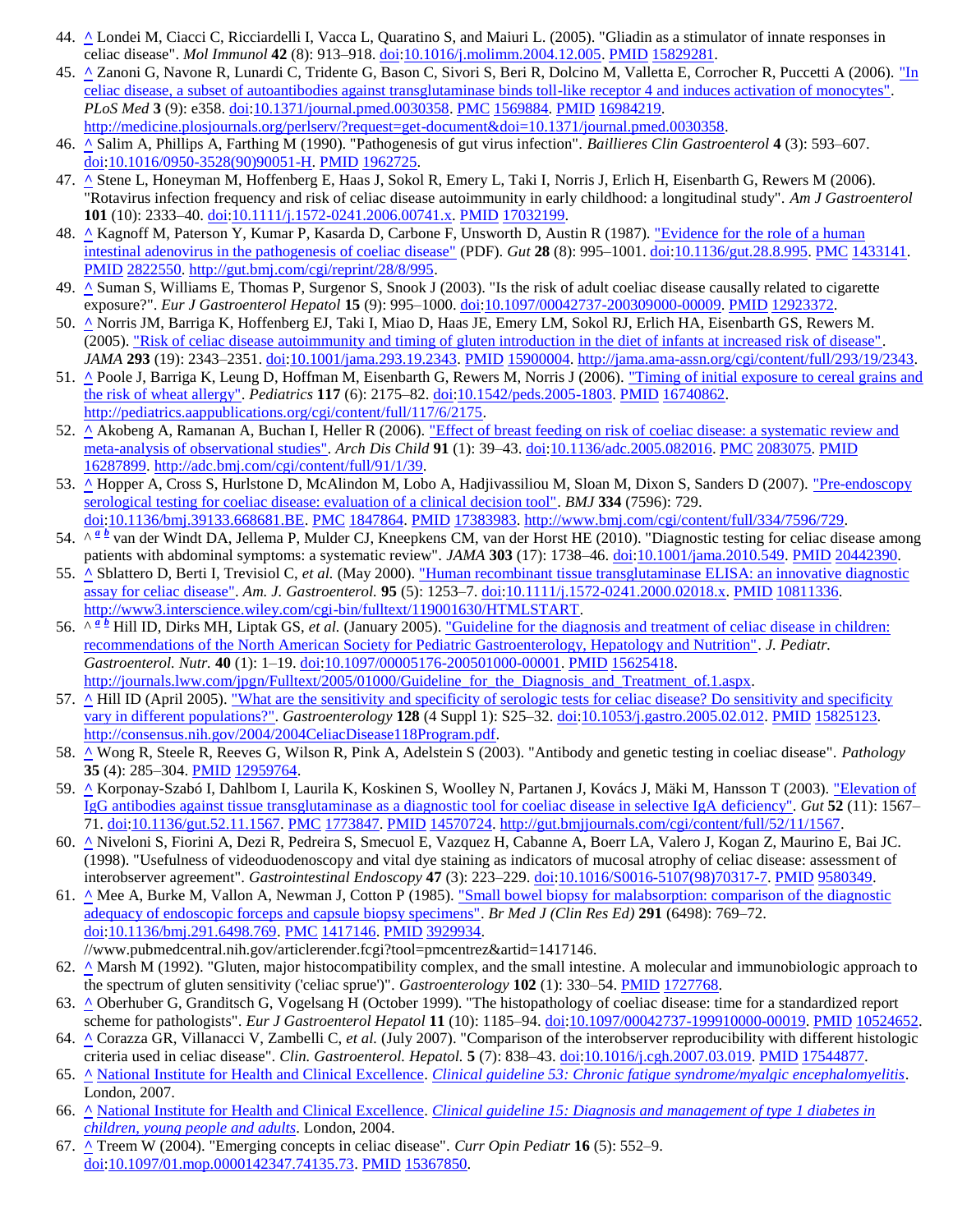- 68. ^*<sup>a</sup> [b](http://en.wikipedia.org/wiki/Coeliac_disease#cite_ref-Akobeng2008_67-1)* Akobeng AK, Thomas AG (June 2008). "Systematic review: tolerable amount of gluten for people with coeliac disease". *Aliment. Pharmacol. Ther.* **27** (11): 1044–52. [doi](http://en.wikipedia.org/wiki/Digital_object_identifier)[:10.1111/j.1365-2036.2008.03669.x.](http://dx.doi.org/10.1111%2Fj.1365-2036.2008.03669.x) [PMID](http://en.wikipedia.org/wiki/PubMed_Identifier) [18315587.](http://www.ncbi.nlm.nih.gov/pubmed/18315587)
- 69. **[^](http://en.wikipedia.org/wiki/Coeliac_disease#cite_ref-68)** Section 206 of the Food Allergen Labeling and Consumer Protection Act of 2004, Title II of [Pub.L. 108-282,](http://www.gpo.gov/fdsys/pkg/PLAW-108publ282/content-detail.html) 11[8 Stat.](http://en.wikipedia.org/wiki/United_States_Statutes_at_Large) 891, enacted August 2, 2004
- 70. **[^](http://en.wikipedia.org/wiki/Coeliac_disease#cite_ref-69)** 72 [F.R.](http://en.wikipedia.org/wiki/Federal_Register) [2795-](http://frwebgate.access.gpo.gov/cgi-bin/getpage.cgi?dbname=2007_register&position=all&page=2795)2817
- 71. **[^](http://en.wikipedia.org/wiki/Coeliac_disease#cite_ref-CodexOfficial_70-0)** ["Current Official Standards".](http://www.codexalimentarius.net/web/standard_list.jsp) FAO/WHO. [http://www.codexalimentarius.net/web/standard\\_list.jsp.](http://www.codexalimentarius.net/web/standard_list.jsp) Retrieved 26 June 2008.
- 72. **[^](http://en.wikipedia.org/wiki/Coeliac_disease#cite_ref-economicburden_71-0)** Lee AR, Ng DL, Zivin J, Green PH (October 2007). "Economic burden of a gluten-free diet". *J Hum Nutr Diet* **20** (5): 423–30. [doi](http://en.wikipedia.org/wiki/Digital_object_identifier)[:10.1111/j.1365-277X.2007.00763.x.](http://dx.doi.org/10.1111%2Fj.1365-277X.2007.00763.x) [PMID](http://en.wikipedia.org/wiki/PubMed_Identifier) [17845376.](http://www.ncbi.nlm.nih.gov/pubmed/17845376)
- 73. **[^](http://en.wikipedia.org/wiki/Coeliac_disease#cite_ref-Troncone2008_72-0)** Troncone R, Ivarsson A, Szajewska H, Mearin ML (June 2008). "Review article: future research on coeliac disease a position report from the European multistakeholder platform on coeliac disease (CDEUSSA)". *Aliment. Pharmacol. Ther.* **27** (11): 1030–43. [doi](http://en.wikipedia.org/wiki/Digital_object_identifier)[:10.1111/j.1365-2036.2008.03668.x.](http://dx.doi.org/10.1111%2Fj.1365-2036.2008.03668.x) [PMID](http://en.wikipedia.org/wiki/PubMed_Identifier) [18315588.](http://www.ncbi.nlm.nih.gov/pubmed/18315588)
- 74. **[^](http://en.wikipedia.org/wiki/Coeliac_disease#cite_ref-Hauser2007_73-0)** Häuser W, Stallmach A, Caspary WF, Stein J (March 2007). "Predictors of reduced health-related quality of life in adults with coeliac disease". *Aliment. Pharmacol. Ther.* **25** (5): 569–78[. doi:](http://en.wikipedia.org/wiki/Digital_object_identifier)[10.1111/j.1365-2036.2006.03227.x.](http://dx.doi.org/10.1111%2Fj.1365-2036.2006.03227.x) [PMID](http://en.wikipedia.org/wiki/PubMed_Identifier) [17305757.](http://www.ncbi.nlm.nih.gov/pubmed/17305757)
- 75. **[^](http://en.wikipedia.org/wiki/Coeliac_disease#cite_ref-Goddard2006_74-0)** Goddard CJ, Gillett HR (November 2006). ["Complications of coeliac disease: are all patients at risk?".](http://pmj.bmj.com/cgi/content/full/82/973/705) *Postgrad Med J* **82** (973): 705–12. [doi](http://en.wikipedia.org/wiki/Digital_object_identifier)[:10.1136/pgmj.2006.048876.](http://dx.doi.org/10.1136%2Fpgmj.2006.048876) [PMC](http://en.wikipedia.org/wiki/PubMed_Central) [2660494.](http://www.ncbi.nlm.nih.gov/pmc/articles/PMC2660494/?tool=pmcentrez) [PMID](http://en.wikipedia.org/wiki/PubMed_Identifier) [17099088.](http://www.ncbi.nlm.nih.gov/pubmed/17099088) [http://pmj.bmj.com/cgi/content/full/82/973/705.](http://pmj.bmj.com/cgi/content/full/82/973/705)
- 76. **[^](http://en.wikipedia.org/wiki/Coeliac_disease#cite_ref-Hauser2006_75-0)** Häuser W, Gold J, Stein J, Caspary WF, Stallmach A (July 2006). "Health-related quality of life in adult coeliac disease in Germany: results of a national survey". *Eur J Gastroenterol Hepatol* **18** (7): 747–54[. doi:](http://en.wikipedia.org/wiki/Digital_object_identifier)[10.1097/01.meg.0000221855.19201.e8.](http://dx.doi.org/10.1097%2F01.meg.0000221855.19201.e8) [PMID](http://en.wikipedia.org/wiki/PubMed_Identifier) [16772832.](http://www.ncbi.nlm.nih.gov/pubmed/16772832)
- 77. **[^](http://en.wikipedia.org/wiki/Coeliac_disease#cite_ref-Catassi1999_76-0)** Catassi C, Rätsch I, Gandolfi L, Pratesi R, Fabiani E, El Asmar R, Frijia M, Bearzi I, Vizzoni L (1999). "Why is coeliac disease endemic in the people of the Sahara?". *Lancet* **354** (9179): 647–8. [doi](http://en.wikipedia.org/wiki/Digital_object_identifier)[:10.1016/S0140-6736\(99\)02609-4.](http://dx.doi.org/10.1016%2FS0140-6736%2899%2902609-4) [PMID](http://en.wikipedia.org/wiki/PubMed_Identifier) [10466670.](http://www.ncbi.nlm.nih.gov/pubmed/10466670)
- 78. **[^](http://en.wikipedia.org/wiki/Coeliac_disease#cite_ref-77)** Houlston RS, Ford D (1996). "Genetics of coeliac disease". *QJM* **89** (10): 737–43[. doi:](http://en.wikipedia.org/wiki/Digital_object_identifier)[10.1093/qjmed/89.10.737.](http://dx.doi.org/10.1093%2Fqjmed%2F89.10.737) [PMID](http://en.wikipedia.org/wiki/PubMed_Identifier) [8944229.](http://www.ncbi.nlm.nih.gov/pubmed/8944229)
- 79. **[^](http://en.wikipedia.org/wiki/Coeliac_disease#cite_ref-78)** Buchanan N (1987). *Child and Adolescent Health for Practitioners*. Williams & Wilkins. p. 164. [ISBN](http://en.wikipedia.org/wiki/International_Standard_Book_Number) [0-86433-015-4.](http://en.wikipedia.org/wiki/Special:BookSources/0-86433-015-4)
- 80. **[^](http://en.wikipedia.org/wiki/Coeliac_disease#cite_ref-79)** Zipser R, Farid M, Baisch D, Patel B, Patel D (2005). ["Physician awareness of celiac disease: a need for further education".](http://www3.interscience.wiley.com/journal/118700823/abstract) *J Gen Intern Med* **20** (7): 644–6[. doi:](http://en.wikipedia.org/wiki/Digital_object_identifier)[10.1007/s11606-005-0111-7.](http://dx.doi.org/10.1007%2Fs11606-005-0111-7) [PMC](http://en.wikipedia.org/wiki/PubMed_Central) [1490146.](http://www.ncbi.nlm.nih.gov/pmc/articles/PMC1490146/?tool=pmcentrez) [PMID](http://en.wikipedia.org/wiki/PubMed_Identifier) [16050861.](http://www.ncbi.nlm.nih.gov/pubmed/16050861) [http://www3.interscience.wiley.com/journal/118700823/abstract.](http://www3.interscience.wiley.com/journal/118700823/abstract)
- 81. **[^](http://en.wikipedia.org/wiki/Coeliac_disease#cite_ref-80)** Hischenhuber, C; Crevel, R; Jarry, B; Mäki, M; Moneret-Vautrin, D A; Romano, A; Troncone, R; Ward, R (March 2006). "Review [article: safe amounts of gluten for patients with wheat allergy or coeliac disease".](http://onlinelibrary.wiley.com/doi/10.1111/j.1365-2036.2006.02768.x/full) *Aliment. Pharmacol. Ther.* **23** (5): 559–75. [doi](http://en.wikipedia.org/wiki/Digital_object_identifier)[:10.1111/j.1365-2036.2006.02768.x.](http://dx.doi.org/10.1111%2Fj.1365-2036.2006.02768.x) [PMID](http://en.wikipedia.org/wiki/PubMed_Identifier) [16480395.](http://www.ncbi.nlm.nih.gov/pubmed/16480395) [http://onlinelibrary.wiley.com/doi/10.1111/j.1365-2036.2006.02768.x/full.](http://onlinelibrary.wiley.com/doi/10.1111/j.1365-2036.2006.02768.x/full)
- 82. **[^](http://en.wikipedia.org/wiki/Coeliac_disease#cite_ref-Fasano2003_81-0)** Fasano A, Berti I, Gerarduzzi T, Not T, Colletti R, Drago S, Elitsur Y, Green P, Guandalini S, Hill I, Pietzak M, Ventura A, Thorpe M, Kryszak D, Fornaroli F, Wasserman S, Murray J, Horvath K (2003). ["Prevalence of celiac disease in at-risk and not-at-risk groups](http://archinte.ama-assn.org/cgi/content/full/163/3/286)  [in the United States: a large multicenter study".](http://archinte.ama-assn.org/cgi/content/full/163/3/286) *Archives of Internal Medicine* **163** (3): 286–92[. doi](http://en.wikipedia.org/wiki/Digital_object_identifier)[:10.1001/archinte.163.3.286.](http://dx.doi.org/10.1001%2Farchinte.163.3.286) [PMID](http://en.wikipedia.org/wiki/PubMed_Identifier) [12578508.](http://www.ncbi.nlm.nih.gov/pubmed/12578508) [http://archinte.ama-assn.org/cgi/content/full/163/3/286.](http://archinte.ama-assn.org/cgi/content/full/163/3/286)
- 83.^  $\frac{a}{b}$  $\frac{a}{b}$  $\frac{a}{b}$  Barker JM, Liu E (2008). <u>"Celiac disease: pathophysiology, clinical manifestations, and associated autoimmune conditions". Adv</u> *Pediatr* **55**: 349–65. [doi](http://en.wikipedia.org/wiki/Digital_object_identifier)[:10.1016/j.yapd.2008.07.001.](http://dx.doi.org/10.1016%2Fj.yapd.2008.07.001) [PMC](http://en.wikipedia.org/wiki/PubMed_Central) [2775561.](http://www.ncbi.nlm.nih.gov/pmc/articles/PMC2775561/?tool=pmcentrez) [PMID](http://en.wikipedia.org/wiki/PubMed_Identifier) [19048738.](http://www.ncbi.nlm.nih.gov/pubmed/19048738) //www.pubmedcentral.nih.gov/articlerender.fcgi?tool=pmcentrez&artid=2775561.
- 84. **[^](http://en.wikipedia.org/wiki/Coeliac_disease#cite_ref-83)** Leeds JS, Hopper AD, Sanders DS (2008). "Coeliac disease". *Br Med Bull* **88** (1): 157–70[. doi:](http://en.wikipedia.org/wiki/Digital_object_identifier)[10.1093/bmb/ldn044.](http://dx.doi.org/10.1093%2Fbmb%2Fldn044) [PMID](http://en.wikipedia.org/wiki/PubMed_Identifier) [19073695.](http://www.ncbi.nlm.nih.gov/pubmed/19073695)
- 85. **[^](http://en.wikipedia.org/wiki/Coeliac_disease#cite_ref-84)** [One on-line site sells 1200 wafers weighing a total of 523 g](http://www.eden.co.uk/shop/peoples-alter-breads-single-cross-sealed-edge-white-125972.html)
- 86. **[^](http://en.wikipedia.org/wiki/Coeliac_disease#cite_ref-85)** Jax Peter Lowell, *[The Gluten-Free Bible](http://books.google.com/books?id=IRhm1A2_EkkC&printsec=frontcover&source=gbs_summary_r&cad=0)*, p. 279.
- 87. **[^](http://en.wikipedia.org/wiki/Coeliac_disease#cite_ref-86)** Scott Adams (2 August 2002). ["Bishops in Italy Approve a German-made Low Gluten Eucharistic Host".](http://www.celiac.com/st_prod.html?p_prodid=696) Celiac.com. [http://www.celiac.com/st\\_prod.html?p\\_prodid=696.](http://www.celiac.com/st_prod.html?p_prodid=696)
- 88. **[^](http://en.wikipedia.org/wiki/Coeliac_disease#cite_ref-87)** Associated Press (8 December 2004). <u>"Girl with digestive disease denied Communion"</u>. *MSNBC* (Microsoft). [http://www.msnbc.msn.com/id/5762478/.](http://www.msnbc.msn.com/id/5762478/) Retrieved 30 May 2006.
- 89. **[^](http://en.wikipedia.org/wiki/Coeliac_disease#cite_ref-88)** [Ratzinger, Joseph](http://en.wikipedia.org/wiki/Pope_Benedict_XVI) (24 July 2003). *Prot. 89/78-174 98*[. Congregation for the Doctrine of the Faith.](http://en.wikipedia.org/wiki/Congregation_for_the_Doctrine_of_the_Faith) Full text at[: "The Use of Mustum](http://www.usccb.org/liturgy/innews/1103.shtml)  [and Low-Gluten Hosts at Mass".](http://www.usccb.org/liturgy/innews/1103.shtml) *BCL Newsletter*. [United States Conference of Catholic Bishops.](http://en.wikipedia.org/wiki/United_States_Conference_of_Catholic_Bishops) November 2003. [http://www.usccb.org/liturgy/innews/1103.shtml.](http://www.usccb.org/liturgy/innews/1103.shtml) Retrieved 7 March 2007.
- 90. **[^](http://en.wikipedia.org/wiki/Coeliac_disease#cite_ref-89)** McNamara, Father Edward (15 September 2004). ["Liturgy: Gluten-free Hosts".](http://www.catholic.org/featured/headline.php?ID=1340) *Catholic Online*. [http://www.catholic.org/featured/headline.php?ID=1340.](http://www.catholic.org/featured/headline.php?ID=1340) Retrieved 17 June 2007.
- 91. **[^](http://en.wikipedia.org/wiki/Coeliac_disease#cite_ref-90)** Rabbi Avraham Juravel. ["Gluten Intolerance, Celiac, Allergies And Pesach".](http://oukosher.org/index.php/articles/single/gluten_intolerance_celiac_allergies_and_pesach/) Orthodox Union. [http://oukosher.org/index.php/articles/single/gluten\\_intolerance\\_celiac\\_allergies\\_and\\_pesach/.](http://oukosher.org/index.php/articles/single/gluten_intolerance_celiac_allergies_and_pesach/) Retrieved 3 September 2006.
- 92. **[^](http://en.wikipedia.org/wiki/Coeliac_disease#cite_ref-91)** Gee, SJ (1888). ["On the coeliac affection".](http://web2.bium.univ-paris5.fr/livanc/?cote=epo0466&p=1&do=page) *St Bartholomew's Hospital Report* **24**: 17–20[. http://web2.bium.univ](http://web2.bium.univ-paris5.fr/livanc/?cote=epo0466&p=1&do=page)[paris5.fr/livanc/?cote=epo0466&p=1&do=page.](http://web2.bium.univ-paris5.fr/livanc/?cote=epo0466&p=1&do=page)
- 93. **[^](http://en.wikipedia.org/wiki/Coeliac_disease#cite_ref-Herter1908_92-0)** Herter, CA (1908). *On infantilism from chronic intestinal infection; characterized by the overgrowth and persistence of flora in the nursing period*. New York: Macmillan & Co.as cited by WhoNamedIt
- 94. **[^](http://en.wikipedia.org/wiki/Coeliac_disease#cite_ref-whoNamedItHerter_93-0)** Ole Daniel Enersen[. "Christian Archibald Herter".](http://www.whonamedit.com/doctor.cfm/1490.html) Who Named It?. [http://www.whonamedit.com/doctor.cfm/1490.html.](http://www.whonamedit.com/doctor.cfm/1490.html) Retrieved 20 March 2007.
- 95. **[^](http://en.wikipedia.org/wiki/Coeliac_disease#cite_ref-94)** Haas SV (1924). "The value of the banana in the treatment of coeliac disease". *Am J Dis Child* **24**: 421–37.
- 96. **[^](http://en.wikipedia.org/wiki/Coeliac_disease#cite_ref-95)** van Berge-Henegouwen G, Mulder C (1993). "Pioneer in the gluten free diet: Willem-Karel Dicke 1905–1962, over 50 years of [gluten free diet"](http://gut.bmj.com/cgi/reprint/34/11/1473) (PDF). *Gut* **34** (11): 1473–5. [doi](http://en.wikipedia.org/wiki/Digital_object_identifier)[:10.1136/gut.34.11.1473.](http://dx.doi.org/10.1136%2Fgut.34.11.1473) [PMC](http://en.wikipedia.org/wiki/PubMed_Central) [1374403.](http://www.ncbi.nlm.nih.gov/pmc/articles/PMC1374403/?tool=pmcentrez) [PMID](http://en.wikipedia.org/wiki/PubMed_Identifier) [8244125.](http://www.ncbi.nlm.nih.gov/pubmed/8244125)  [http://gut.bmj.com/cgi/reprint/34/11/1473.](http://gut.bmj.com/cgi/reprint/34/11/1473)
- 97. **[^](http://en.wikipedia.org/wiki/Coeliac_disease#cite_ref-96)** Dicke WK (1950) (in Dutch). *Coeliakie: een onderzoek naar de nadelige invloed van sommige graansoorten op de lijder aan coeliakie, PhD thesis*. Utrecht, the Netherlands: University of Utrecht.
- 98. **[^](http://en.wikipedia.org/wiki/Coeliac_disease#cite_ref-97)** Fasano A (2009). ["Celiac Disease Insights: Clues to Solving Autoimmunity".](http://www.scientificamerican.com/article.cfm?id=celiac-disease-insights) *Scientific American* (August): 49–57. [http://www.scientificamerican.com/article.cfm?id=celiac-disease-insights.](http://www.scientificamerican.com/article.cfm?id=celiac-disease-insights)